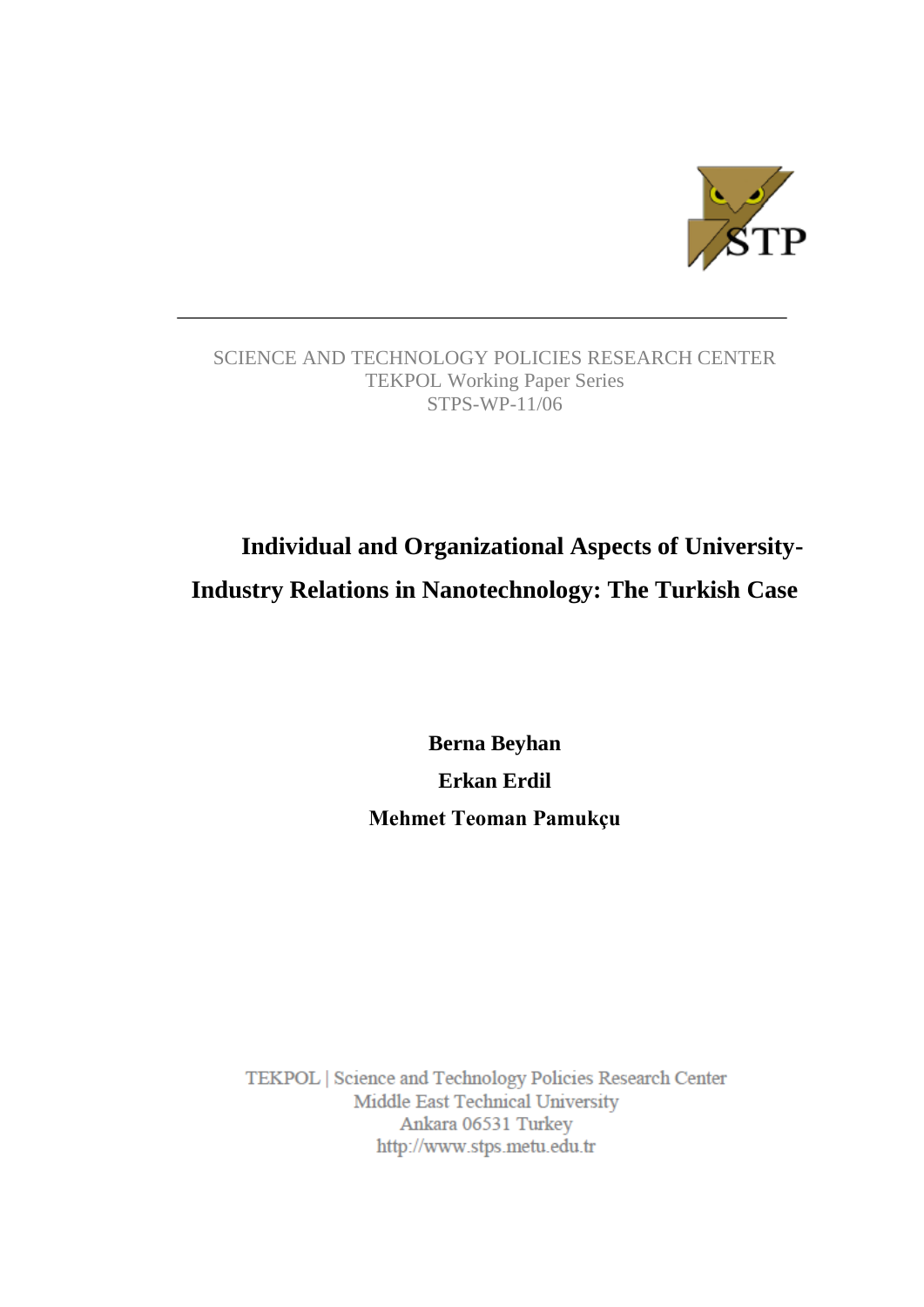# **Individual and Organizational Aspects of University-Industry Relations in Nanotechnology: The Turkish Case**

**Berna Beyhan<sup>1</sup> Erkan Erdil<sup>2</sup> Mehmet Teoman Pamukçu<sup>3</sup>**

## **Abstract**

Emerging nanotechnologies bring a new challenge for developing countries to improve knowledge and technology transfer between universities and firms. In developing countries, weaker ties between academia and the industry seem to be one of the main barriers to the dissemination of nanotechnology innovations. This study aims to understand individual and organizational factors affecting university-industry interactions in emerging nanotechnologies in a developing country context, namely Turkey. For this study, 181 questionnaires were collected from a sample of nanoscience and nanotechnology academics who are currently employed by Turkish universities. The results provide that informal / interpersonal and research-related interactions are the most common forms of relationship between academics and firms. On the other hand, the study provides a useful insight to understand how human and social capitals of university-scientists as well as organizational resources/ capabilities influence the formation of links between universities and the industry.

**Keywords:** Nanotechnology, nanoscience, emerging technologies, technology transfer, university-industry relations, science and technology policies, probit model, disproportionate stratified sampling, emerging economies, Turkey.

 $\overline{a}$ 

<sup>1</sup> Department of Science and Technology Policy Studies, Graduate School of Social Sciences, Middle East Technical University, MM Building, No: 220, 06531, Ankara, Turkey; Email: [berna.beyhan@gmail.com](mailto:berna.beyhan@gmail.com) Phone: +90-312-2103719; Fax: +90-312-2107993 (corresponding author).

<sup>2</sup> Department of Economics, Middle East Technical University, 06531, Ankara, Turkey; Email: [erdil@metu.edu.tr](mailto:erdil@metu.edu.tr) Phone: +90-312-2103082; Fax: +90-312-2107957.

<sup>3</sup> Department of Science and Technology Policy Studies, Graduate School of Social Sciences Middle East Technical University, Ankara, Turkey; Email: [pamukcu@metu.edu.tr](mailto:pamukcu@metu.edu.tr) Phone: +90-312-2103719; Fax: +90-312-2107993.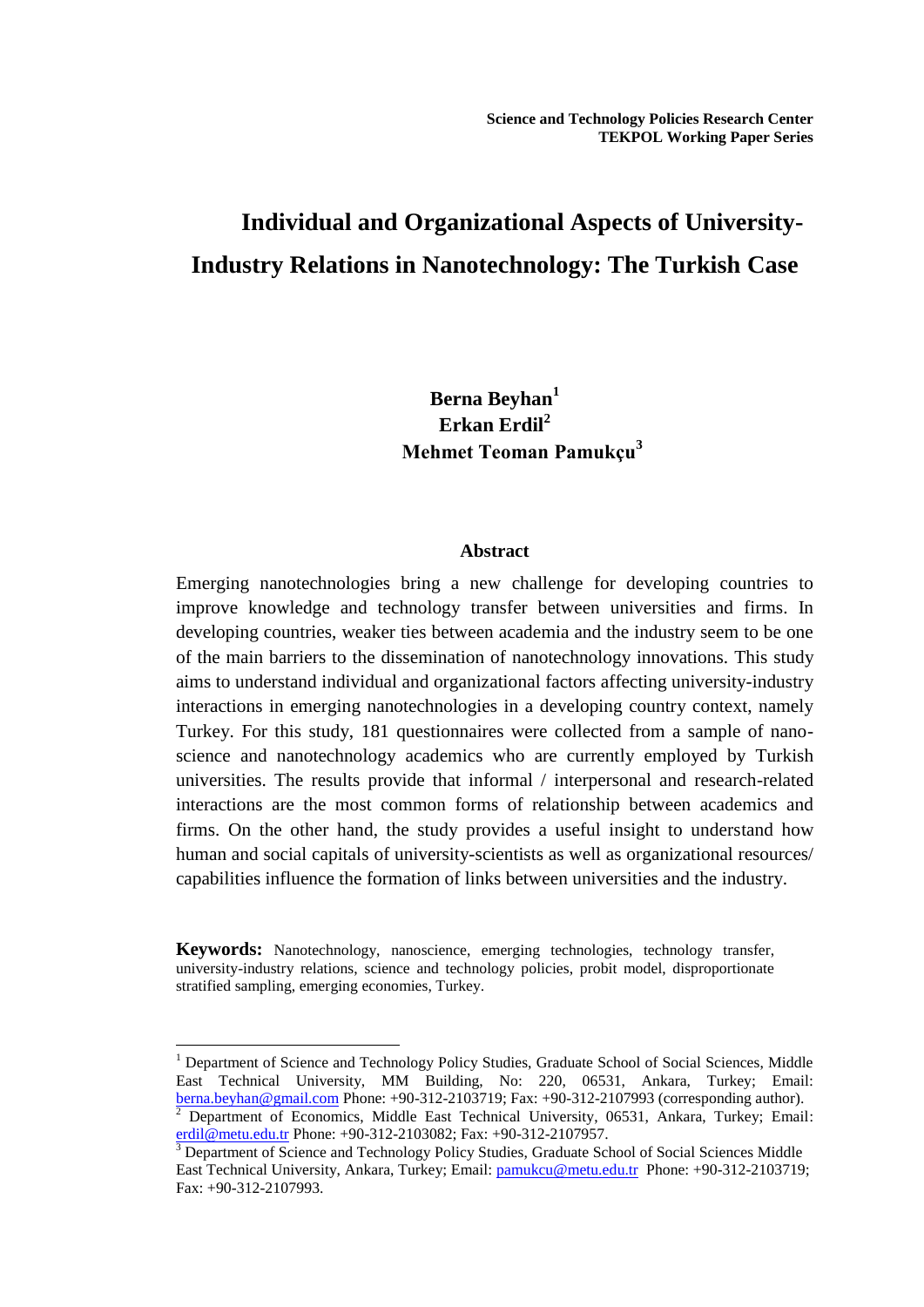## **1. Introduction**

Knowledge and technology transfer (KTT) between universities and firms has recently gained impetus not only in the academic literature but also in policy making. There are many reasons for such interaction such as the (i) decreasing public funds devoted to scientific research; (ii) decreasing R&D investments by private companies and their desire to exploit more intensively external knowledge sources; and (iii) the rise of knowledge-based economy which is mainly based on new developments in science-based technologies i.e. ICT, biotechnology and nanotechnology.

This study deals with university-industry relations in the emerging field of nanotechnology in a developing country context. Our aim is to explore individual and organizational factors which influence the tendency of nanoscience and nanotechnology academics (nano-scientists) at Turkish universities to engage in university-industry KTT activity. To this end, a questionnaire survey was carried out with 181 nano-scientists who are currently holding a position in Turkish universities.

Despite the growing attention by scholars and policy makers to academia-industry relations in the recent period, there are many gaps in the literature to understand the formation of linkages between universities and firms. First of all, most studies in the literature deal with patent, licensing and creation of academic spin offs as the main channels of university-industry relations. However, the number of studies focusing on a larger number of channels has recently increased (Schartinger et al 2001; D"este and Patel, 2007; Link et al 2007; Arvenitis et al 2008). In these studies, it is emphasized that there are many different forms of interactions other than patenting, licensing and spin-offs; and some of them are informal and interpersonal. One of the purposes of this study is to focus on this wider spectrum of channels through which nanoscience and nanotechnology researchers at universities interact with industry.

Second, in this study we account for a broad range of individual- and organizationallevel factors to explain the propensity of nano-scientists in Turkish universities to interact with private firms. Individual factors examined in this study include research experience, scientific research productivity, having access to external funding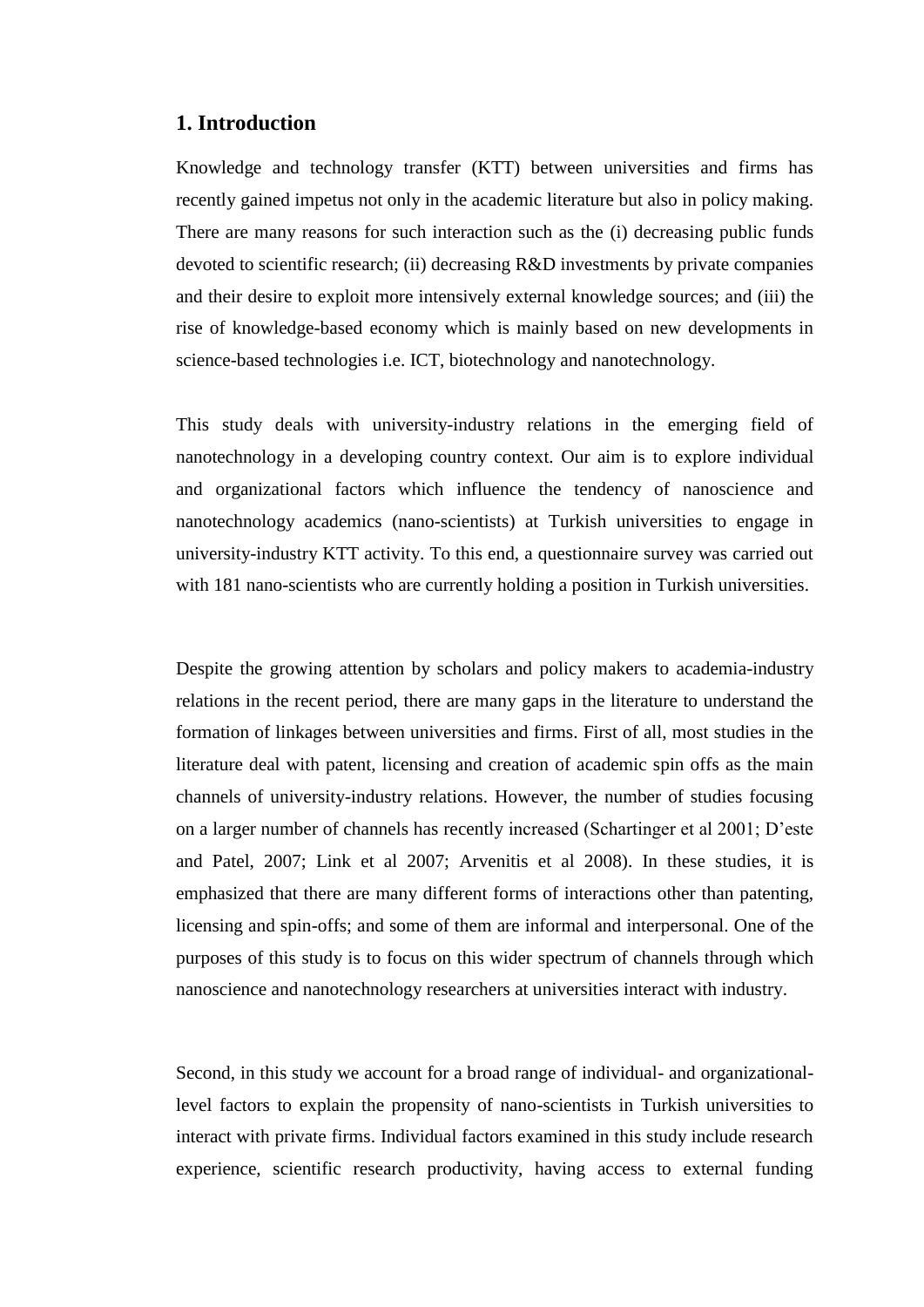resources (industry funding and public grants), being engage in applied research, social capital, having peers well connected to industry. On the other hand, organizational factors are the presence of physical resources needed for nanotechnology research; nanoscience and nanotechnology- (NST-) related research quality of the university and finally organizational capabilities of the university to enhance university-industry interactions. To understand the effects of these individual- and organizational-level factors on the likelihood of nano-scientists in Turkish universities to have engaged in university-industry KTT activity probit regression analyses were carried out.

#### **2. Literature review and hypotheses**

There is a large literature investigating inter-organizational and/or inter-personal variations affecting the likelihood of university-scientists to engage in KTT activity. Instead of reviewing the large number of empirical work on university-industry interactions, in this study, we develop our hypotheses using this body of literature.

## **2.1. Individual Factors**

## **2.1.1 Research experience**

There are some empirical studies examining the influence of university-scientists' research experience on KTT activities. Landry et al. (2007) use the number of years passed since PhD completion to measure the impact of experience on KTT activity. They find a positive and significant relationship between a university researcher's tendency to engage in KTT activity and the number of years of her/his experience in research since PhD completion. Some empirical studies use tenure status, tenure experience, seniority or academic career stages to measure individual experience.

Boardman and Ponomariov (2009) provide that being tenured positively affects the likelihood of engaging in some forms of interactions (i.e. consultancy) with the industry. Link et al (2007) find that tenured faculty members are more likely than untenured faculty members to engage in informal technology transfer; moreover years with tenure also has a positive impact especially on co-publications. Azagro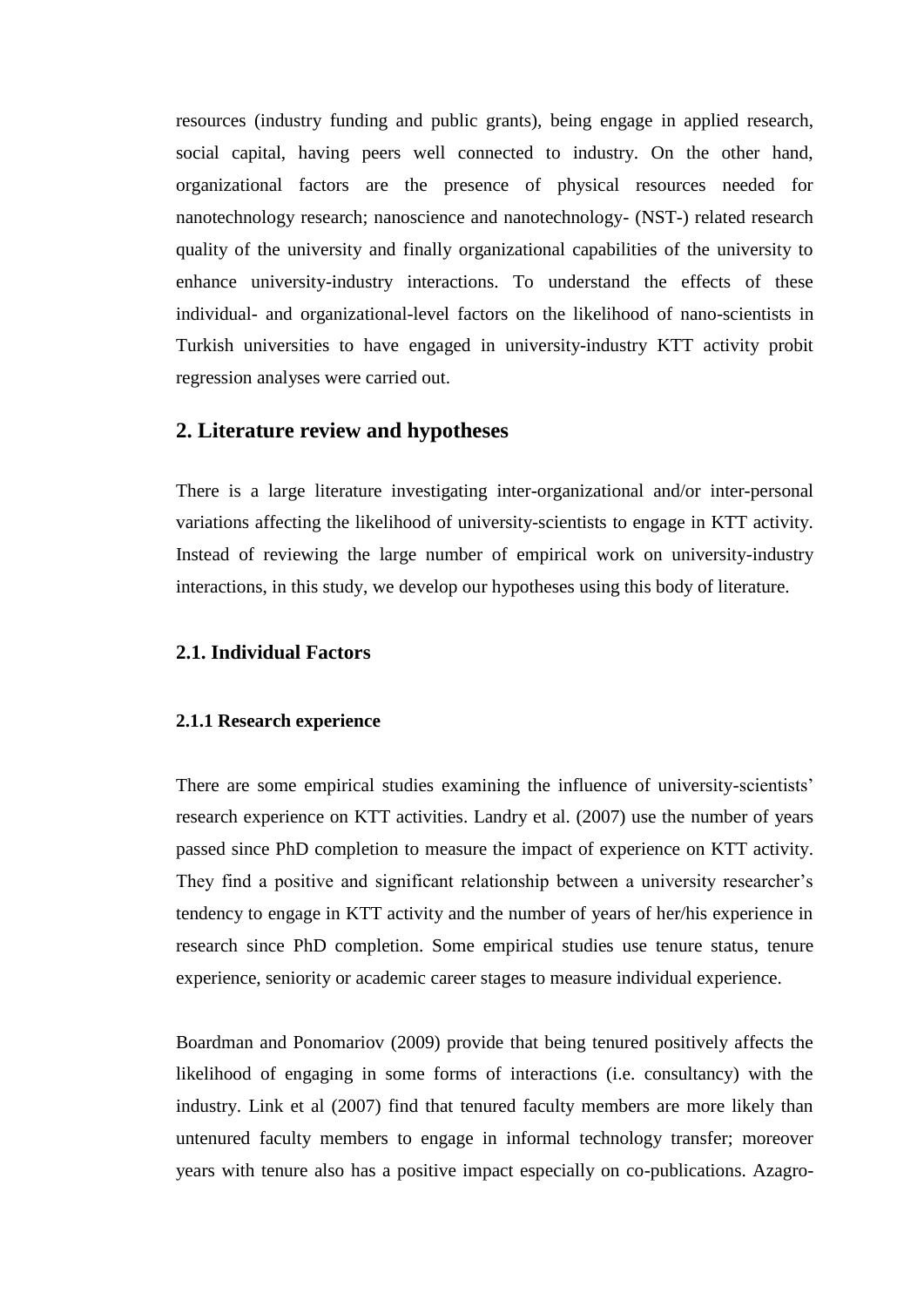Caro (2007) creates a binary variable named seniority as based on age, teaching experience, academic career (full professorship) or academic rewards; and shows that being senior has a positive and significant influence on the tendency of individual academics to interact with the industry. Boardman (2008) also use a binary variable (tenured or not) as an indicator of experience and finds a positive and significant relationship between being tenured and having linkages with the industry. Haeussler and Colyvas (2011) measure the seniority of a university scientist with her/his age and provide evidence for the strong relationship between seniority / experience and being engaged in technology transfer activities from universities to the industry.

The empirical studies reviewed here suggest that the number of years of research experience, seniority or tenure status have strong influence over being engaged in KTT activity. There are many possible explanations of the significant impact of research experience over the formation of university-industry KTT linkages. One explanation might be that more experienced university scientists have more accumulated knowledge, skills, and know-how; and also have a wider social network including previous students, colleagues some of whom reside in academia and some in the industry, and hence, more accumulated human and social capital. As an indication of human capital and social capital, research experience is expected to influence KTT activity positively. Therefore we hypothesize that

**Hypothesis 1:** The greater the research experience of a nano-scientist is, the higher is her / his likelihood to engage in KTT activity.

#### **2.1.2. Scientific productivity**

Knowledge is the key resource of individual academics which can be mobilized in the interactions with the industry. Zucker et al (1998) argue that some breakthrough innovations are better characterized by tacit knowledge which cannot be transferred easily through formal KTT methods. According to authors, biotechnology as well as nanotechnology (Darby and Zucker, 2004) innovations are among those "inventions of a method of inventing", and has an ample tacit component. Since tacit knowledge is embodied in individuals, collaborations and networks are the ways of mobilizing tacit knowledge.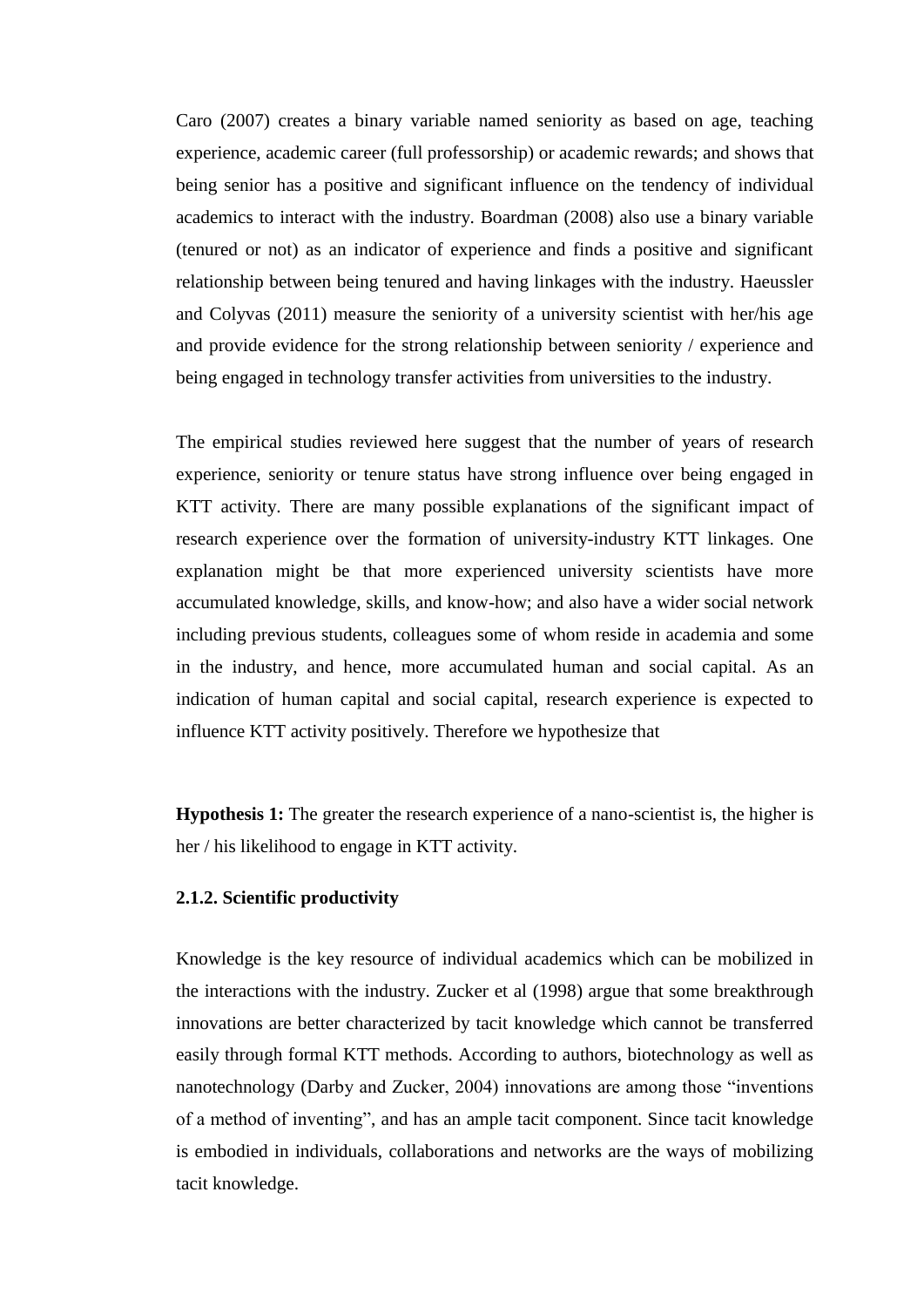The relationship between research productivity and university scientists' tendency to engage with KTT activities is analyzed in a number of empirical studies. Lowe and Gonzalez-Brambila (2007) investigate whether faculty entrepreneurs are more productive (star scientists) than their colleagues; the results of the study confirm their hypothesis that more productive faculty members are more likely to become entrepreneurs. Stuart and Ding (2006) also provide evidence for the positive and significant impact of higher number of publications on the tendency of biotechnology scientists to become an academic entrepreneur. Landry et al. (2007) include the number of publications in their models as an indicator of inimitable knowledge assets of university scientists; and demonstrate that there is a strong and positive relationship between the number of publications and university scientists" proclivity to engage in knowledge transfer to the industry. Haeussler and Colyvas (2011), in their research including university scientists both from Germany and the UK, provide evidence for the strong relationship between publication productivity of scientists and their tendency to engage with commercial technology transfer activities, i.e. patenting, consulting and founding a start-up firm.

Patenting activity is another indicator of human capital endowments of individual university scientists. The changing system of scientific knowledge production (Etzkowitz and Leydesdorff 1997; 2000; Etzkowitz et. al. 2000; Gibbons et al., 1994), Bayh-Dole fashion regulations and the formation of TTOs (or other intermediary organizations) to support university researchers for disclosing their research outputs for patenting increase their tendency to engage more in patenting activities. Since the rise of nanotechnology has occurred in this changing environment of scientific production, patenting has become a crucial part of NSTrelated academic research. Meyer (2006a; 2006b) and Bonaccarsi and Thoma (2007) provide evidence for the strong relationship between NST-related publications and patenting activities. Meyer (2006a) suggests that nano-scientists who both publish and patent are the most productive in terms of publications.

Azoulay et al. (2009) and Stephen et al. (2007) posit that publication and patenting activities of university-scientists are interconnected. These two empirical studies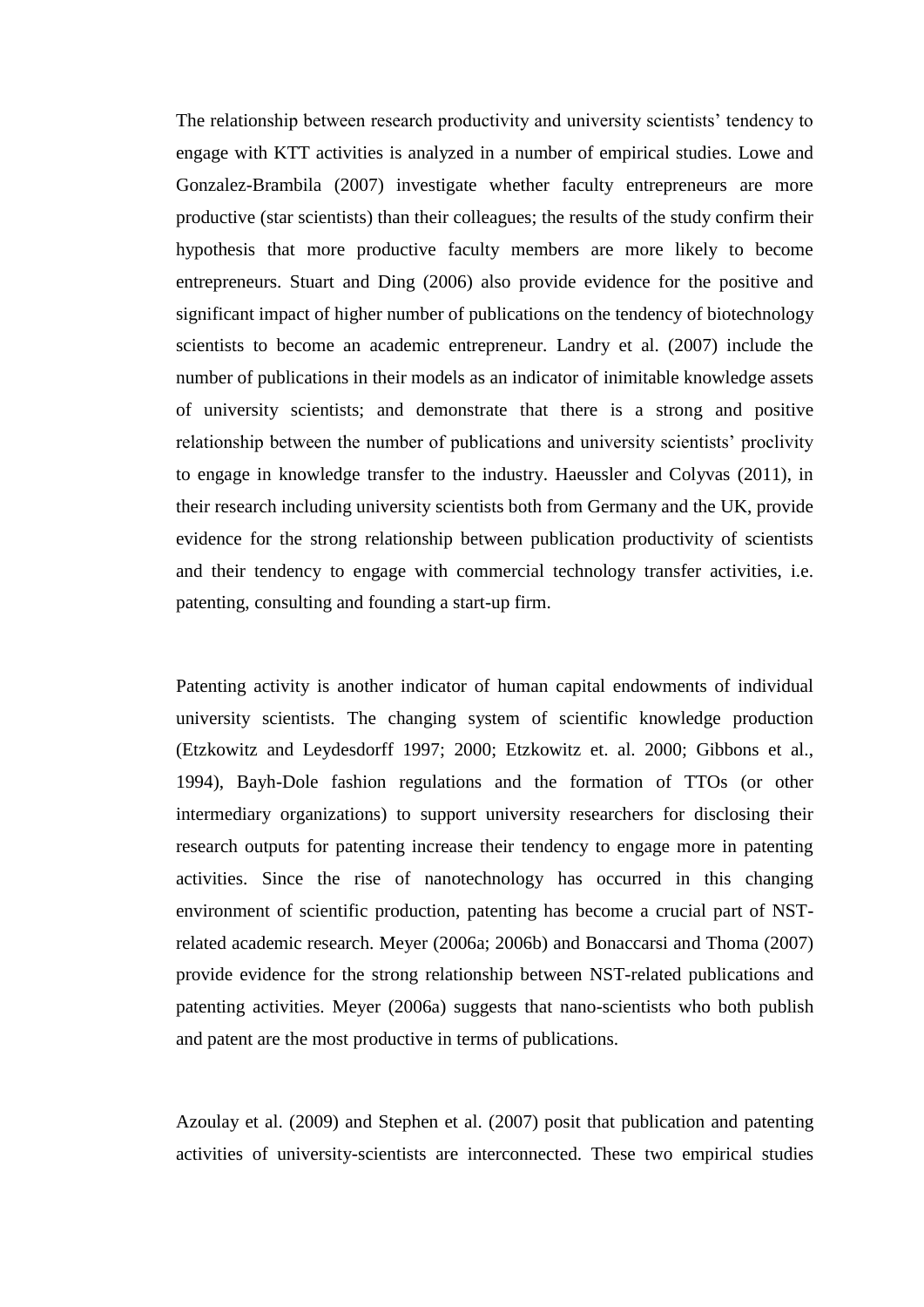provide that patents are positively and significantly related to the number of publications (Stephen et al., 2007); and patenting activity has also a positive effect on the pace of publications and their quality (Azoulay et al., 2009). Stuart and Ding (2006), on the other hand, find that university biotechnology scientists who have ever patented are more likely to become entrepreneurs. On the other hand, Baba et al. (2009) confirm that engaging in research collaborations with scientists who both publish and patent (they are also called as Pasteur scientists) increases firms" R&D productivity.

The empirical studies reviewed here provide evidence for the relationship between the scientific productivity (measured by the number of publications and patents) and tendency of university-scientists to engage in KTT activity. Therefore we hypothesize that

**Hypothesis 2:** The greater the number of NST-related publications of a nanoscientist is, the higher is her/his likelihood to engage in KTT activity.

**Hypothesis 3:** The greater the number of patents of a nano-scientist is, the higher is her/his likelihood to engage in KTT activity.

#### **2.1.3 Applied research**

A strong relationship between applied research and the formation of universityindustry KTT activity can be expected due to the fact that firms are not interested in scientific outcomes without industrial / commercial applications. Some empirical studies use industrial funds granted to university-scientists to capture the role of applied research in KTT activity (O"Shea et al., 2005; Boardman and Ponomariov, 2009). Arvanities et al. (2008) collect data regarding to the share of applied research in total research activities on the academic department level; and find a positive and significant relationship between applied research and departments' KTT activities. Landry et al. (2007), on the other hand, ask university scientists how often their research projects focus on users' (firms') needs and provide that focusing more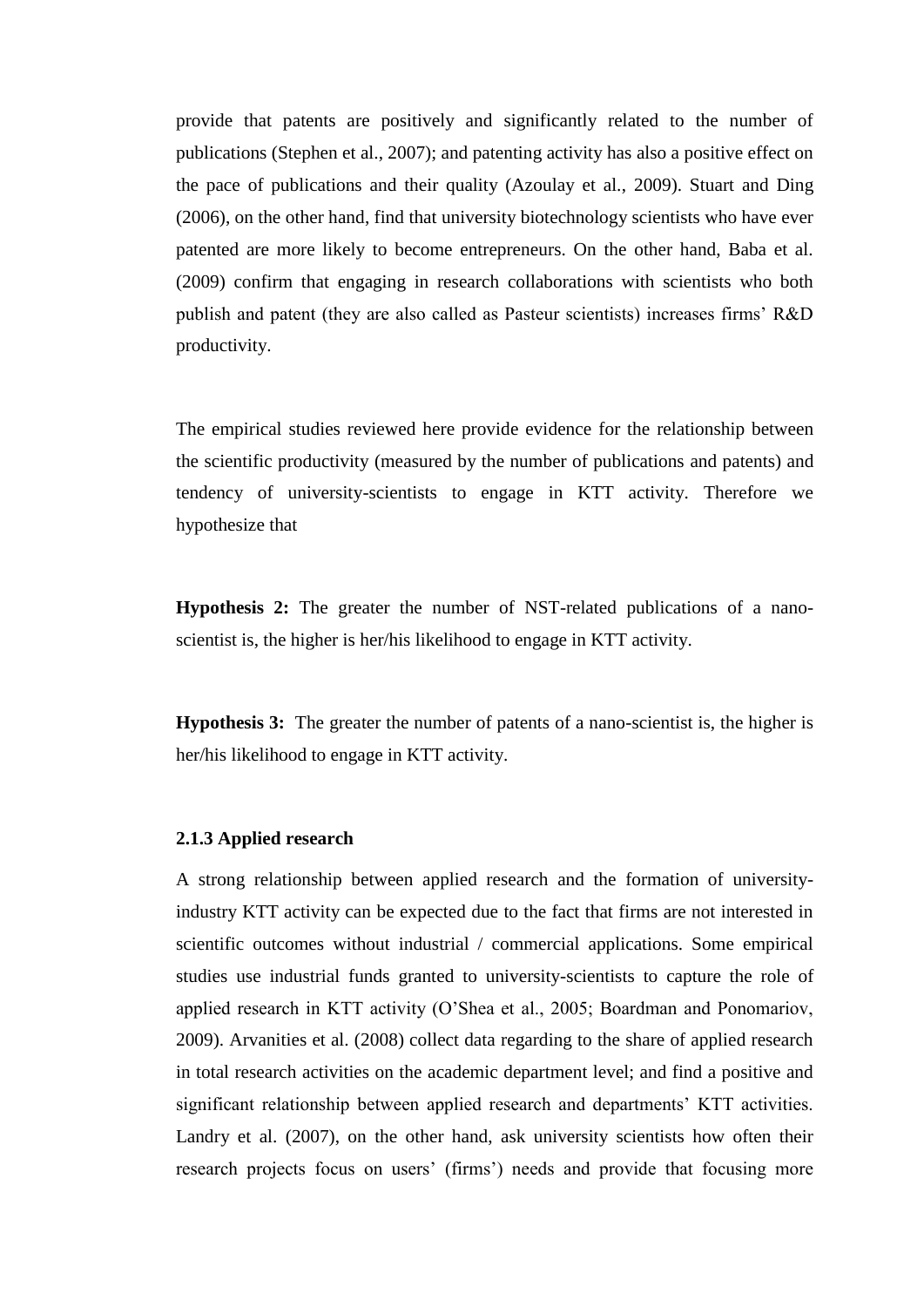oftenly on users" needs positively influence the tendency of university researchers to engage in knowledge transfer activities to the industry. Thus we hypothesize that

**Hypothesis 4:** The greater the extent to which a nano-scientist's research outcomes meet the needs of industry is, the higher is her/his likelihood to engage in KTT activity.

#### **2.1.4 Having access to external funding opportunities**

Having access to external funding opportunities is an indicator of human capital endowment of university scientists; and it contributes positively to the improvement of the human capital. Therefore, in the empirical studies investigating the determinants of KTT activity, the impact of industry funding and government grants on KTT activity are frequently investigated.

Using survey data collected from university researchers in Norway, Gulbrandsen and Smeby (2005) show that those who have access to industry research funds are more likely do applied research and hence collaborate more with the industry in comparison to the researchers without industry funding. Bozeman and Gaughan (2007) examine the impact of industrial funding on a university scientist's tendency to interact with the industry with the number industry research grants and provide that grants from industry have a significant and positive impact on a university researcher's propensity to work with industry. In a case study research on a single university in Belgium, Van Looy et al (2004) find out that industry funds positively influence academic researchers" entrepreneurial activities. Boardman and Ponomariov (2009) demonstrate that the number of industry grants received by a university scientist positively correlates with almost all types of university-industry interactions tested in their survey.

Landry et al. (2007) suggest that the level and variety of funding controlled by university researchers are indicators of the magnitude of the equipment they employ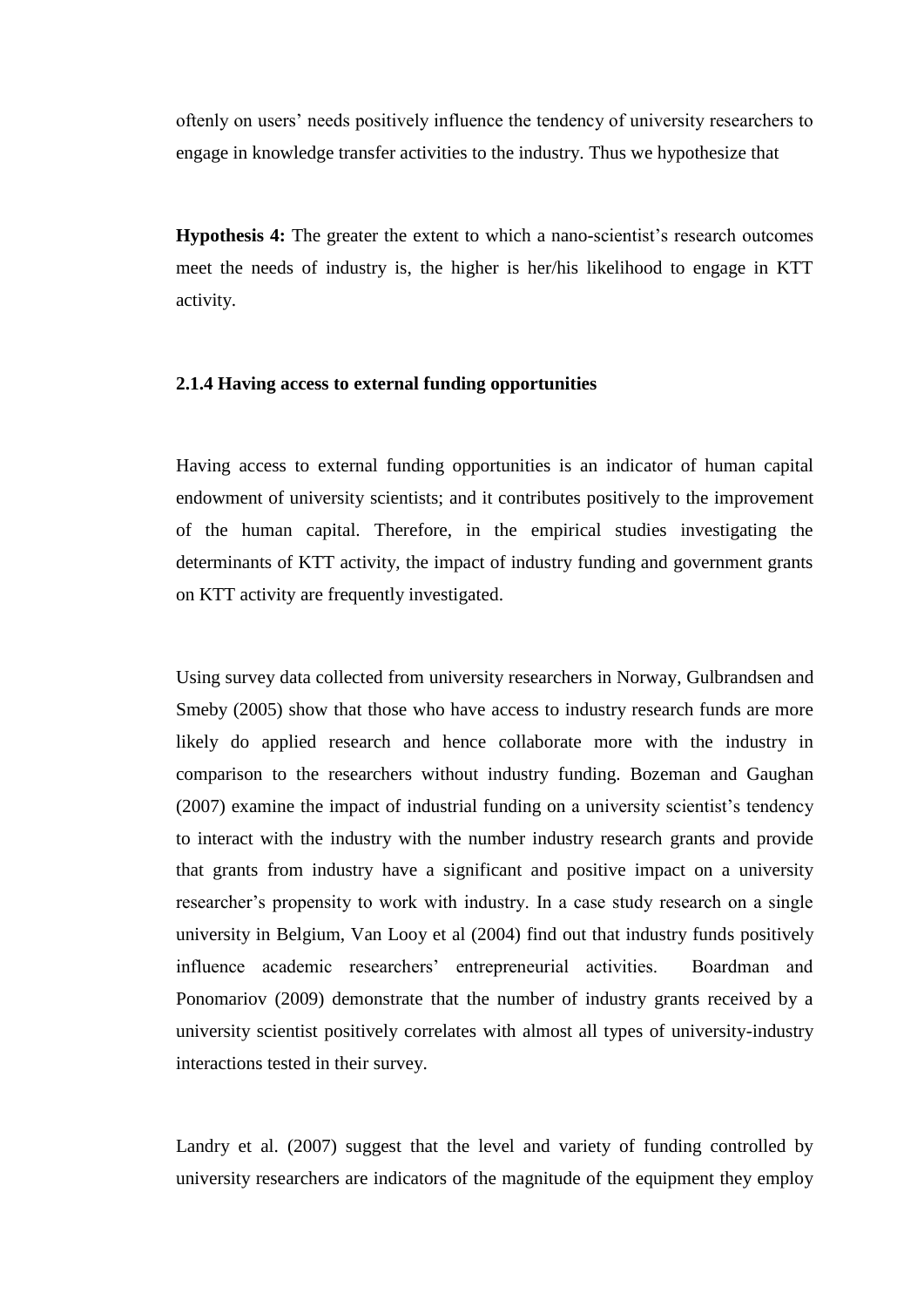in their research projects; and the source of funding may influence knowledge transfer by providing different incentives. Therefore, authors investigate the impact of three types of funding on the propensity to engage in knowledge transfer activity in their research and provide evidence for the significant and positive impact of private and government fundings.

Empirical studies reviewed here provide strong evidence for the positive impact of having access to industrial funds on the formation of university-industry KTT linkages. In order to measure the impact of industry funding on a nano-scientist's propensity to engage in KTT activity we use the variable, "the percentage share of industry funding in total research budget of the scientist". Hence, we hypothesize that

**Hypothesis 5:** The greater the percentage share of industry funds in total research budget of a nano-scientist is, the higher is her/his likelihood to engage in KTT activity.

Landry et al. (2007) and Bozeman and Gaughan (2007) also provide evidence for the positive impact of government research grants on university-industry interactions. Authors demonstrate that government grants have a positive impact on increasing interactions with the industry; however this impact is moderate as compared to the impact of industry grants. Boardman and Ponomariov (2009), on the other hand, measure the impact of government grants with the percentage of a universityscientist's time supported by government grants and find no direct impact of publicly funded research on the various forms of interactions with industry.

In Turkey where, industrial funding opportunities provided to university-scientists are limited, we expect that public grants will influence positively the formation of university-industry KTT linkages in NST-field. Thus, we hypothesize that

**Hypothesis 6:** The greater the number of publicly funded research projects of a nano-scientist is, the higher is her/his likelihood to engage in KTT activity.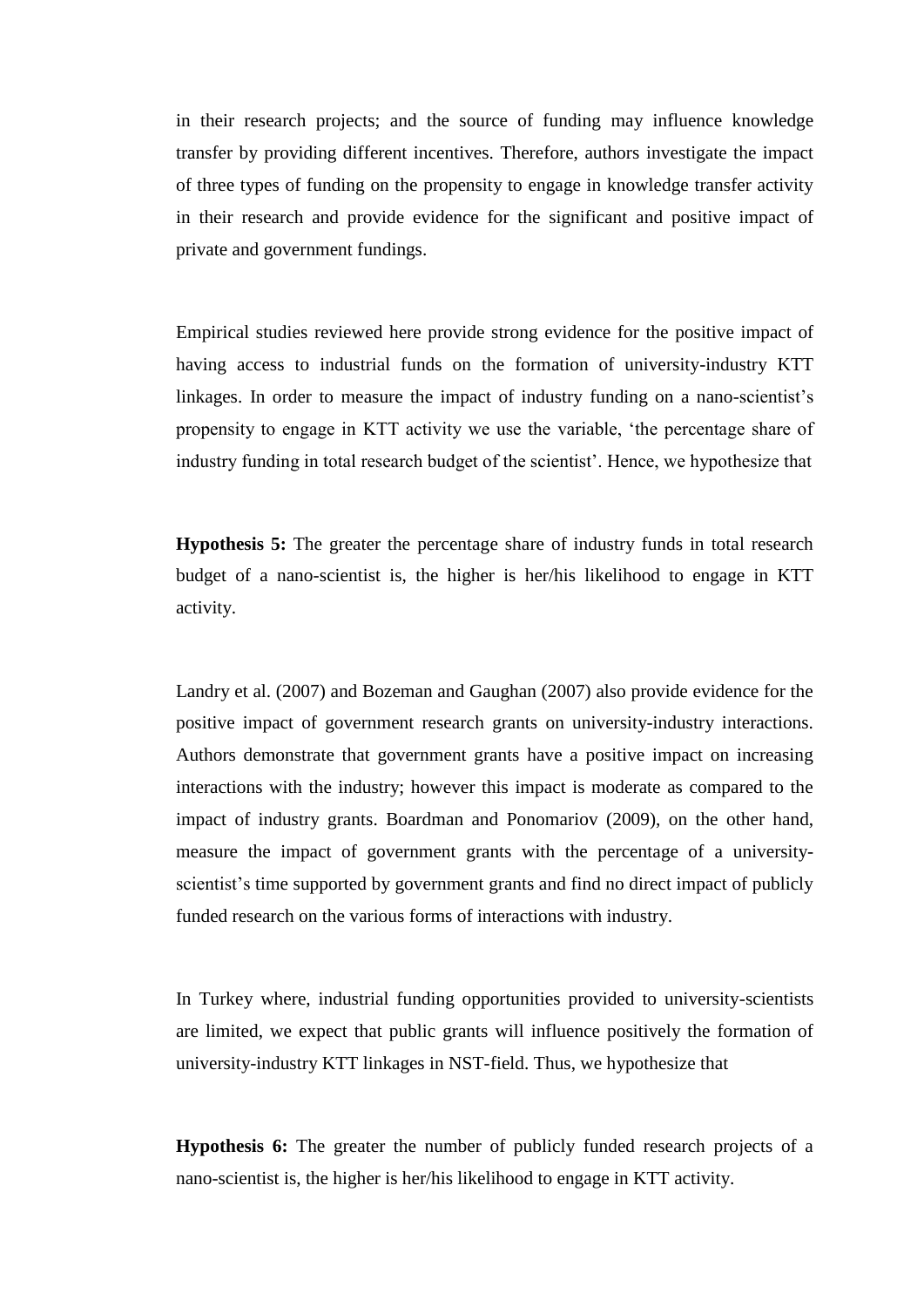#### **2.1.5 Social capital**

 $\overline{a}$ 

The notion of social capital has become popular in a wide range of disciplines in social sciences in the search for answers to various questions (Adler and Kwon, 2002). It is different from the human capital which is embodied in individuals, "social capital inheres in the structure of relations between actors and among actors" (Coleman, 1988). In spite of differences between human and social capital, these two are strictly connected to each other and feed each other (Coleman, 1988; Burt, 1997; Bozeman et al. 2001). Burt (1992) posits that through social capital individuals receive opportunities to use their human capital; without the social capital of opportunities human capital is useless (Burt, 1997).

Murray (2004) provides evidence for the importance of social capital as well as human capital in the formation of relations between university scientists and entrepreneurial firms. Author demonstrates that the university scientists working together with a firm for the commercialization of an invention simultaneously exploits her/his social capital / network to build relationships between members of her/his social network and the firm. Shane and Stuart (2002), based on data on histories of 134 MIT start ups, find out that social capital of company founders (i.e. pre-established linkages with venture capitalists and angel investors) represent an important endowment for these early stage companies. D"Este and Patel (2007) consider the number of collaborative grants and find a positive and significant relationship between research collaborations of academic scientists and the variety of channels they use for transfering knowledge and technology to the industry. Boardman and Ponomariov (2009) test the impact of the number of academic collaborators on the formation of various forms of KTT linkages; however they find weak evidence for its impact. Wang and Shapira (in press), based on their research investigating the impact of human, social and positional capital $4$  of university scientists on their collaboration with nanotechnology start ups, utilize the number of scientific collaborators of academics to measure their social capital. Authors find that the social capital of academic scientists has no impact on the success of nanotechnology start-ups. Landry et al. (2007), on the other hand, find a positive

 $4$  Positional capital of a university-scientists is related to the position and reputation of her/his academic institution.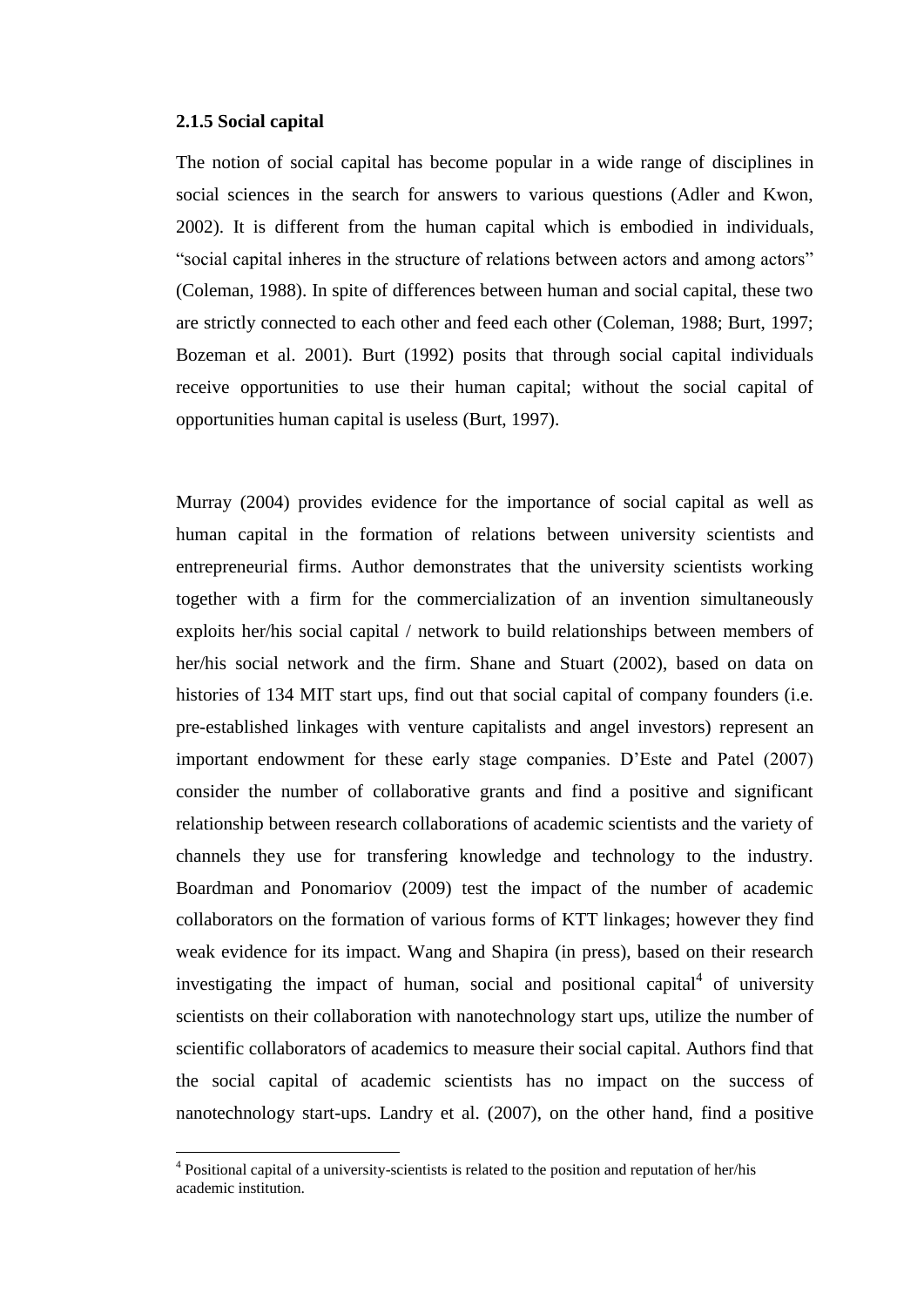impact of a university researcher's relational assets (i.e. the intensity of relations with the potential nonacademic users) on her intensity to engage with industry.

Although the review of the empirical studies provides different findings about the impact of social capital on the formation of KTT linkages we argue that the intensity of personal relations with other nano-scientists at Turkish universities provide a university scientist an opportunity to reach others" resources and hence exploit her/his human capital more. Therefore we hypothesize that

**Hypothesis 7 :** The higher the intensity of personal relations of a nano-scientist with other nano-scientists at Turkish universities is, the greater is her/his likelihood to engage in KTT activity.

## **2.1.6 Peer effect**

The impact of peer effects on the tendency of researchers to engage in KTT activity has not been studied much in the empirical literature. However, Bercovitz and Feldman (2003, 2008), Stuart and Ding (2006) and more recently Tartari et al (2010) provide evidence for its role in the formation of university-industry KTT links.

Bercovitz and Feldman (2003; 2008), based on the argument that knowledge and technology transfer is learned in organizational environments, suggest that individuals with colleagues having a good record of technology transfer also tend to engage in technology transfer activities. Authors argue that researchers may learn from their colleagues with whom they frequently interact. On the other hand, Stuart and Ding (2006) find that academic-entrepreneurs strongly influence their collaborators and co-workers to become an entrepreneur. Tartari et al. (2010) provide evidence for the positive impact of cohort effect on the engagement of university researchers with industry.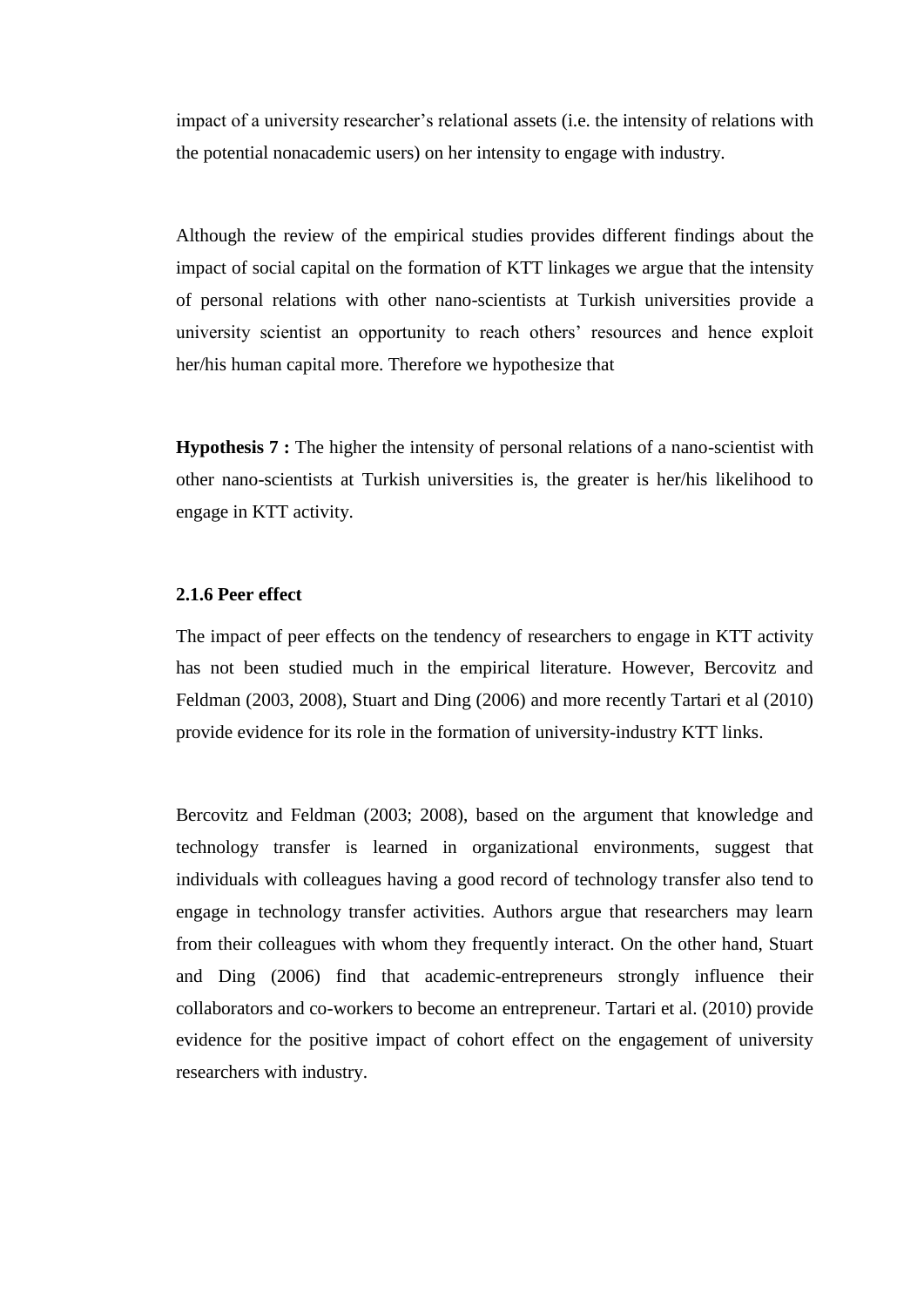Firstly, the positive impact of peer effect might be a consequence of social learning; individual researchers may learn how to interact with firms from their colleagues who are successful in their relations with the industry. Secondly, university-industry interaction is one of the hot issues of our time and it is much more supported by organizational and public policies / strategies. The most recent discourse on the university-industry relations emphasize the role of universities in economic development, national and regional innovation systems (Etzkowitz et al. 2000). Therefore, university-scientists having connections with the industry might be perceived as an indication of academic success; and others surrounding such successful researchers tend to imitate this behavior. Third, it can be expected that researchers engaging in university-industry KTT activity might play the role of intermediaries between two spheres of industry and academia. A researcher having collaborators or co-workers engaging in KTT activity may benefit from their networks.

The review of the recent empirical studies investigating the impact of peer effect on the propensity of university scientists" to engage in KTT activity provide strong evidence to consider peer effect in this study. Hence, we hypothesize that

**Hypothesis 8:** Nano-scientists with peers who have stronger industrial ties are more likely to engage in KTT activity.

#### **2.2 Organizational-level factors**

Establishing ties with the industry is not merely a consequence of human and social capital of university scientists. University reputation, tradition, academic culture, technology transfer strategies / efforts, laboratories, instruments, equipments all reside at universities; students, alumni, or simply its location influence the individual level behavior and performance of the scientists employed in these institutions. We suggest that organizational context at the university level affects individual scientists' interactions with the private sector by providing a set of resource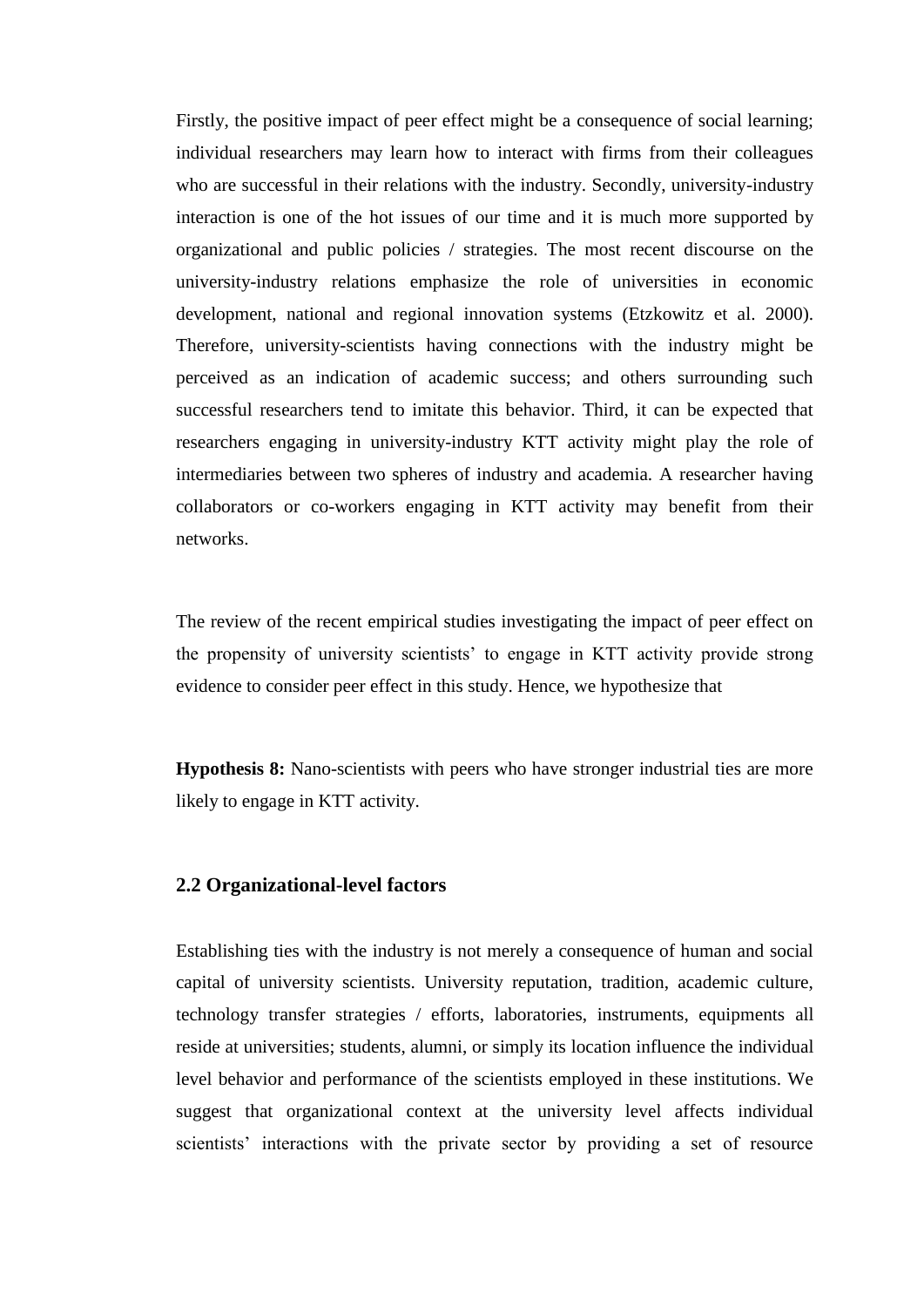constraints and opportunities; and an organizational environment supporting such interactions.

In this study we identified three different resources / capabilities of universities that may influence the formation of university-industry linkages. These are (i) physical resources; (ii) human capital resources; and (iii) organizational capabilities.

#### **2.2.1 Physical resources**

In the empirical literature investigating university-industry relations physical resources of universities are not much examined. Powers (2003) tests the impact of physical resources of the universities on technology transfer activities; and finds no significant impact. In this research Powers (2003) uses two measures as proxies for physical resources: the presence of either a medical school or an engineering school.

However, in the field of nanotechnology, instrumentation of science and technology has reached the peak; therefore scientific discoveries and innovations in this technology field cannot be achieved without special labs, microscopies (AFM, STM) or other special devices for observing and manipulating atoms at nano level. Therefore physical resources (i.e. labs, equipments, devices) play an important role in the accumulation of NST-related knowledge assets at universities and in the formation of interactions in the field of nanotechnology. Since equipments, instruments, labs are expensive to be built up in the individual firms; and, in Turkey, the researchers to use these equipments are mostly reside at universities.

Thus, it is expected that universities having NST-related physical resources are more advantageous situation to attract firms to collaborate or to interact (Palmberg, 2008; Merz and Biniok, 2010). Moreover, presence of physical resources also indicates the presence of skilled technicians who are capable of using specialized equipments and instruments. Therefore, we hypothesize that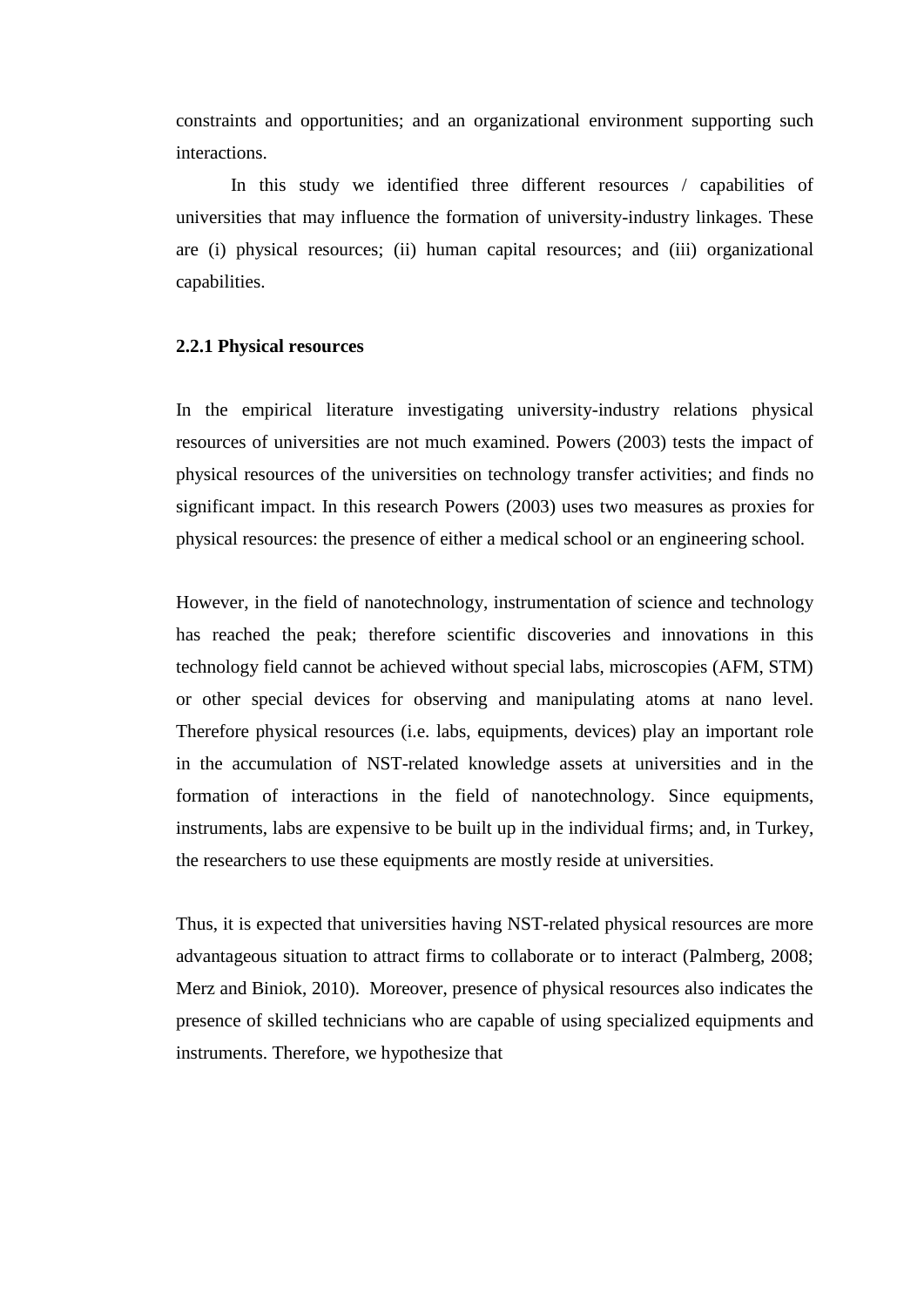**Hypothesis 9:** Nano-scientists who are employed at the universities where a NSTrelated research center, laboratory or research group exists are more likely to engage in KTT activity.

#### **2.2.2 Human capital resources**

Prestigious and reputable universities with high academic quality are expected to attract much more attention from the industry. Human capital resources play a key role in the formation of universities' reputation; and are the main indication of accumulated knowledge residing at universities. Such resources take long time to be accumulated and include tacit knowledge and therefore it is very difficult to be imitated by other universities. A number of empirical studies (i.e. O"Shea et al., 2005; Powers, 2003) examining the determinants of university-industry relations consider the human capital resources of universities as a facilitator of these relations; and human capital resources are proxied, in these studies, by the variables related to academic quality.

O"Shea et al. (2005) measure human capital of the universities with the quality ranking done in the Gourman Report in the USA; and demonstrate that science and engineering faculty quality positively influence the university spin off activity. DiGregoria and Shane (2003) and Powers (2003) use the same index to measure faculty quality; both confirm the positive impact of faculty quality on spin off and technology transfer activities. Powers and McDougall (2005), on the other hand, use the total number of citations that universities under investigation receive in a threeyear period and find a positive and significant relationship between university"s academic quality and the number of university spin offs. Schartinger et al (2001) measure the quality of academic output of university departments using the number of international publications; and provide evidence for its positive and significant influence on joint research activities between universities and firms.

Using a quality ranking list for the universities of the UK, while D"Este and Patel (2007) find a negative and significant impact of the research quality of the academic department on the probability of a university researcher engaging in a wide variety of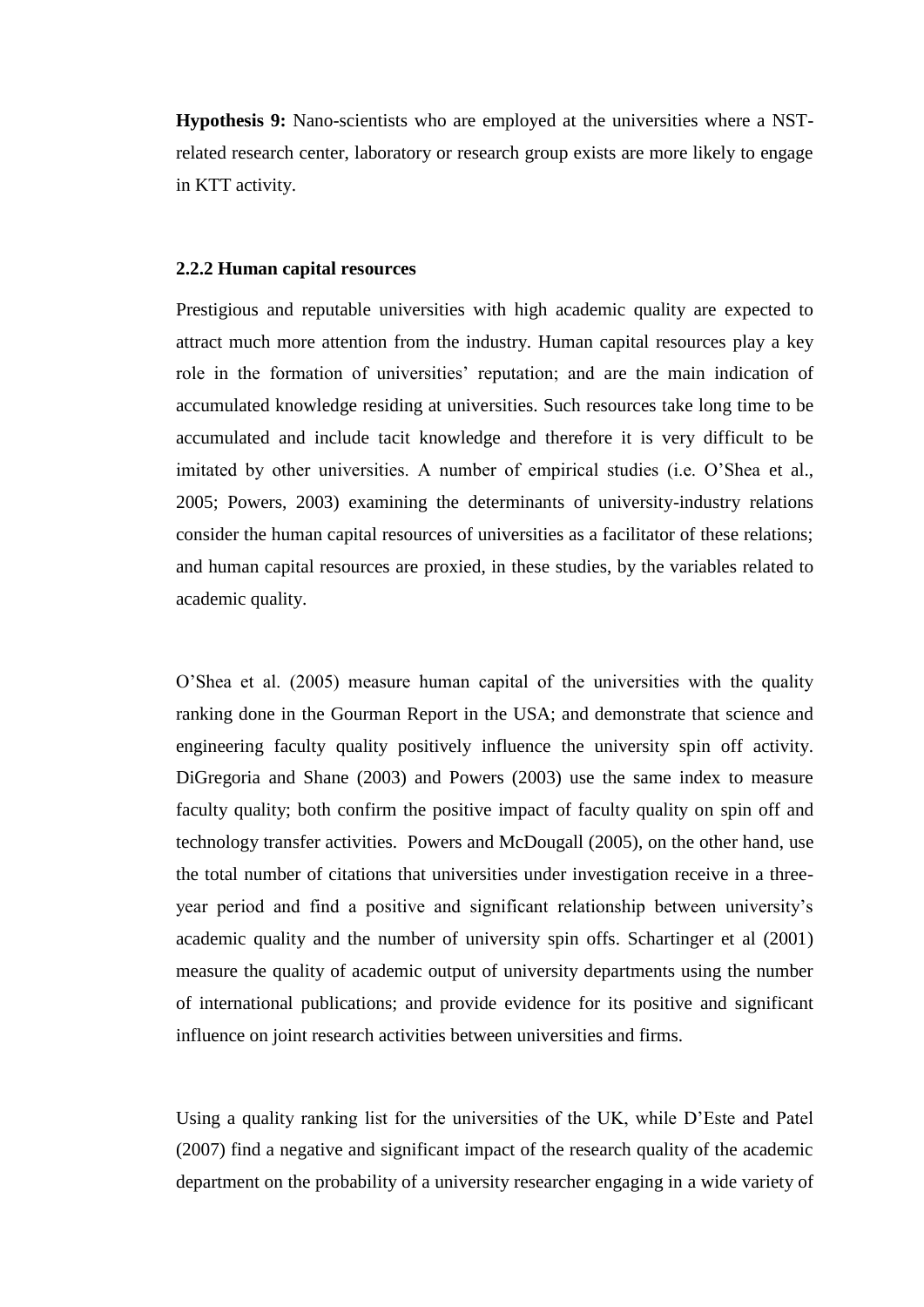interactions Perkmann et al (2011) demonstrate that for the technology-oriented disciplines, the researchers in the best departments are also those with high industry involvement. On the other hand, Ponomariov (2008) finds out that academic quality negatively affects the tendency of individual university scientists to interact with the industry. In other words, the higher the average quality of an institution the smaller the propensity of university scientists to interact with firms.

Since our research focuses on a specific technology field, any kind of measurement related to the overall research quality of a university would be an imperfect indicator of the quality of human capital. Therefore, in this study we measure human capital of universities in the NST field with two variables (i) total number of citations received by university"s NST-related articles published in a five-year period from 2005 to the end of 2009; and (ii) the number of international links (which is measured by coauthorship with foreign institutes) per article (published in the same period from 2005 to 2009). These two variables are used as indicators of academic research quality and hence human capital of universities in the field of nanotechnology. Citations have long been used for measuring the scientific quality of articles, research groups, universities or even individual researchers (Leydesdorff and Amsterdamska, 1990; Porter, 1977).

On the other hand, the most characteristic tendency of today"s scientific production is intensified research collaboration (De Solla Price, 1963; Hudson, 1996; Katz and Martin, 1997; Glanzel, 2002). Moreover, international scientific collaboration has increased both in volume and importance (Luukkonen et al., 1992). Empirical studies provide evidence for the positive influence of international collaboration on the overall productivity of academic institutes or on the impact or quality of the articles (Katz and Hicks, 1997; Leta and Chaimovich, 2002). Internationally collaborated scientific publications provide a good indication of human capital in the sense that accessing international scientific networks requires human and social capital; and in return increases human capital endowments of scientists. Therefore it is expected that universities with higher international collaboration have larger human capital; and more opportunities to improve their current human capital due to the connections to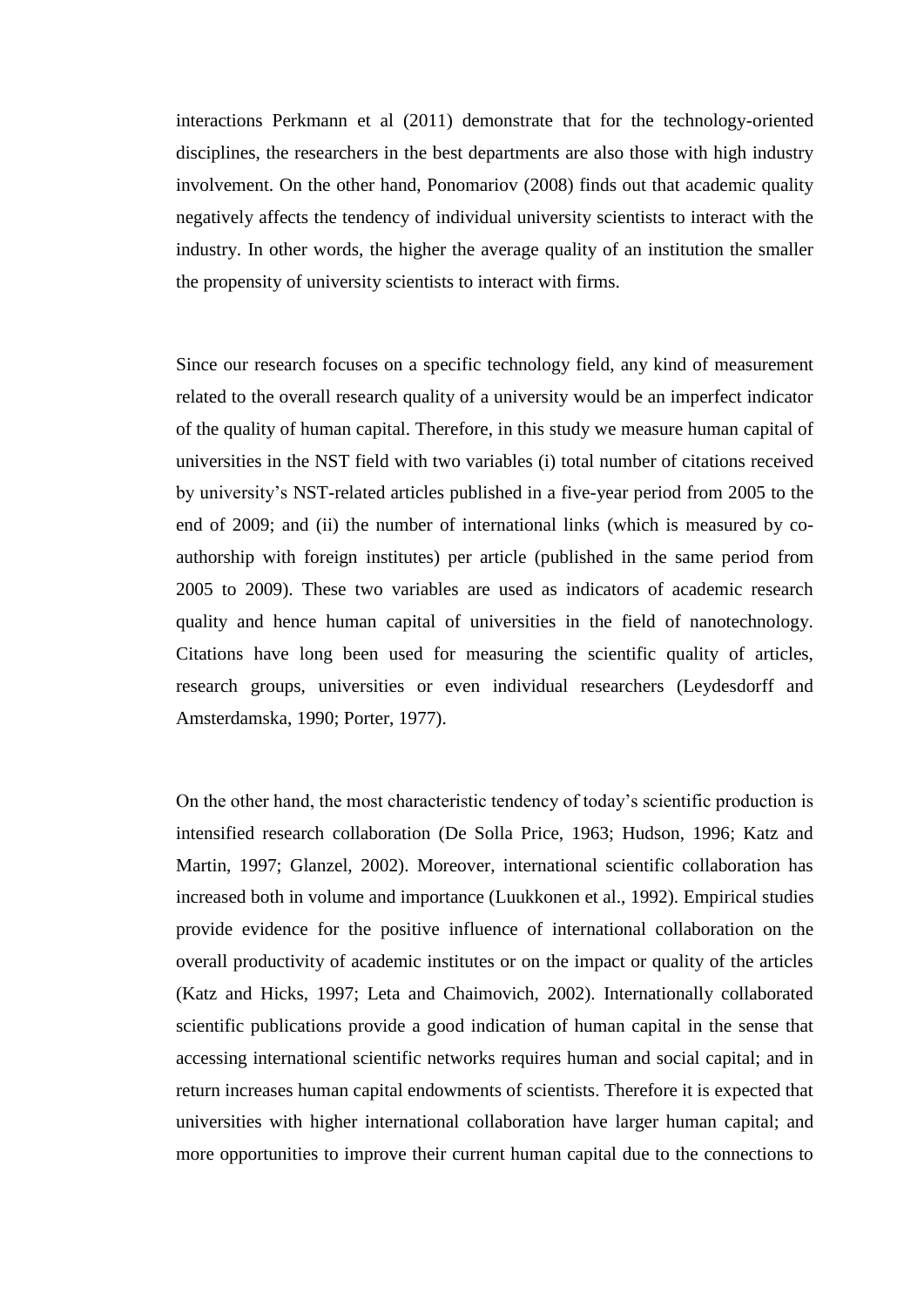the international scientific networks; and having access to the most recent knowledge that resides in these networks. Therefore we hypothesize that

**Hypothesis 10:** The higher the total citations to a university"s NST-related publications are, the greater is the likelihood of a nano-scientist employed at this university to engage in KTT activity.

**Hypothesis 11:** The higher the number of international links per a university's NSTrelated publication is, the greater is the likelihood of a nano-scientist employed at this university to engage in KTT activity.

#### **2.2.3 Organizational capabilities**

Amongst the changes in the context of commercialization of university research outputs, empirical studies are mostly concerned with TTO experience, number of TTO staff allocated for technology transfer activities; or experience of the university in certain KTT activities as the main indicators of organizational capabilities and resources of the universities in the industry involvement process.

While Thursby and Thursby (2002) emphasize the importance of faculty willingness and the propensity of central administration to engage in KTT activities, university policies and strategies to promote university-industry KTT activities attract attention from some scholars of technology transfer. These policies are mainly related to the share of licensing income and incentives or rewards for faculty involvement in KTT activites in the universities. Friedman and Silberman (2003) and Di Gregoria and Shane (2003) posit that various technology transfer policies used by the university administrations enhance technology transfer and spin-off activities. On the other hand, Lockett and Wright (2005) provide that organizational routines for providing incentives or rewarding developed by universities play an important role in the creation of university spin-offs.

In Turkey, TTOs are very recent organizations for universities; they are very limited in numbers. Only five universities have TTO-fashion organizational capabilities;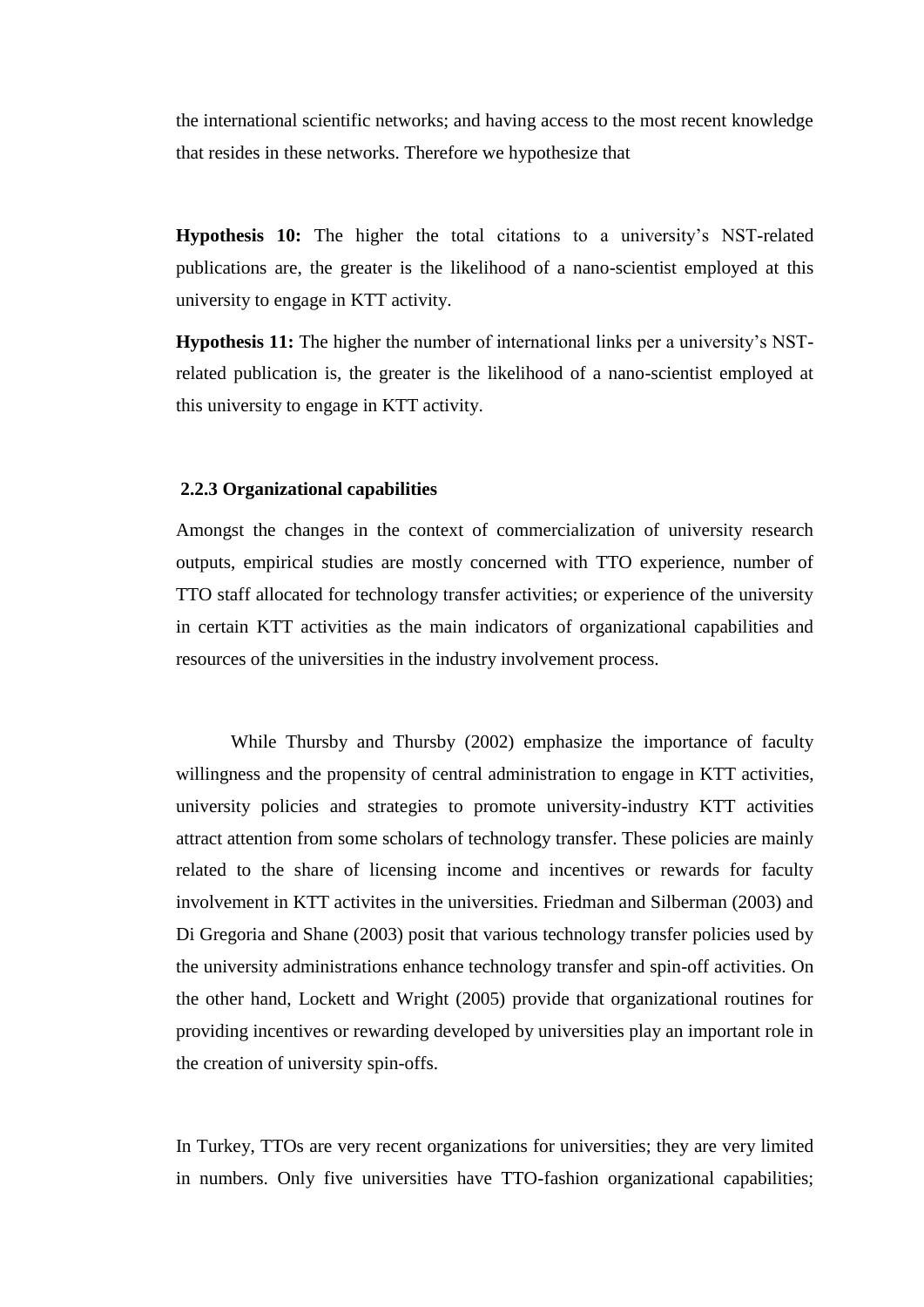however their activities and role to promote KTT are very limited. For this research, the attitude of university administrations or their willingness to promote universityindustry interactions and develop routines for supporting scientists in the formation of relationships and in the creation of feasible solutions to problems possibly occurring between university scientists and firms during this process seems much more important than some formal organizations (i.e. TTOs or technology transfer companies established within the universities). Therefore we hypothesize that

**Hypothesis 12:** The higher the support of a university to promote university-industry relations is, the greater is the likelihood of a nano-scientist employed at this university to engage in KTT activity.

## **3. Data collection and methodology**

The data for this study were collected through questionnaire survey from nanoscientists at Turkish universities. However, identifying nano-scientists is not an easy task due to the fact that there is no easy definition of 'nano-scientist' or 'nanotechnologist'. For the identification of nano-scientists we used NST-related research articles published by scientists linked to Turkish universities in the period 2005-2009. The publication data were retrieved from ISI Web of Science SCI (science citation index); for the identification of NST-related research articles we relied on keyword research algorithm developed by Kostoff et al. (2007).

We identified 3266 NST-related articles published by scholars affiliated to Turkish institutes over a five year period from the beginning of 2005 to the end of 2009. There were 5806 different names of scientists linked to these articles. However, these researchers are involved in nanotechnology to different degrees; 3741 (nearly 64.5 %) scientists in the list are linked to only one article in our database and nearly 80% of researchers in the list have less than three articles.

For the description of survey population, a threshold level of 3 articles was decided to be applied. Hence, the target population of this research was identified as the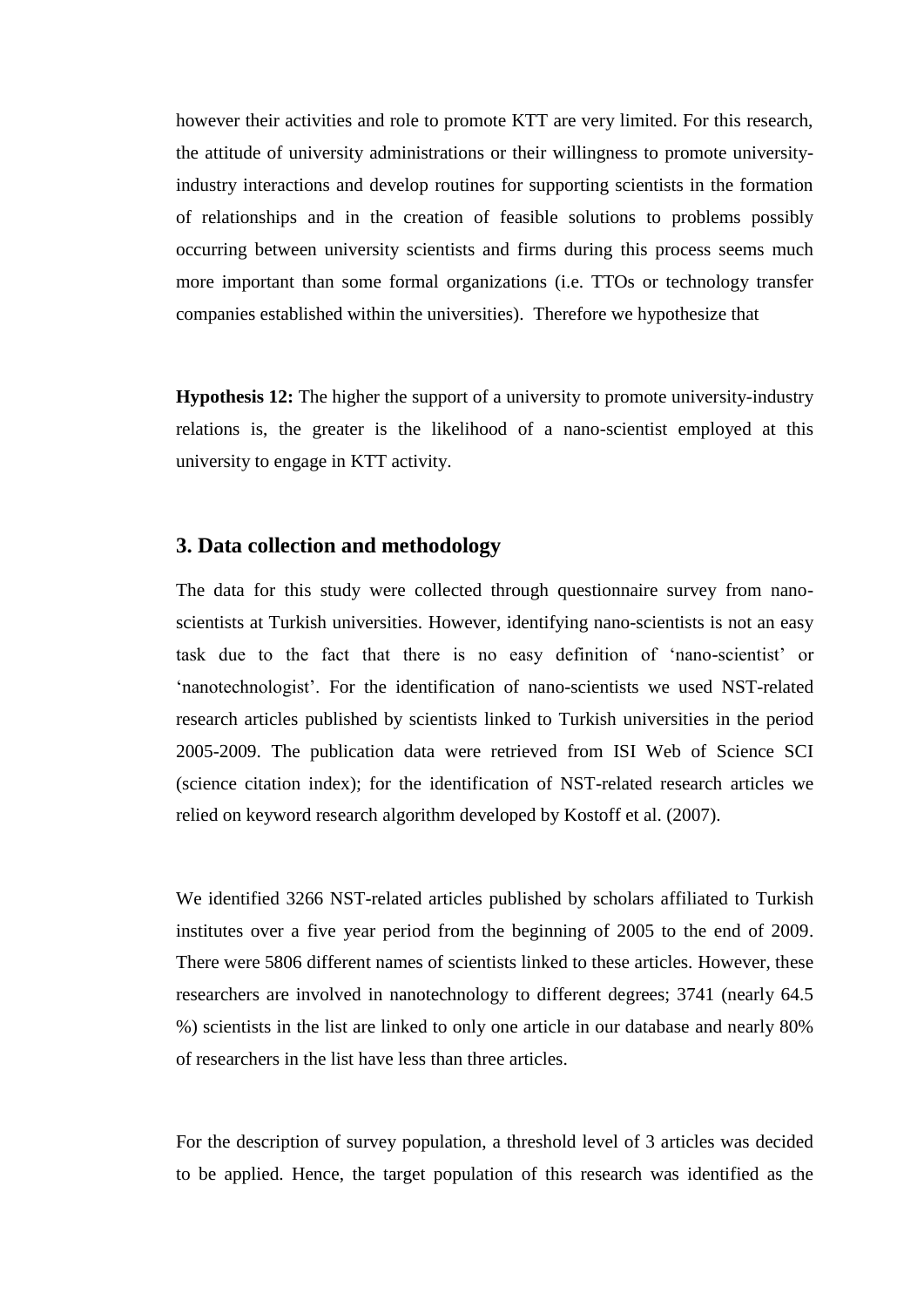nano-scientists at Turkish universities who have published at least three NST related articles in a five year period from 2005 to the end of 2009. After an intense research to check the list of researchers for duplicates, misspelled names or the current institution; and to identify the contact information using internet we are left with a list of 703 researchers who are currently affiliated with a Turkish university. 181 questionnaires were collected from 703 nano-scientists.

The main objective of this research is to collect more information about the main features of NST research and researchers at Turkish universities and investigate how these features affect the university-industry interactions at the individual level. Therefore, in this thesis, to collect data from nano-scientists a disproportionate stratified sampling method was used for the selection of university scientists to be interviewed. In other words, with this design some members of the sampling frame were given a higher probability of selection than the others.

Although authors of NST-related articles with less than three articles were discarded from the sampling frame, the distribution of the number of articles keeps its highly left-skewed characteristics with a long left tail of authors having a low number of articles. The distribution of articles shows that 75 percent of the authors have published 3 to 7 articles in the five-year period 2005-2009. However, the number of articles among the nano-scientists varies between 8 and 106 articles in the fourth quartile. The statistics related to the distribution of the number of articles are provided in Table 1.

|                 | Freq. | <b>Median</b> | Mean  | Std. Dev. | Min.         | Max. |
|-----------------|-------|---------------|-------|-----------|--------------|------|
| The highest 25% | 173   | 10            | 13.66 | 9.95      |              | 106  |
| The rest 75%    | 530   |               | 4.23  | 1.26      | $\mathbf{R}$ |      |
| Total           | 703   |               | 6.55  | 6.48      |              | 106  |

| Table 1 Statistics related to the number of articles between different quartiles |  |
|----------------------------------------------------------------------------------|--|
|----------------------------------------------------------------------------------|--|

Nano-scientists in the highest 25 percent are called as Group 1 scientists and the rest is called as Group 2. Since the fundamental objective in sampling is "to gain the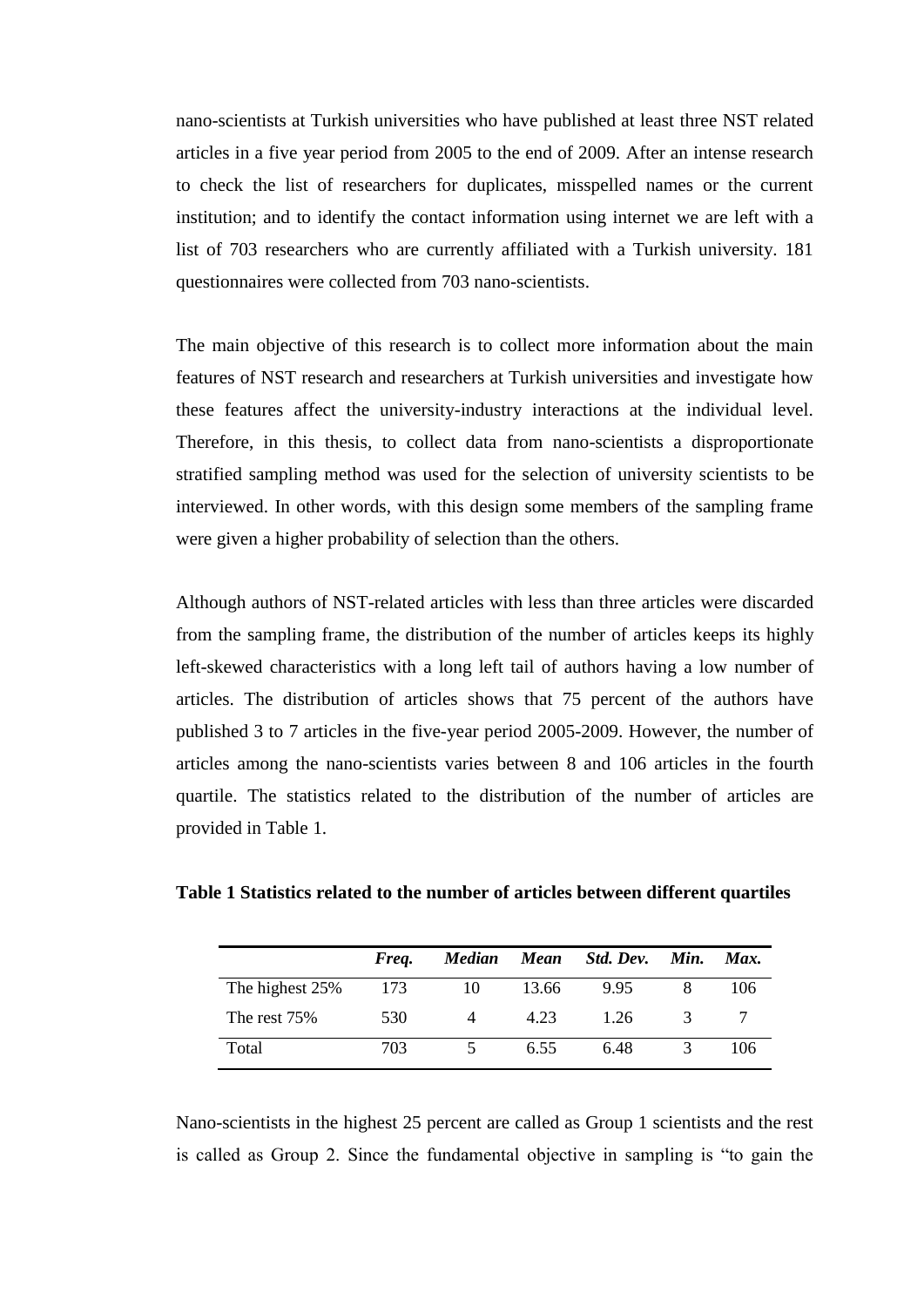most information for the least cost" (Lohr, 1999), we decided to use a disproportionate stratified sampling technique to select academicians for the sample from Group 1 and Group 2. According to the applied sampling design 81 questionnaires are collected from the nano-scientists in Group 1 and 100 from those in Group 2 (Table 2). In this way, a rare population of academicians who are much more interested in nanoscale research could be oversampled.

|         | $n_h$ | $N_{h}$ | Prob. of selection<br>$(n_h/N_h)$ |
|---------|-------|---------|-----------------------------------|
| Group 1 | 81    | 173     | 0.47                              |
| Group 2 | 100   | 530     | 0.19                              |
| Total   | 181   | 703     |                                   |

**Table 2 Distribution of the sample across groups and probability of selection**

## **4 Measuring KTT activity**

In this study, to measure the KTT activity, nano-scientists are asked 18 questions. Three of these questions measure direct channels of technology transfer (or commercialization of knowledge), namely (i) joint patents with firms; (ii) licensing; and (iii) entrepreneurial activity. These questions are binary response questions; in other words, they take value 1 if the respondent confirms to engage in these activities.

Remaining 15 questions are asked on a five point Likert scale and respondents are expected to provide how frequently they engage in the given forms of KTT activities (1=never; 5=very frequently). Among those 15 questions, four questions measure how frequently respondents consult firms in their nanotechnology related R&D projects. The rest of the questions (11 questions) deal with various forms of KTT activities related to laboratory research, education, informal contacts, etc. Since the number of activities is too high for a robust analysis we decided to decrease the number of KTT activities with a factor analysis. In this study, principal component factor analysis is used to decrease the number of KTT channels (Table 3).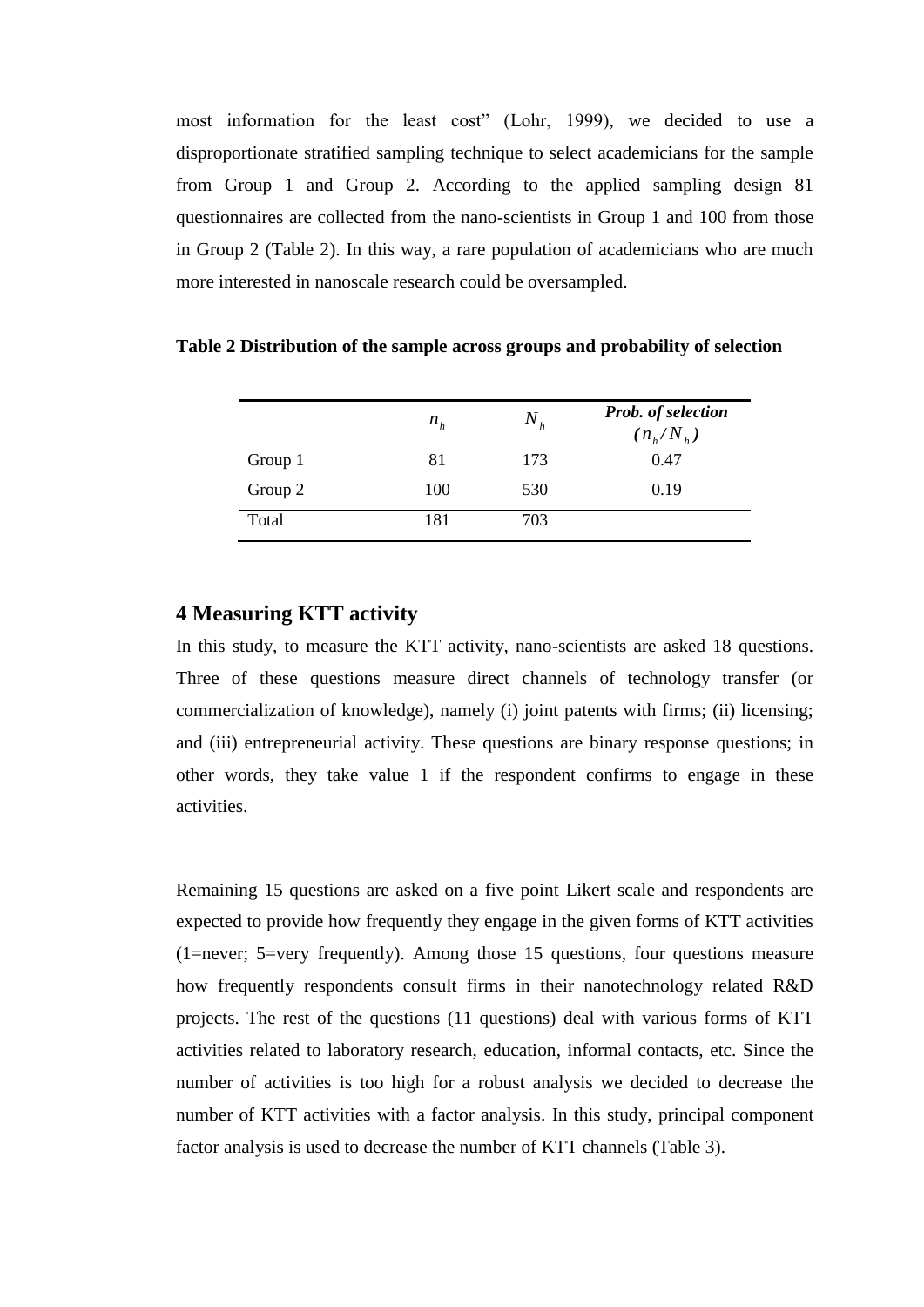|                                                                                                        | <b>Factor 1</b><br><b>RES</b> | <b>Factor 2</b><br><b>ACAD</b> | <b>Factor 3</b><br><b>INFORMAL</b> |
|--------------------------------------------------------------------------------------------------------|-------------------------------|--------------------------------|------------------------------------|
| Ad-hoc research for firms                                                                              | 0.89                          |                                |                                    |
| Special test and analyses for firms                                                                    | 0.85                          |                                |                                    |
| Joint research projects                                                                                | 0.70                          |                                |                                    |
| Firms' accession to special nanotechnology<br>equipments and labs at universities                      | 0.71                          |                                |                                    |
| Master/PhD theses jointly supported by firms<br>and Ministry of Industry                               |                               | 0.73                           |                                    |
| Joint publications with firm<br>scientists/researchers                                                 |                               | 0.76                           |                                    |
| Joint supervision of Master/PhD theses with<br>firm scientists/researchers                             |                               | 0.89                           |                                    |
| Participating conferences, seminars and<br>meetings where firm scientists / researchers<br>are present |                               |                                | 0.76                               |
| Supervising graduate students employed at<br>firms                                                     |                               |                                | 0.54                               |
| Informal / interpersonal relations with<br>graduates employed at firms                                 |                               |                                | 0.78                               |
| Informal / interpersonal relations with firm<br>scientists / researchers                               |                               |                                | 0.75                               |
| <b>Number of observations</b>                                                                          | 174                           |                                |                                    |
| Kaiser-Meyer-Olkin (KMO) measure of<br>sampling adequacy                                               | $0.84*$                       |                                |                                    |
| <b>Bartlett's test of sphericity</b>                                                                   | $835.96^{*}$                  |                                |                                    |
| Variance explained by each component                                                                   | 6.15                          | 1.12                           | 1.08                               |
| Proportion of variance explained by each<br>component                                                  | 55.91%                        | 10.18%                         | 9.82%                              |

## **Table 3 Principal component factor analysis of KTT activities**

 0.00 to 0.49 unacceptable; 0.50 to 0.59 miserable; 0.60 to 0.69 mediocre; 0.70 to 0.79 middling; 0.80 to 0.89 meritorious; 0.90 to 1.00 marvelous

 $p$ -value= 0.000 (H0= Variables are not intercorrelated)

Finally we have 5 fundamental forms of KTT activities.

- (1) Commercialization channels (*COMM*)
	- a. Joint patents with firms
	- b. Licensing
	- c. Firms founded by academics
- (2) Consultancy (*CONS*)
- (3) Research activities (*RES*)
	- a. Ad-hoc research for firms
	- b. Special tests and analyses for firms
	- c. Joint research projects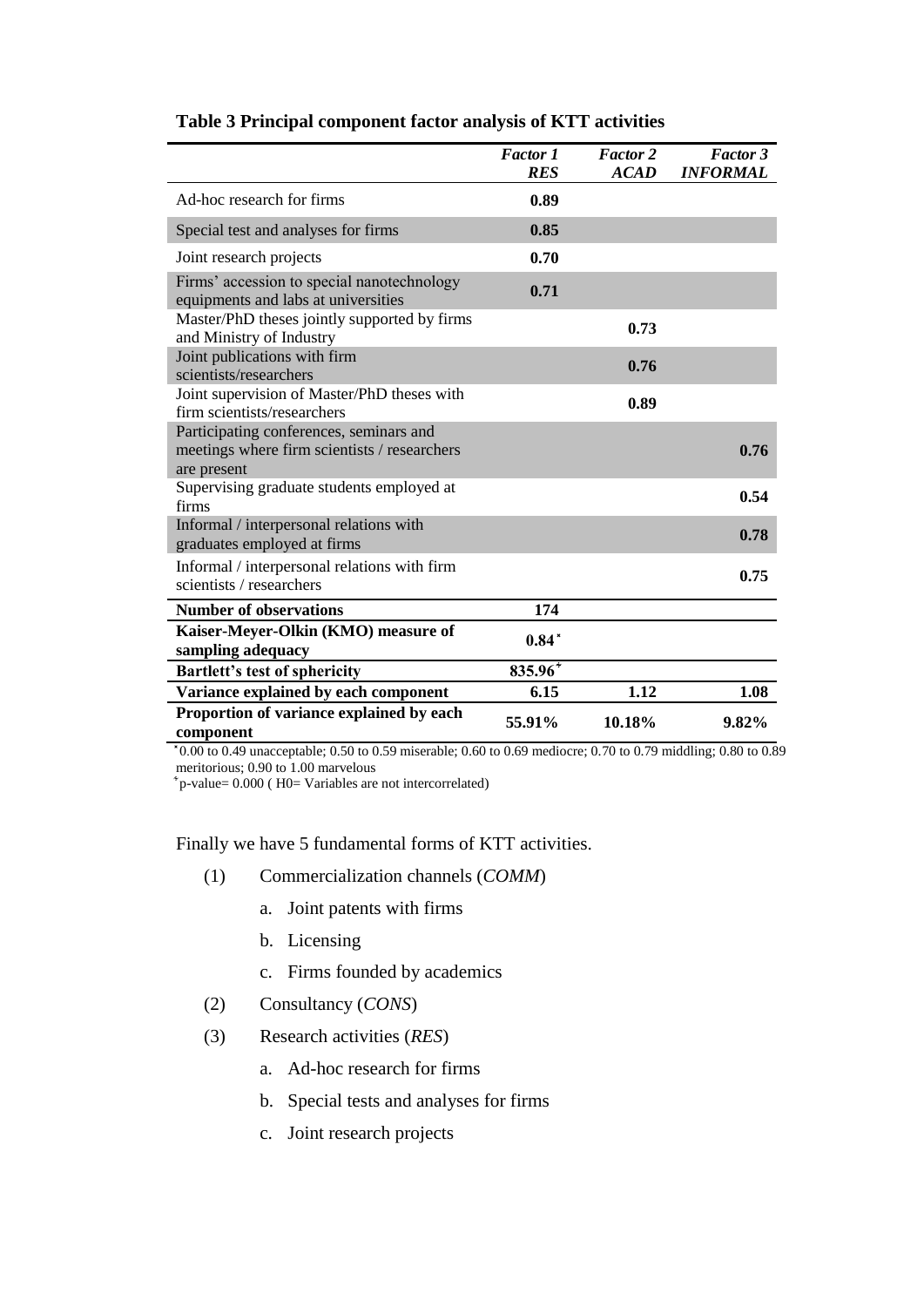- d. Firms" accession to special nanotechnology equipments and labs at universities
- (4) Academic activities (*ACAD*)
	- a. Master/PhD theses jointly supported by firms and the Ministry of Industry
	- b. Joint publications with firms scientists / researchers
	- c. Joint-supervision of Master / PhD Thesis with firm scientists / researchers
- (5) Informal contacts (*INFORMAL*)
	- a. Participating conferences, seminars and meetings where firm scientists / researchers are present
	- b. Supervising Master/PhD students who are currently employed at firms
	- c. Informal / interpersonal relations with graduates employed at firms
	- d. Informal / interpersonal relations with firm scientists / researchers

The aim in this study is investigate the factors influencing the formation of KTT links between universities and firms. Therefore, in order to measure the formation of KTT links, we transformed the responses provided by academics on a 5 point Likert scale to a simple binary response (yes or no).

The intensity of interactions between different agents is important because intense relations improve the trust between agents and increase the amount of transferred knowledge. Thus, in measuring the formation of KTT activity we decided to take the values of 4 "frequent" and 5 "very frequent" into account as an indicator of KTT activity. Table 4 provides how different forms of KTT activity are constructed and defined on a binary scale.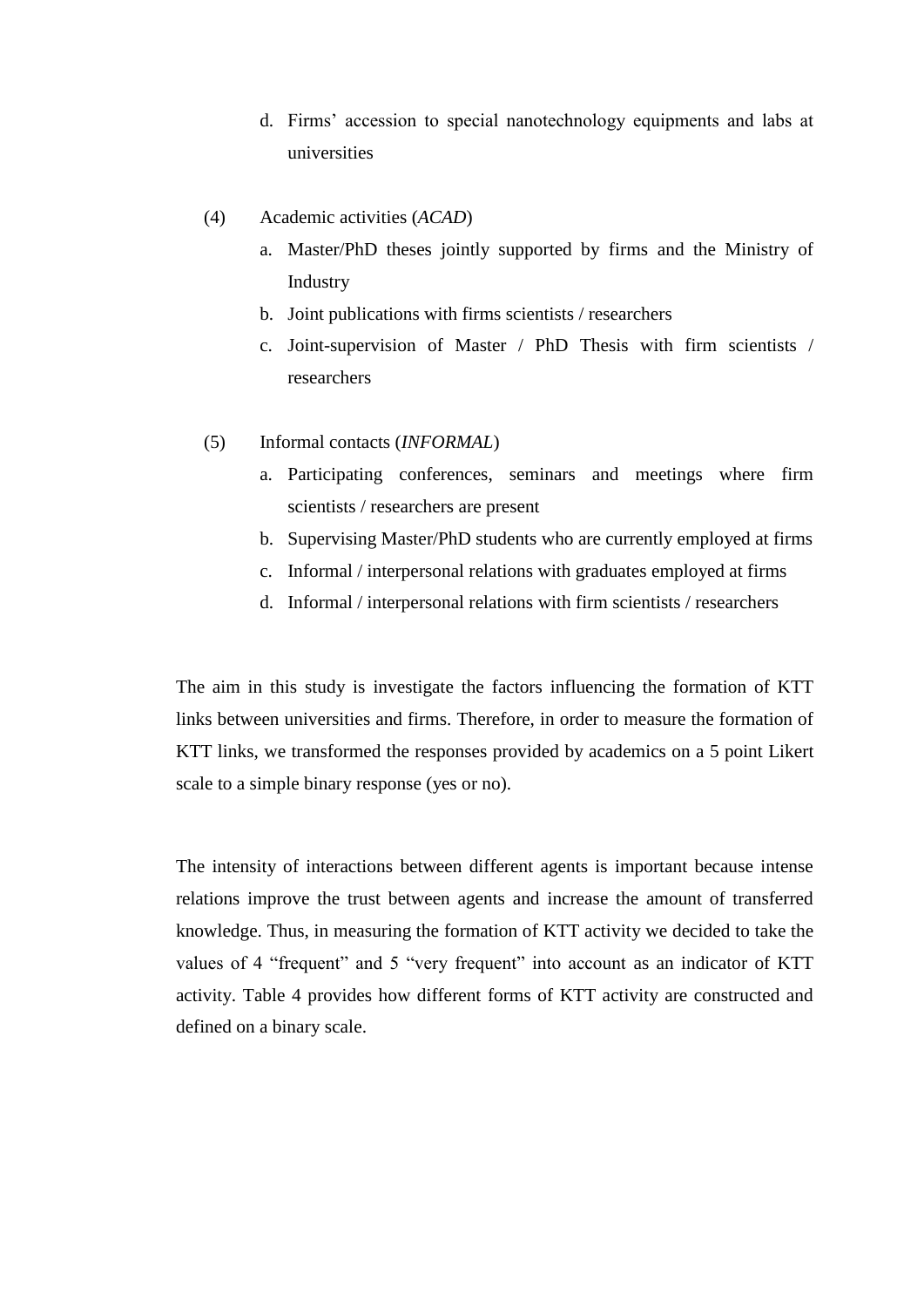| Name                   | Definition                                                                                                                                                                           |
|------------------------|--------------------------------------------------------------------------------------------------------------------------------------------------------------------------------------|
| <i><b>INFORMAL</b></i> | If the respondent reported the values 4 "frequent" or 5 "very<br>frequent" for any form of INFORMAL university-industry<br>interaction it takes value 1 otherwise 0.                 |
| <b>RES</b>             | If the respondent reported the values 4 "frequent" or 5 "very<br>frequent" for any form of RESEARCH based university-<br>industry interaction it takes value 1 otherwise 0.          |
| ACAD                   | If the respondent reported the values 4 "frequent or 5 "very"<br>frequent" for any form of ACADEMIC activity based<br>university-industry interactions it takes value 1 otherwise 0. |
| CONS                   | If the respondent reported the values 4 "frequent" or 5 "very<br>frequent" for any form of CONSULTANCY for firms it<br>takes value 1 otherwise 0.                                    |
| <i>COMM</i>            | If the respondent reported "yes" for any form of formal<br>channels (joint patents with firms, licensing or<br>entrepreneurial activity) it takes value 1 otherwise 0.               |
| KTT Activity           | If any one form of 5 KTT activities mentioned above<br>(INFORMAL, RES, ACAD, CONS, COMM) takes value 1<br>it takes also value 1 otherwise 0.                                         |

**Table 4 The measures of KTT activity**

The analysis of collected data indicates that almost 46 percent of nano-scientists at Turkish universities have an intense relationship with firms (Table 5). The most common form of KTT activity between universities and firms is INFORMAL interactions; nearly 40 percent of nano-scientists mention that they have intensively interacted with the industry through informal and interpersonal linkages. It is followed by RESEARCH-related activities; 12 percent of respondents frequently collaborate with firms in their research activities. However, only 7.18 percent of respondents engage in direct technology transfer channels such as joint patents, licensing and start-ups. The least important form of KTT activity between Turkish NST academics and firms is based on academic activities (ACAD). Only 2.8 percent of academics mention that they intensively collaborate with firm on academic activities.

**Table 5 Percentage distribution of respondents across various forms of KTT activity**

|                     | $0 = No$ relationship | $1 = Relationship$ |
|---------------------|-----------------------|--------------------|
| <b>INFORMAL</b>     | 60.77                 | 39.23              |
| <b>RES</b>          | 87.85                 | 12.15              |
| <b>CONS</b>         | 91.16                 | 8.84               |
| <b>COMM</b>         | 92.82                 | 7.18               |
| <b>ACAD</b>         | 97.24                 | 2.76               |
| <b>KTT Activity</b> | 54.14                 | 45.86              |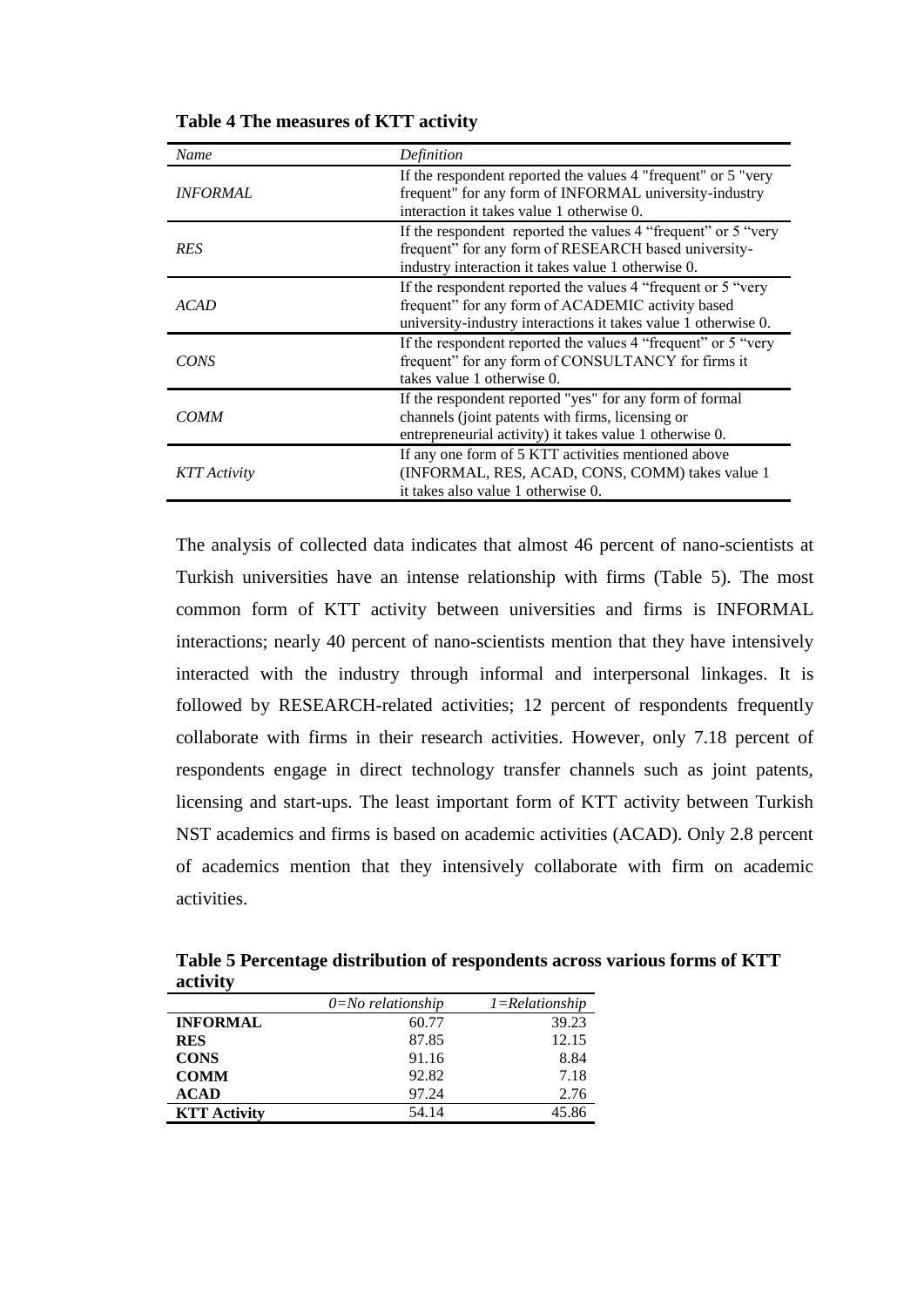## **5. Factors influencing the KTT activity**

We use probit regression analysis to identify individual and organizational factors that influence nano-scientists to engage in university-industry KTT activity. The basic model to be estimated is as follows:

 $NSTINST + \beta_{12} UNIVSUPP + \beta_{13} MOTIVECOMM + \beta_{14} ENGINEERING + e$  $\beta_6$ *APPL* +  $\beta_7$ *NTWK* +  $\beta_8$ *PEER* +  $\beta_9$ *TOTCIT* +  $\beta_{10}$ *INTCOLLAB* +  $Y_{KTActivity} = \beta_0 + \beta_1 EXP + \beta_2 NSFPUB + \beta_3 NPATENT + \beta_4 NPUBGRANT + \beta_5 INDFUND +$ <br>  $\beta_6 APPL + \beta_7 NTWK + \beta_8 PER + \beta_9 TOTCT + \beta_{10} INTCOLLAB +$  $\beta_6 APPL + \beta_7 N TWK + \beta_8 P EER + \beta_9 TOTCIT + \beta_{10} IN TCO$ <br> $\beta_{11} NSTINST + \beta_{12} UNIVSUPP + \beta_{13} MOTIVECOMM + \beta_{14}$  $\beta_0 + \beta_1 EXP + \beta_2 NSFPUB + \beta_3 NPATENT + \beta_4 NPUBGRANT + \beta_5$  $\beta_{11}$ NSTINST +  $\beta_{12}$ UNIVSUPP +  $\beta_{13}$ MOTIVECOMM +  $\beta_{1}$ 

where Y indicates the binary dependent variable for KTT activity. The brief definitions of explanatory variables, descriptive statistics and correlation table are provided in Appendix Table A-1 and Table A-2 and Table A-3).

MOTIVECOMM and ENGINEERING in the model is used to control the factors which are not directly related to the individual or organizational resources / capabilities. In order to control the effect of academic disciplines we use a dummy variable "faculty of engineering" (which takes the value of 1 if a university-scientist is employed at the engineering faculty, 0 otherwise). On the other hand, to control the effects of factors motivating university scientist to interact with the industry, the variable MOTIVECOMM is included in the model. There are numerous factors that motivate nano-scientists at Turkish universities to interact with industry. The number of motivations is reduced to three using principal component factor analysis (for details see Appendix Table A-4)

## **5.1 Results**

For three models (Table 5A) a broad range of variables related to individual and organizational resources / capabilities have statistically significant effects. Based on estimation results, it can be argued that, on the individual side, number of NSTrelated publications and patents, doing applied research, having an intense relationship with other nano-scientists in Turkey and having peers with strong relations with the industry significantly influence the tendency of nano-scientists at Turkish universities to engage in KTT activity. On the other hand, university"s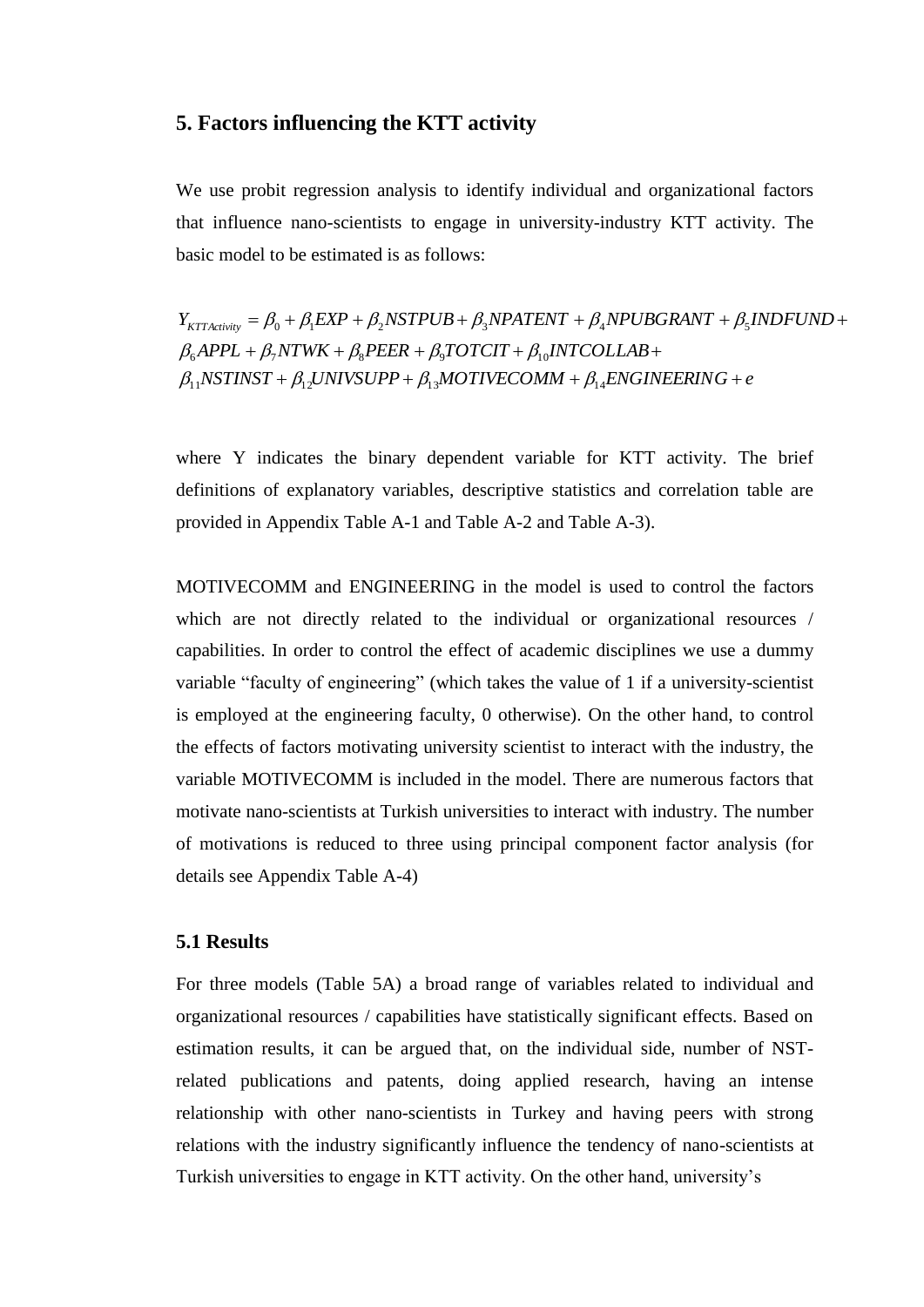| <b>KTT</b> Activity          | Model 1      | Model 2      | Model 3      |
|------------------------------|--------------|--------------|--------------|
| <b>EXP</b>                   | $-0.009$     | $-0.015$     | $-0.015$     |
| [Research experience]        | (0.55)       | (0.93)       | (0.86)       |
| <b>NSTPUB</b>                | $-0.051$     | $-0.052$     | $-0.055$     |
| [NST publications]           | $(1.84)$ *   | $(1.85)^*$   | $(1.93)*$    |
| <b>NPATENT</b>               | 0.181        | 0.187        | 0.164        |
| [# of patents]               | $(2.13)$ **  | $(2.02)$ **  | $(1.88)$ *   |
| <b>NPUBGRANT</b>             | 0.484        |              | 0.392        |
| [Publicly funded projects]   | $(2.03)$ **  |              | (1.64)       |
| <b>INDFUND</b>               |              | 4.323        | 3.975        |
| [Industry funding]           |              | (1.26)       | (1.20)       |
| <b>APPL</b>                  | 0.364        | 0.302        | 0.328        |
| [Applied research]           | $(2.80)$ *** | $(2.19)$ **  | $(2.32)$ **  |
| <b>NTWK</b>                  | 0.396        | 0.471        | 0.434        |
| [Social networks]            | $(2.53)$ **  | $(3.00)$ *** | $(2.72)$ *** |
| <b>PEER</b>                  | 0.250        | 0.229        | 0.235        |
| [Peer effect]                | $(1.68)$ *   | (1.50)       | (1.50)       |
| <b>TOTCIT</b>                | 0.000        | 0.001        | 0.001        |
| [Total citations]            | (1.44)       | $(1.91)$ *   | $(1.88)$ *   |
| <b>INTCOLLAB</b>             | $-1.098$     | $-1.248$     | $-1.382$     |
| [International links]        | $(1.93)*$    | $(2.10)$ **  | $(2.28)$ **  |
| <b>NSTINST</b>               | 0.713        | 0.840        | 0.828        |
| [NST research inst./lab]     | $(2.45)$ **  | $(2.81)$ *** | $(2.73)$ *** |
| <b>UNIVSUPP</b>              | 0.201        | 0.227        | 0.224        |
| [University support]         | $(1.77)*$    | $(1.86)$ *   | $(1.81)$ *   |
| <b>MOTIVECOMM</b>            | 0.602        | 0.701        | 0.708        |
| [Motiv. Commercialization]   | $(4.24)$ *** | $(4.89)$ *** | $(4.89)$ *** |
| <b>ENGINEERING</b>           | 0.478        | 0.334        | 0.435        |
| [Faculty of Engineering]     | (1.41)       | (0.97)       | (1.20)       |
| Constant                     | $-5.612$     | $-5.517$     | $-5.774$     |
|                              | $(5.53)$ *** | $(5.40)$ *** | $(5.48)$ *** |
| Observations                 | 135          | 131          | 131          |
| Log likelihood               | $-60.92$     | $-56.64$     | $-55.51$     |
| McFadden $R^2$ (adj.)        | 0.20         | 0.22         | 0.22         |
| Hosmer-Lemeshow $\chi^2$ (8) | 8.48         | 9.49         | 3.39         |
| (p-value)                    | (0.39)       | (0.30)       | (0.91)       |

**Table 6A Probit regression results: Determinants of KTT activity**

Robust z statistics in parentheses

\* significant at 10%; \*\* significant at 5%; \*\*\* significant at 1%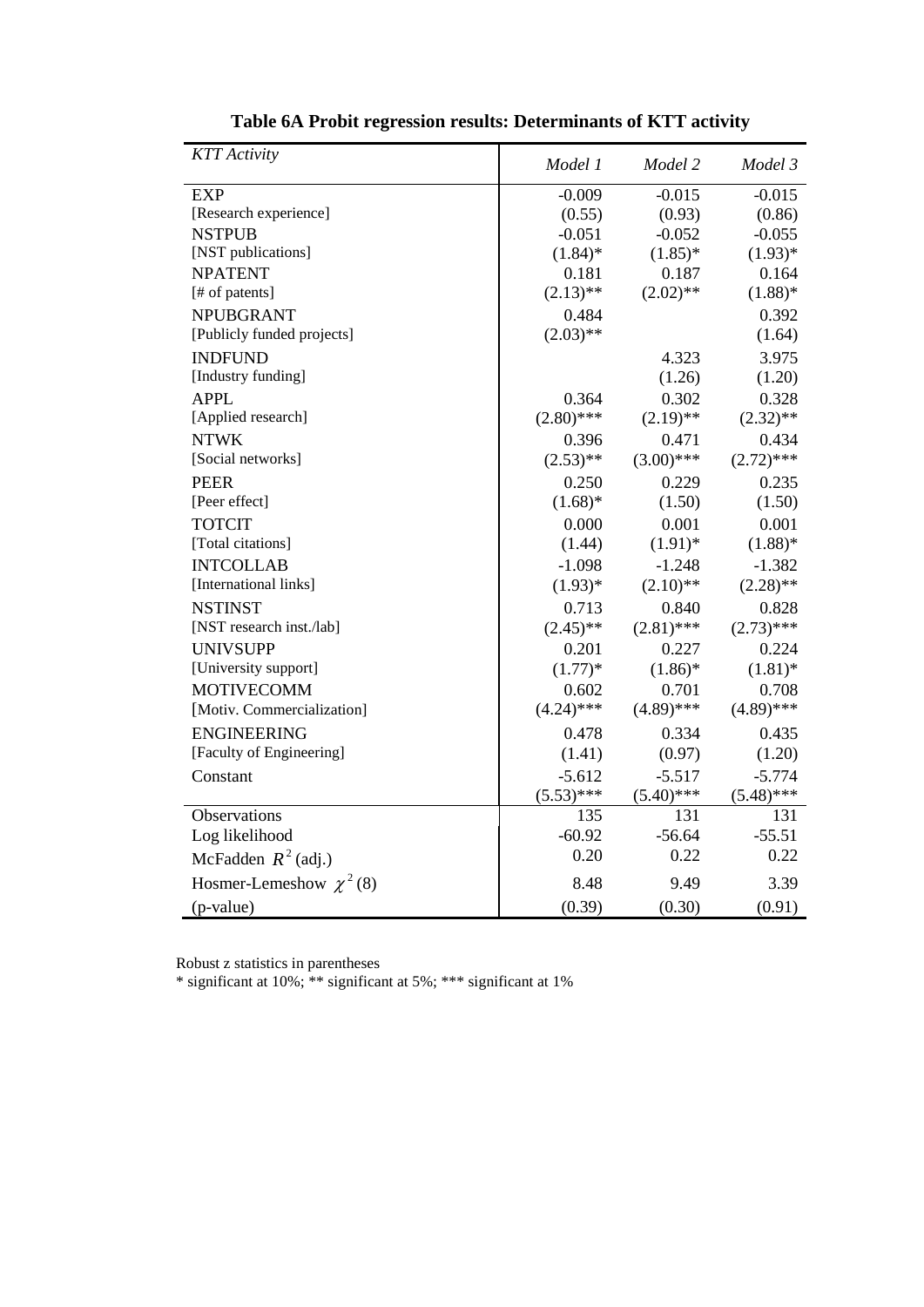| <b>KTT</b> Activity                     | Model 1            | Model 2      | Model 3      |
|-----------------------------------------|--------------------|--------------|--------------|
| <b>Marginal Effects</b><br><b>EXP</b>   | $-0.003$           | $-0.006$     | $-0.006$     |
| [Research experience]                   | (0.55)             | (0.93)       | (0.86)       |
|                                         |                    |              |              |
| <b>NSTPUB</b><br>[NST publications]     | $-0.020$           | $-0.021$     | $-0.022$     |
|                                         | $(1.84)$ *         | $(1.85)^*$   | $(1.93)*$    |
| <b>NPATENT</b>                          | 0.072              | 0.074        | 0.065        |
| [# of patents]                          | $(2.13)$ **        | $(2.02)$ **  | $(1.88)$ *   |
| <b>NPUBGRANT</b>                        | 0.193              |              | 0.156        |
| [Publicly funded projects]              | $(2.03)$ **        |              | (1.64)       |
|                                         |                    |              |              |
| <b>INDFUND</b>                          |                    | 0.017        | 0.016        |
| [Industry funding]                      |                    | (1.26)       | (1.20)       |
| <b>APPL</b>                             | 0.145              | 0.120        | 0.130        |
| [Applied research]                      | $(2.80)$ ***       | $(2.19)$ **  | $(2.32)$ **  |
|                                         |                    |              |              |
| <b>NTWK</b><br>[Social networks]        | 0.158              | 0.187        | 0.173        |
|                                         | $(2.53)$ **        | $(3.00)$ *** | $(2.72)$ *** |
| <b>PEER</b>                             | 0.100              | 0.091        | 0.094        |
| [Peer effect]                           | $(1.68)$ *         | (1.50)       | (1.50)       |
| <b>TOTCIT</b>                           | 0.000              | 0.000        | 0.000        |
| [Total citations]                       | (1.44)             | $(1.91)$ *   | $(1.88)$ *   |
|                                         |                    |              |              |
| <b>INTCOLLAB</b>                        | $-0.437$           | $-0.497$     | $-0.550$     |
| [International links]                   | $(1.93)*$          | $(2.10)$ **  | $(2.28)$ **  |
| <b>NSTINST</b>                          | 0.278              | 0.325        | 0.321        |
| [NST research inst./lab]                | $(2.45)$ **        | $(2.81)$ *** | $(2.73)$ *** |
|                                         |                    |              |              |
| <b>UNIVSUPP</b><br>[University support] | 0.080<br>$(1.77)*$ | 0.090        | 0.089        |
|                                         |                    | $(1.86)$ *   | $(1.81)$ *   |
| <b>MOTIVECOMM</b>                       | 0.240              | 0.279        | 0.282        |
| [Motiv. Commercialization]              | $(4.24)$ ***       | $(4.89)$ *** | $(4.89)$ *** |
| <b>ENGINEERING</b>                      | 0.186              | 0.131        | 0.169        |
| [Faculty of Engineering]                | (1.41)             | (0.97)       | (1.20)       |

## **Table 6BMarginal effects**<sup>5</sup> **: KTT activity**

Robust z statistics in parentheses

 $\overline{a}$ 

\* significant at 10%; \*\* significant at 5%; \*\*\* significant at 1%

<sup>5</sup> Marginal effects are computed at mean values of explanatory variables (see Section 6.1)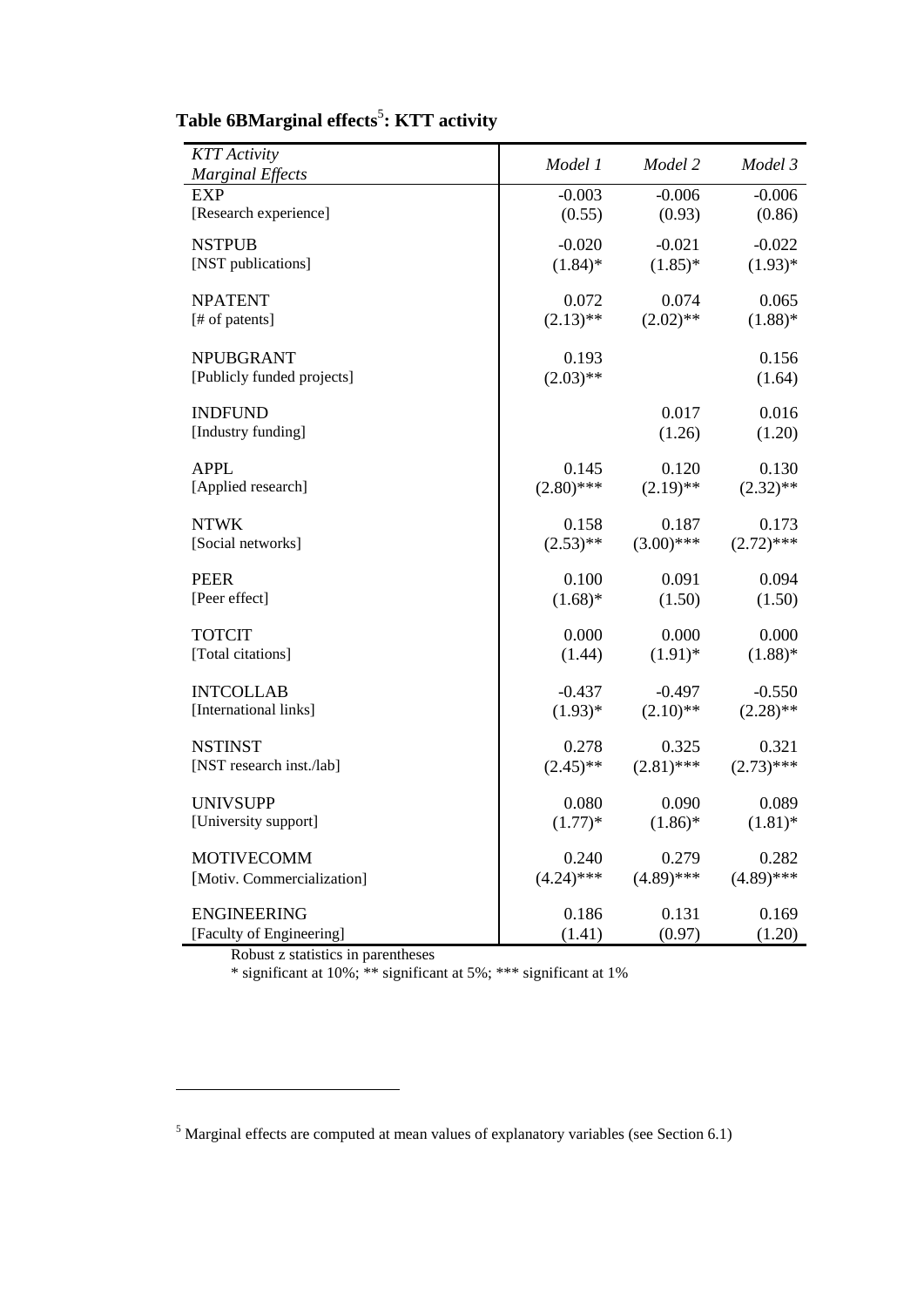physical resources and organizational capabilities have significant effect over individual scientists" proclivity to interact with industry.

The number of NST-related publications of an individual university-scientist correlates (NSTPUB) negatively and significantly  $(p<0.1)$  with her/his propensity to engage in KTT activity. Negative but significant coefficients on variable of publication numbers indicates that university scientists with higher number of NST publications have a lower probability of interacting with the industry. Table 6B provides the estimated marginal effects of variables on the probability of being engaged in KTT activity. Marginal effect of the variable NSTPUB indicates that one unit increase in the number of NST-related publications decreases the probability of a scientist to interact with firms by 2 percentage point.

This result is not confirmed by the previous empirical studies; and thus does not support our hypothesis 1. The reason behind the negative impact of the number of publications on the tendency of nano-scientists at Turkish universities to enter in KTT activities might be due to the academic reward system (Dasgupta and David, 1994) which is mainly based on scientific production and academic reputation. In Turkey, among the promotion criteria applied in Turkish universities to universityscientists the number of publications in SCI or SSCI has a considerable importance. Therefore nano-scientists at Turkish universities might prefer allocating their time and effort to carrying out research aimed to increase their international publications rather than for improve their relations with the industry.

Table 6A indicates that the probability of a university nano-scientist's engaging in KTT activity increases with the number of her/his patents (NPATENT). The influence of NPATENT over the propensity of interacting with industry is significant at 5 percent level in Model 1 and Model 2 and at 10 percent level in Model 3. Estimated marginal effects (Table 6B) indicate that the marginal effect of an additional patent or patent application increases the probability of a nano-scientist to engage in KTT activity by nearly 7 percentage point. This result also reinforce the previous studies (i.e. Stuart and Ding, 2006; Baba et al., 2009) supporting the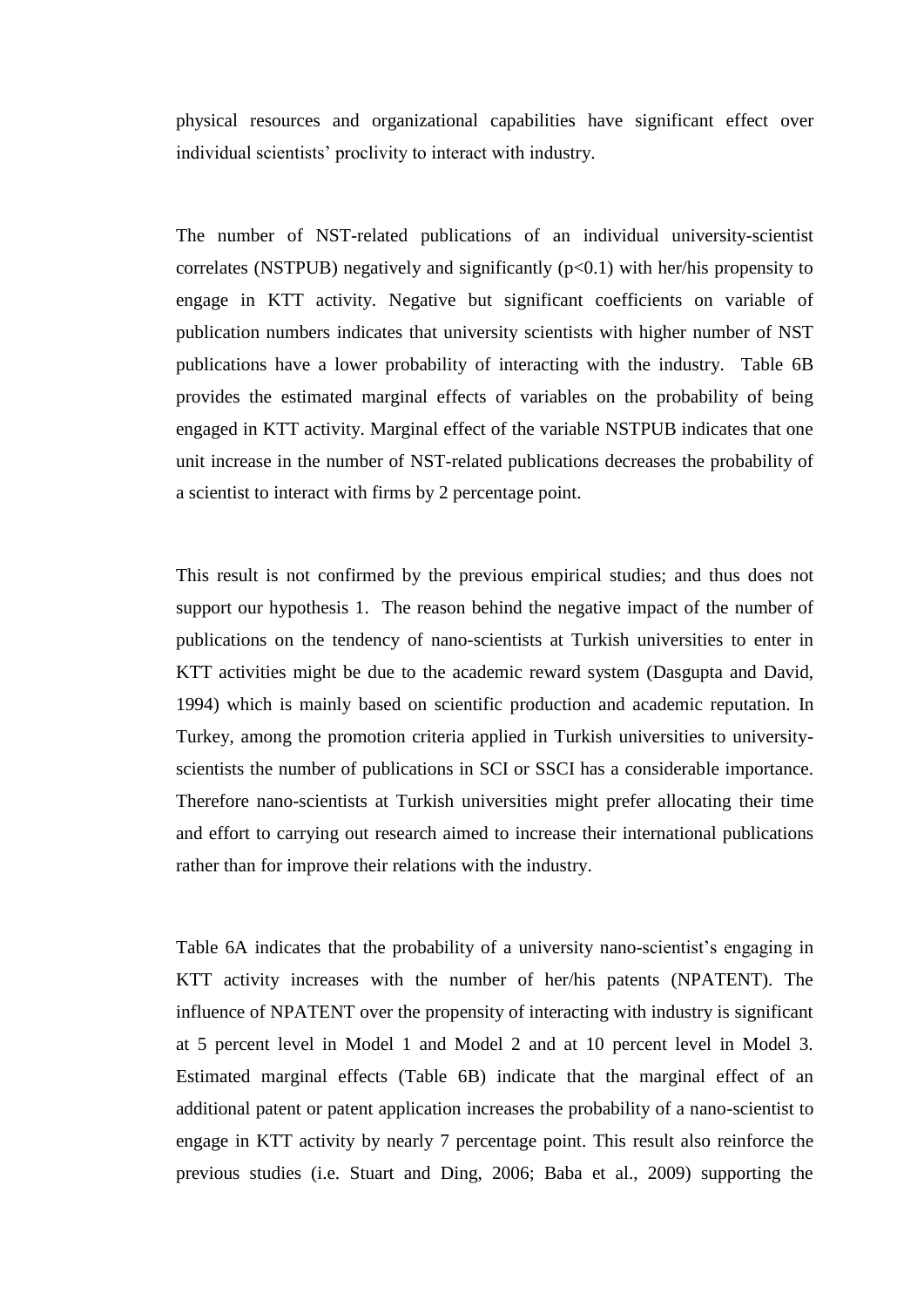positive impact of patenting attitudes of university scientists on university-industry relations.

Some recent studies by Meyer (2006a; 2006b), Bonaccorsi and Thoma (2007), Guan and Wang (2010) focus on inventor-authors in the field of nanotechnology and provide evidence to support that inventor-authors in the nanotechnology are more successful than their non-inventing peers. Our research results confirm the findings of these studies with providing that inventor-authors are also more successful in university-industry interactions than their non-inventing peers.

The estimation results support that the extent to which a nano-scientist's research outcomes meet the needs of industry (APPL), or in other words the extent to which research outcomes have industrial applications has positive and statistically significant (at 1 percent level in Model 1 and 5 percent level in Model 2 and Model 3) on the formation of KTT linkages between nano-scientists and firms. This indicates that nano-scientists who carry out scientific research with higher industrial applicability have a greater probability to interact with the industry. Marginal effects presented in Table 6B demonstrate that an additional point increase in the extent to which research outcomes meet the needs of industry increases the propensity of a nano-scientist to engage in university-industry KTT activity by 12 - 14.5 percentage point. These results reinforce the findings of previous studies (i.e. Landry et al., 2007; Arvanitis et al., 2008) and also support our hypothesis 4: the greater the extent to which a nano-scientist research outcomes meets the needs of industry is the higher is her/his likelihood to engage in KTT activity.

While the percentage of industrial funding in total research budget of respondents (INDFUND) has no statistically significant impact on the formation of KTT linkages between nano-scientists and firms, a positive and significant relationship between the variable (NPUBGRANT), which indicates the extent of the number of public grants received by respondents, and KTT activity is observed in Model 1. However NPUBGRANT is statistically significant at 5 percent level only when INDFUND variable is excluded. The influence of INDFUND is positive but not significant. On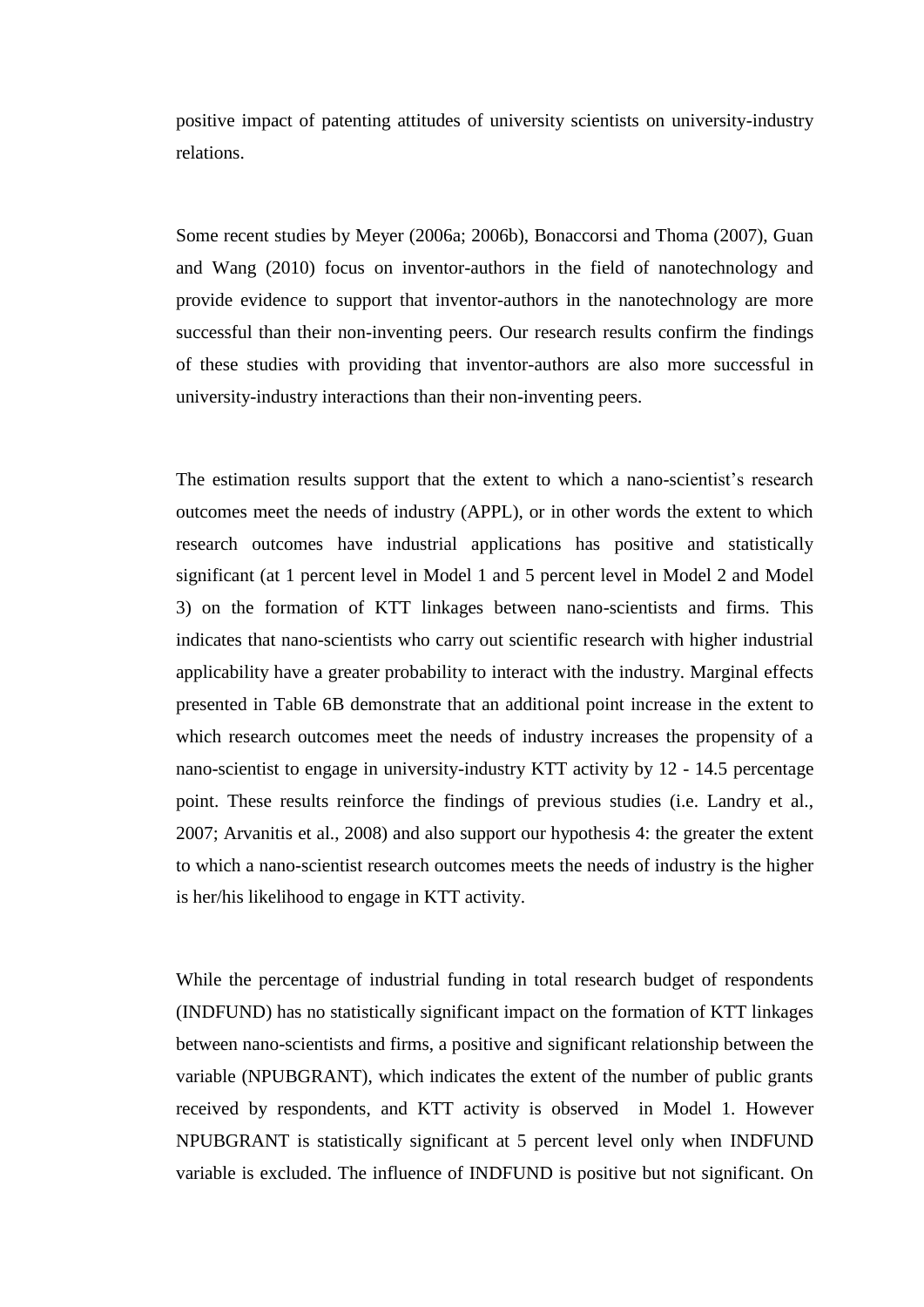the other hand, Table 6B indicates that the marginal effect of an additional one point increase in the ordered categorical variable indicating the extent to which a nanoscientist engage in publicly funded research projects, increases the probability of engaging in KTT activity by 19.3 percentage point.

The estimation results for industrial funding (INDFUND) do not support the results regarding the strong relationship between industry funding and the formation of KTT linkages which are obtained in previous empirical studies (Bozeman and Gaughan, 2007; Boardman and Ponomariov, 2009; Landry et al., 2007). The reason behind this result might be the low level of industrial funding among nano-scientists at Turkish universities. Descriptive statistics show that nearly 83 percent of respondents have received no industrial fund in the last five-year period. Moreover for 15 percent of the respondents the percentage of industrial funds in the total research budget does not exceed one percent.

On the other hand, the results for the impact of public research grants (NPUBGRANT) over the university-industry interaction reinforce the existing literature (i.e. Bozeman and Gaughan, 2007; Landry et al., 2007). This result might be explained that nano-scientists who are highly engaged in publicly funded research projects deal more with research activities, have access to new networks and hence new knowledge resources; all of these opportunities help nano-scientists to improve their human capital, and hence, their relations with the industry.

Estimation results for the influence of the intensity of personal contacts with other nano-scientists at Turkish universities support our hypothesis 7 which indicates that the higher the intensity of personal relations of a nano-scientist with other nanoscientists at Turkish universities (NTWK) is, the greater is her/his likelihood to engage in KTT activity. Table 6A shows that in all three models NTWK variable has positive and statistically significant (at 5 percent level in Model 1 and 1 percent level in Model 2 and Model 3) coefficients. The estimated marginal effects in Table 6B shows that an additional one point increase in the degree of frequency at which a nano-scientist personally contact with her /his colleagues at other Turkish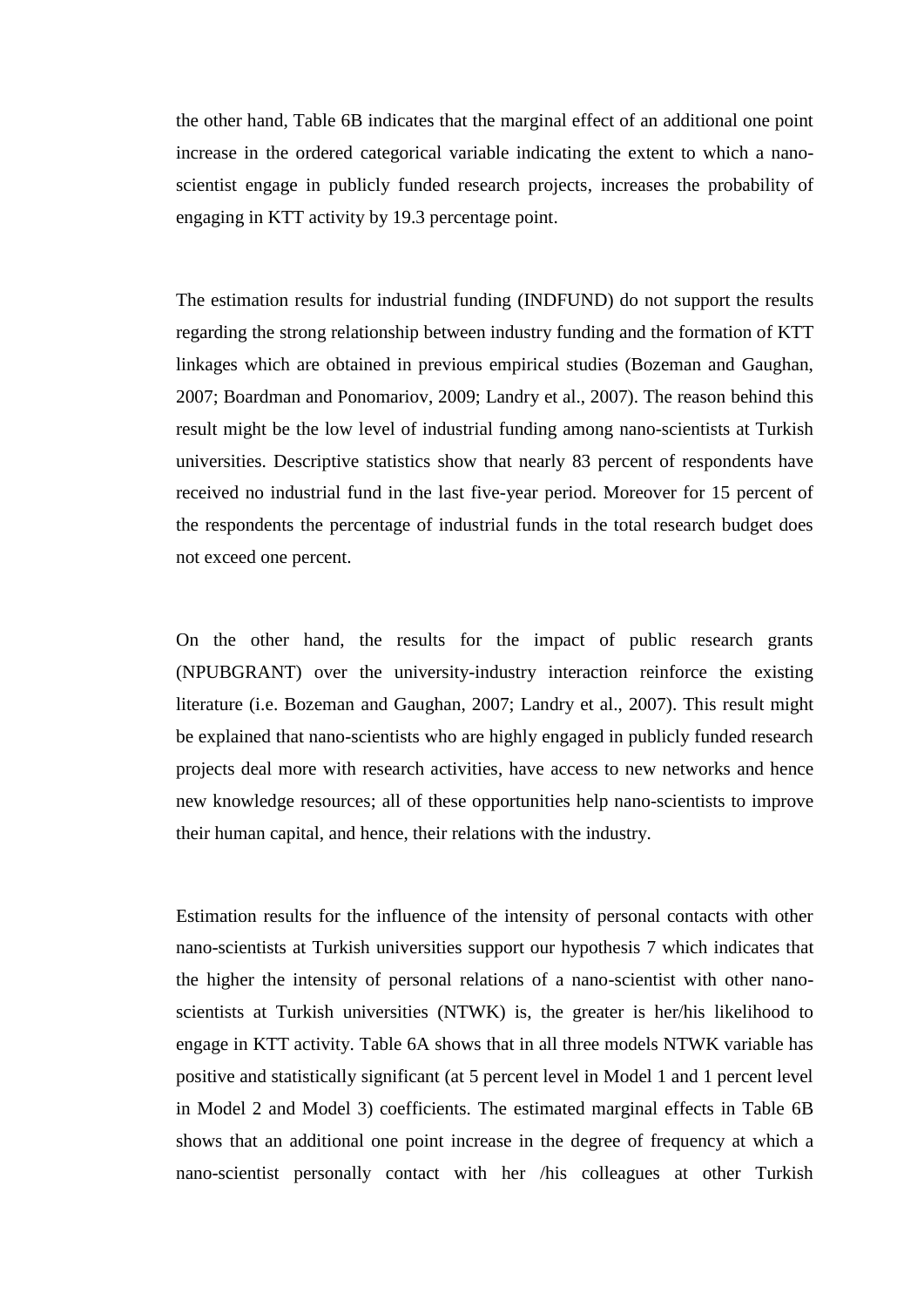universities increases the probability of the nano-scientist to engage in KTT activity by  $15.8 - 18.7$  percentage point.

Although recent studies suggest that peers' attitudes towards industry play a significant role in university scientists' proclivity to engage in KTT activities or entrepreneurship (Bercovitz and Feldman, 2003, 2008; Stuart and Ding, 2006; Tartari et al., 2010) the estimation results in Table 6A provide very weak support for its positive impact on the tendency of nano-scientists employed at Turkish universities to engage in KTT activity. In Model 1, peer effect (PEER) has a positive and significant (at 10 percent level) coefficient. The marginal effect of an additional one degree point increase in PEER increases the probability of a nano-scientist to engage in KTT activity by 10 percent. However when industrial funding is included in Model 2 and Model 3 peer effect becomes statistically insignificant. Although we expect that a university nano-scientist with peers who have stronger industrial ties are expected to engage in KTT activities, the relationship between peer effect and the formation of KTT linkages is not very strong.

Theoretical and empirical studies emphasize the strong dependence of nanotechnology discoveries and innovations on the scientific instrumentation (Darby and Zucker, 2004). Estimation results, as expected, support that the presence of nano-equipped laboratories, research centers at universities (NSTINST) positively and significantly correlates with the tendency of nano-scientists employed at such universities to engage in KTT activity. Estimated marginal effects also state that the presence of nano-equipments at universities increases the tendency of university nano-scientists to interact with firms by  $27.8 - 32.5$  percent. Hence our research provides strong evidence to support hypothesis which indicates that a nano-scientist employed at a university with nano-equipments (research centers, labs, working groups) is more likely to engage in KTT activity.

As to the variables measuring the impact of universities' human capital resources on the formation of KTT activities, it is captured that while total citations to a university"s NST publications (TOTCIT) have statistically weak positive impact on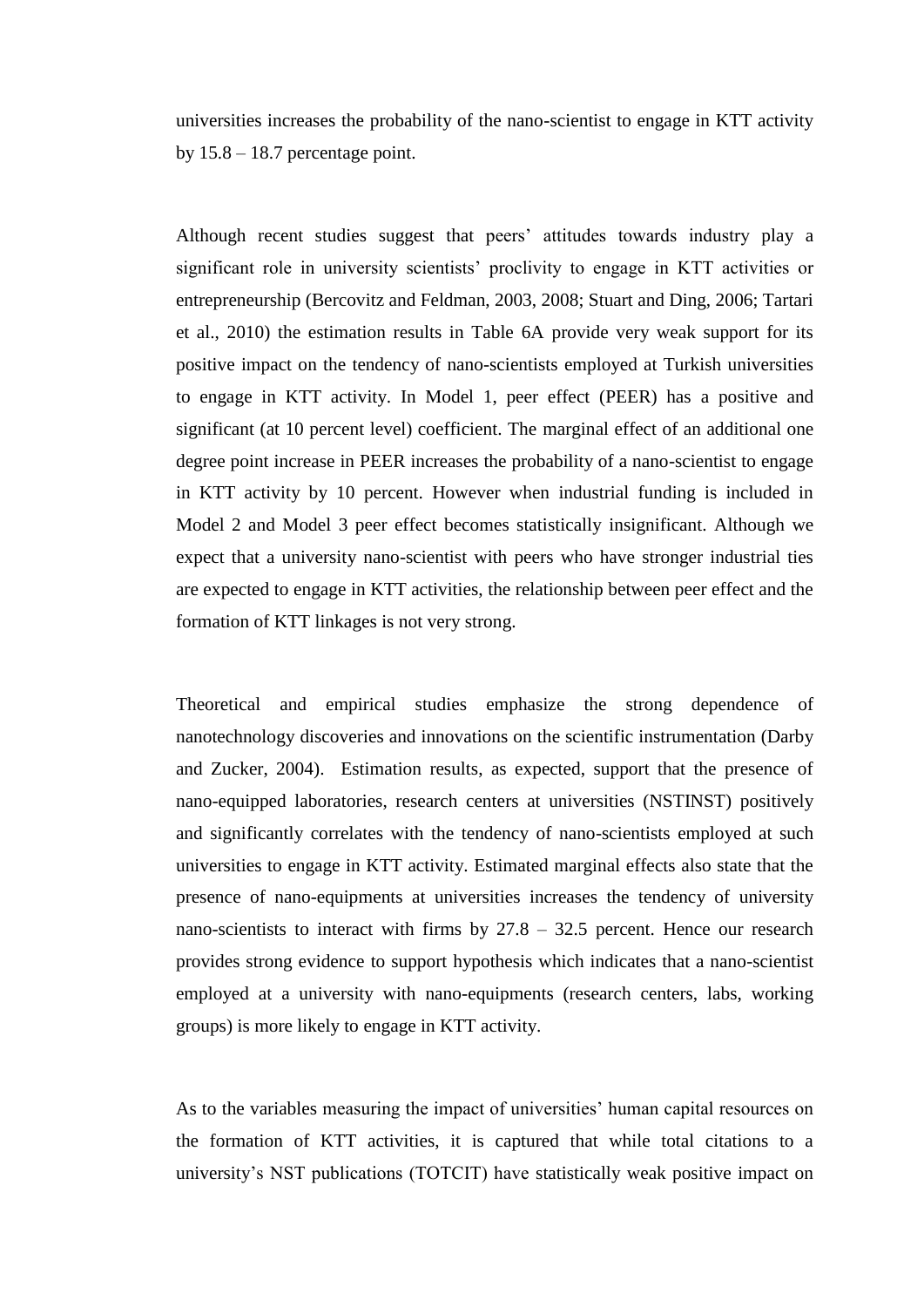KTT activity, there is an inverse and significant relationship between international scientific ties of a university (INTCOLLAB) and tendency of nano-scientists to interact with industry. Therefore our results provide a weak evidence for the positive impact of the quality of universities' human capital resources on KTT activity.

Our results are in line with some previous empirical studies finding an inverse relationship between research quality and the formation of university-industry relations (D"Este and Patel, 2007; Ponomariov, 2008). The effect of a high quality research environment may be such that scientists perceive greater incentives to engage in scientific research and consider interactions with industry as distracting their scientific pursuits (Ponomariov, 2008). Furthermore, the valid academic norms in Turkish academia promote engaging more with the scientific research; and the competition among academics is mainly based on the quantity and quality of publications in many universities. Since in the high quality academic environments this competition is expected to be much higher and this may influence the decisions of nano-scientists not to spend their time and efforts to engage in KTT activity instead of scholarly research and publications.

As we hypothesize, there is a strong and positive relationship between university support (UNIVSUPP) to KTT and the tendency of a university nano-scientist to interact with the industry. Table 6B indicates that one point increase in the degree of support provided by a university to nano-scientists during the process of universityindustry relations increases the probability of a nano-scientist to engage in KTT activity by 8-9 percent. The estimation results reinforce the previous studies emphasizing the strong influence of university's organizational resources / capabilities, strategies or policies on university-industry KTT (i.e. Thursby and Thursby, 2002; Friedman and Silberman, 2003; Di Gregoria and Shane, 2003; Lockett and Wright, 2005)

Among the control variables, while the motivation of university nano-scientist to commercialize their research outcomes (MOTIVECOMM) has a positive and statistically significant (at 1 percent level) impact on the formation of KTT linkages,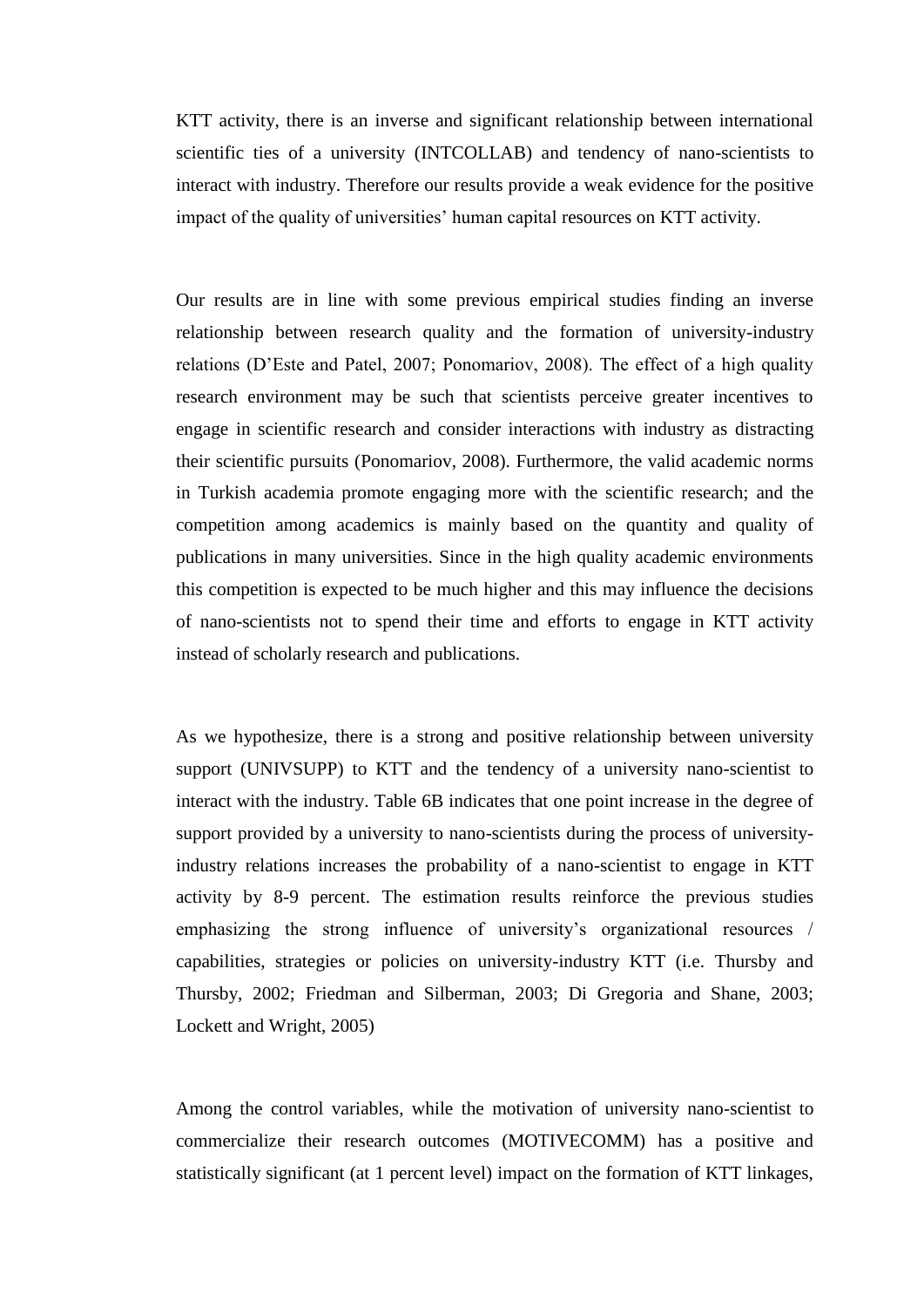no significant impact of academic discipline which is measured by being affiliated to a faculty of engineering (ENGINEERING) is found.

## **6. Factors influencing INFORMAL-KTT Activity**

To analyze the effects of individual and organizational resources / capabilities on the likelihood of a university nano-scientist to engage in INFORMAL KTT (see Table 4) activity we use probit regression analysis. The basic statistical model to be estimated is as follows:

 $\beta_{11}$ NSTINST +  $\beta_{12}$ UNIVSUPP +  $\beta_{13}$ MOTIVECOMM +  $\beta_{14}$ ENGINEERING + e  $\beta_6$ APPL +  $\beta_7$ NTWK +  $\beta_8$ PEER +  $\beta_9$ TOTCIT +  $\beta_{10}$ INTCOLLAB +  $\beta_{11}$ NSTINST +  $\beta_{12}$ UNIVSUPP +  $\beta_{13}$ MOTIVECOMM +  $\beta_{14}$ ENGIN  $Y_{INFORMAL} = \beta_0 + \beta_1 EXP + \beta_2 NSFPUB + \beta_3 NPATENT + \beta_4 NPUBGRANT + \beta_5 INDFUND +$ <br>  $\beta_6 APPL + \beta_7 NTWK + \beta_8PEER + \beta_9 TOTCT + \beta_{10} INTCOLLAB +$  $\beta_0 + \beta_1 \textit{EXP} + \beta_2 \textit{NSTPUB} + \beta_3 \textit{NPATENT} + \beta_4 \textit{NPUBGRANT} + \beta_5$ 

where Y indicates the binary dependent variable for INFORMAL-KTT activity. The brief definitions of explanatory variables, descriptive statistics and correlation table are provided in Appendix Table A-1 and Table A-2 and Table A-3).

## **6.1 Results**

The estimation results for the impact of human and social capital characteristics of university nano-scientists in Turkey on their engagement in INFORMAL KTT activity exhibit some similarities with those for general KTT activity. For example, the effect of the number of NST publications of a nano-scientist (NSTPUB) is statistically significant (at 5 percent level in Model 1 and 1 percent level in Model 2 and Model 3) but in the opposite direction of that we hypothesized. The results indicate that university scientists with a higher number of NST-related publications have a lower probability of engaging in INFORMAL KTT activity. The marginal effect of an additional number of NST publications on the probability of being engaged in INFORMAL KTT activity equals almost minus 2.5 percentage point (Table 7B).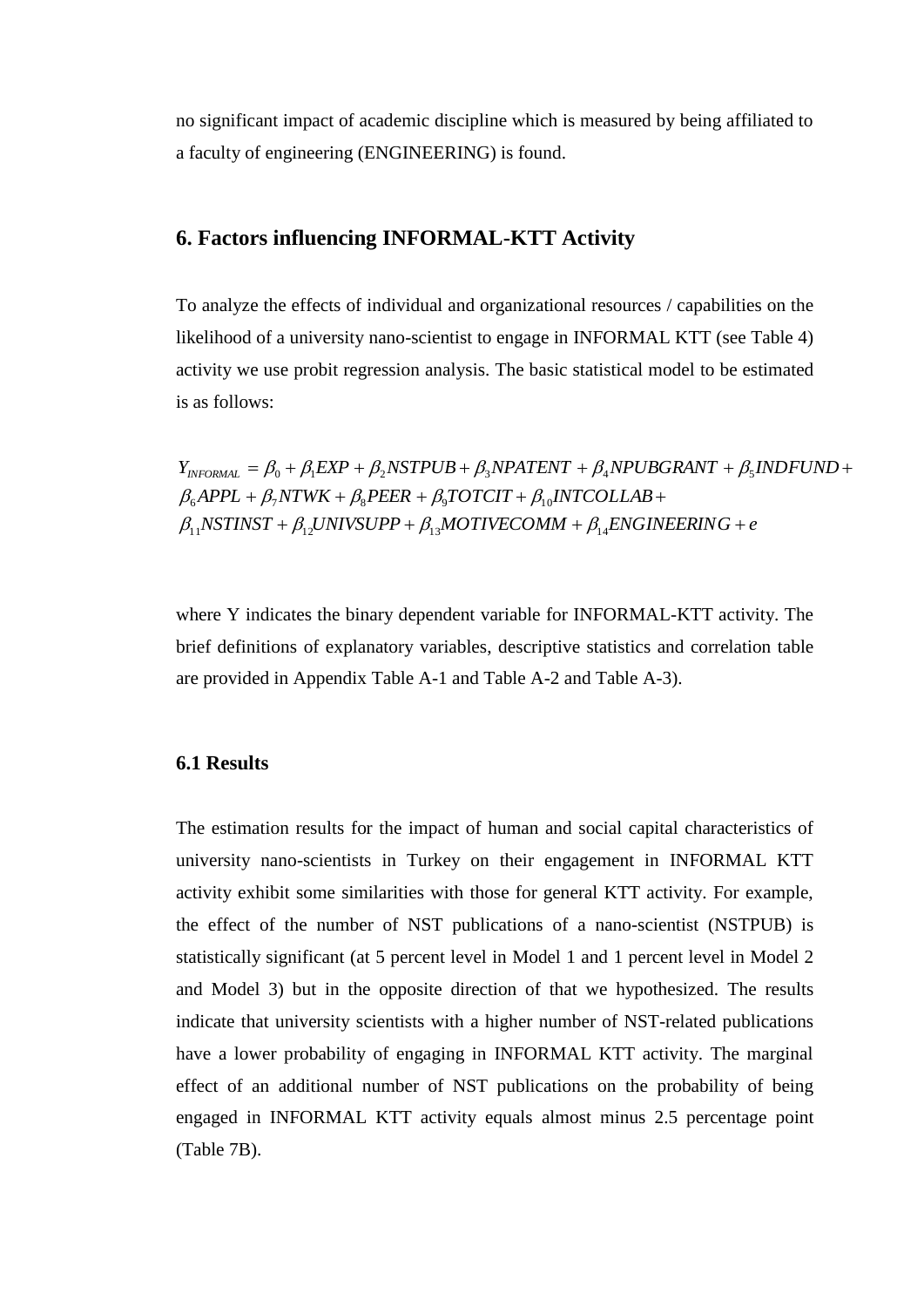Our results indicate that the number of a nano-scientist's patents positively and significantly correlates with her/his propensity to have engaged in INFORMAL KTT activity. This result also confirms that "inventor-authors" of Turkish NST academia tend to interact with industry more than non-inventors. The estimated marginal effects (Table 7B) indicates that one unit increase in the number of patents increases the probability of a university nano-scientist to interact with industry through INFORMAL channels by  $4.3 - 5.3$  percentage point. The results for both general KTT activity and INFORMAL KTT activity suggest that, at least in the field of nanotechnology, academic inventors with a moderate number of publications play an important role in the formation of linkages between universities and firm.

Additionally, Table 7A indicates that the probability of a university nano-scientist's having engaged in INFORMAL KTT activity increases with the extent to which a nano-scientist's research outcomes meet the needs of industry (APPL). This suggests that industrially applicable research increases the probability of a nano-scientist to interact with the industry through INFORMAL channels. The coefficients of the variable APPL are positive and significant at 5 percent level in Model 1 and Model 3. Table 7B for marginal effects shows that one unit increase in the extent to which a nano-scientist"s research outcomes have industrial applications increases the probability of the scientist to engage in INFORMAL KTT activity by 8.8 – 11.5 percentage point.

Although NSTPUB, NPATENT ve APPL variables for both general KTT activity and INFORMAL KTT activity provide similar results, the variables for industry funding (INDFUND) and public funding (NPUBGRANT) vary considerably in terms of their impacts across general and INFORMAL KTT activity. Table 7A shows that while NPUBGRANT, which indicates the extent to which a nano-scientist engage in publicly funded research projects, has no significant impact on the formation of INFORMAL KTT activity between university nano-scientists and firms, share of industrial funding in total research funding (INDFUND) positively and significantly (at 10 percent level) correlates with the INFORMAL KTT activity. Estimated marginal effects in Table 7B indicate that one percentage increase in the share of industry funding in a nano-scientist"s total research budget increases the probability of her/his being engaged in INFORMAL KTT activity by 2.7 percentage point.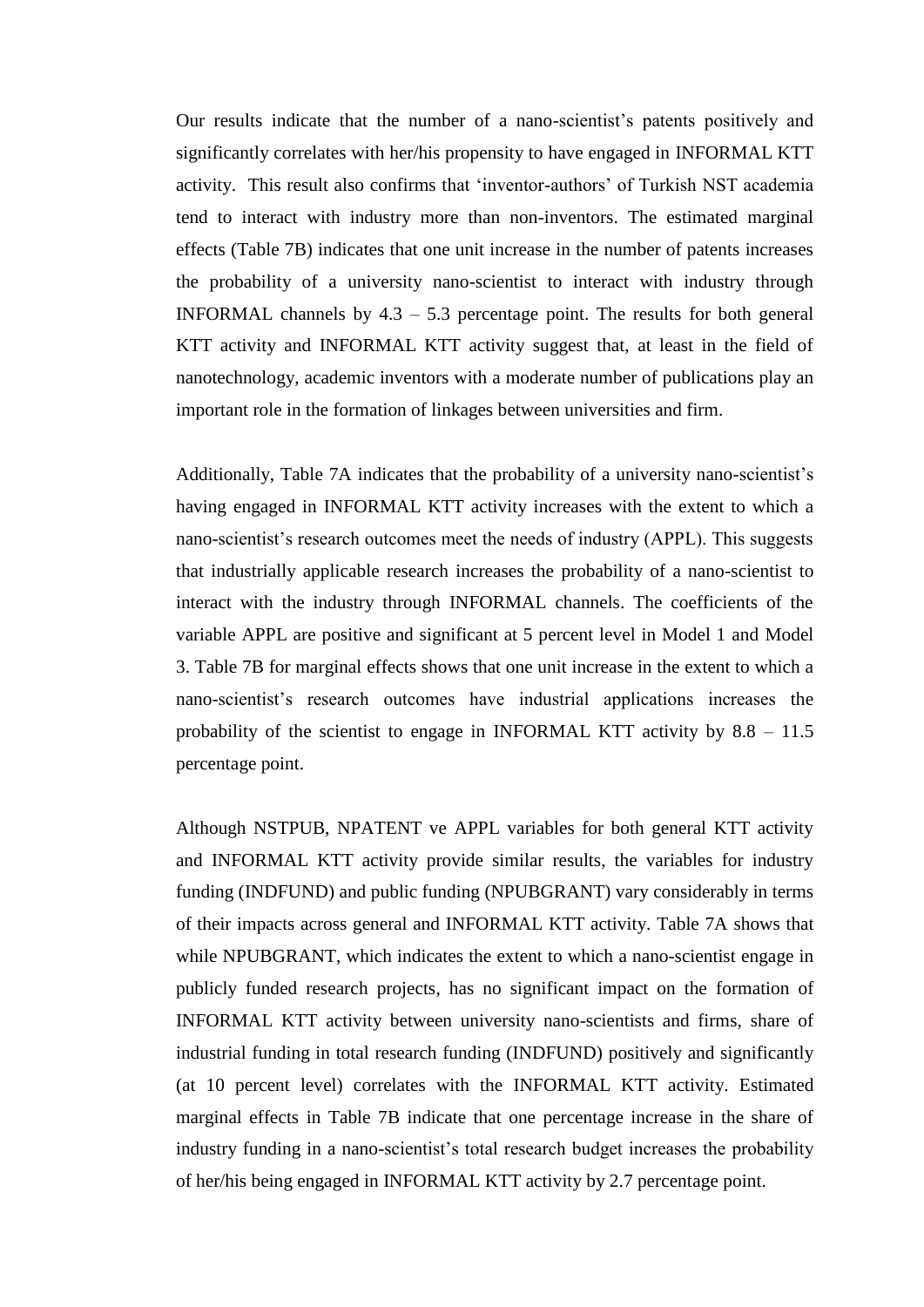These results for industrial funding reinforce the previous empirical studies suggesting that there is a strong relationship between having access to industrial funding and the tendency of university scientists to interact with the industry (i.e. Bozeman and Gaughan, 2007; Boardman and Ponomariov, 2009; Landry et al., 2007). The results also provide support for the hypothesis 5B which indicates that the higher the percentage share of industrial funding in a nano-scientist's total research budget the greater is her/his likelihood to engage in INFORMAL KTT activity.

Similar to the results for general KTT activity, estimation results for INFORMAL KTT activity confirm the strong relationship between the intensity of a nanoscientist's personal contacts with other nano-scientists at Turkish universities (NTWK) and her/his proclivity to interact with firms through INFORMAL channels. Thus, estimation results support our hypothesis 7B which indicates that the higher the intensity of personal relations of a university nano-scientist with others in Turkish academia, the greater is her/his likelihood to engage in INFORMAL KTT activity. The estimated marginal effects in Table 7B shows that one point increase in the degree of frequency at which a nano-scientist personally contact with her/his colleagues at other Turkish universities increases the probability of the nano-scientist to engage in INFORMAL KTT activity by 14.5 – 16.7 percentage point.

Estimation results in Table 7A indicate that research experience of a nano-scientist (EXP) has no significant impact on her/his tendency to interact with industry through INFORMAL forms of interaction. Although experience is widely used in the empirical literature as an indicator of human and social capital endowments of individual university scientists, the Turkish nanotechnology case provides no support for the relationship between experience and the formation of university-industry interactions.

PEER variable is statistically significant at 5 percent significance level when industrial funding variable is excluded. A positive sign on PEER indicates that nanoscientist with peers who have stronger industrial ties tends to engage more in INFORMAL KTT activity. In other words, the extent to which the strenght of a nano-scientist"s peers" industrial links increases the propensity of the nano-scientist to interact with industry through INFORMAL KTT channels also increases.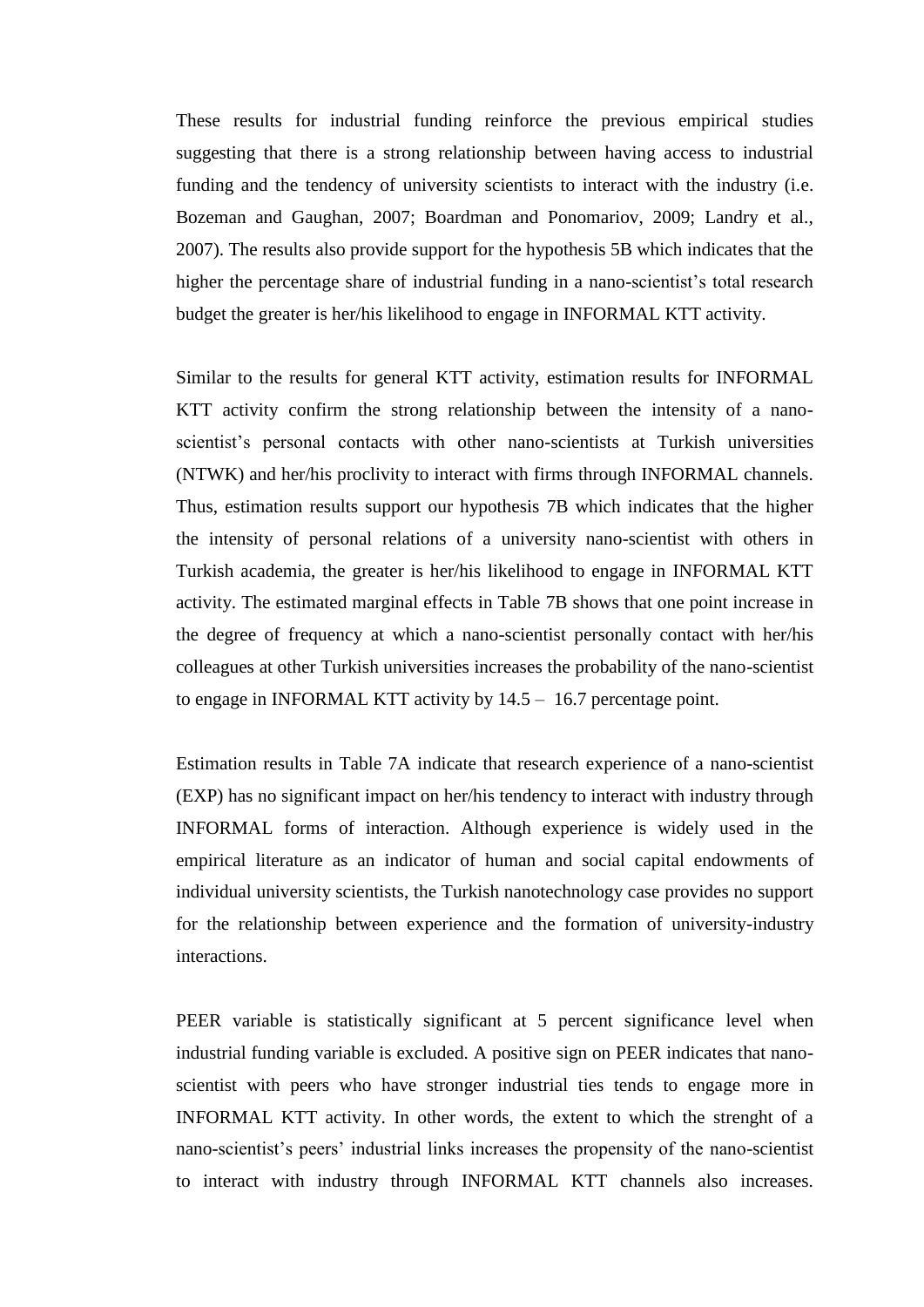However, Model 2 and Model 3 do not provide support for the relationship between peer effect and the tendency of a nano-scientist to engage in INFORMAL KTT activity.

Estimation results show that there is a strong relationship between the presence of nano-equipped laboratories, research centers at universities (NSTINST) and the propensity of nano-scientists employed at such universities to engage in INFORMAL KTT activity. Estimated marginal effects also state that the presence of nanoequipments at universities increases the tendency of university nano-scientists to interact with firms through INFORMAL KTT channels by almost 30 percentage point

In order to measure the impact of a university's research quality on the formation of INFORMAL KTT activity we use the same variables of the number of total citations to university"s NST publications (TOTCIT) and the average number of international links per university"s NST publication (INTCOLLAB). Estimation results provide weak evidence for the positive impact of total citations on the formation of INFORMAL KTT activity. However, Model 2 and Model 3 indicate that the number of international links per university"s NST publication negatively correlates with the propensity of a nano-scientist to engage in INFORMAL KTT activity at 5 percent significance level. Both of these variables (TOTCIT and INTCOLLAB) suggest that a high quality NST-related research environment negatively affects the propensity of a nano-scientist working in such an environment to engage in INFORMAL KTT activity.

Estimation results indicate that, as hypothesized, there is a strong and positive relationship between university support (UNIVSUPP) and the tendency of a university nano-scientist to interact with industry through INFORMAL KTT channels. Table 7B indicates that one point increase in the degree of support provided by a university to nano-scientists during the process of university-industry relations increases the probability of a nano-scientist to engage in KTT activity by 7.7 - 9 percentage point.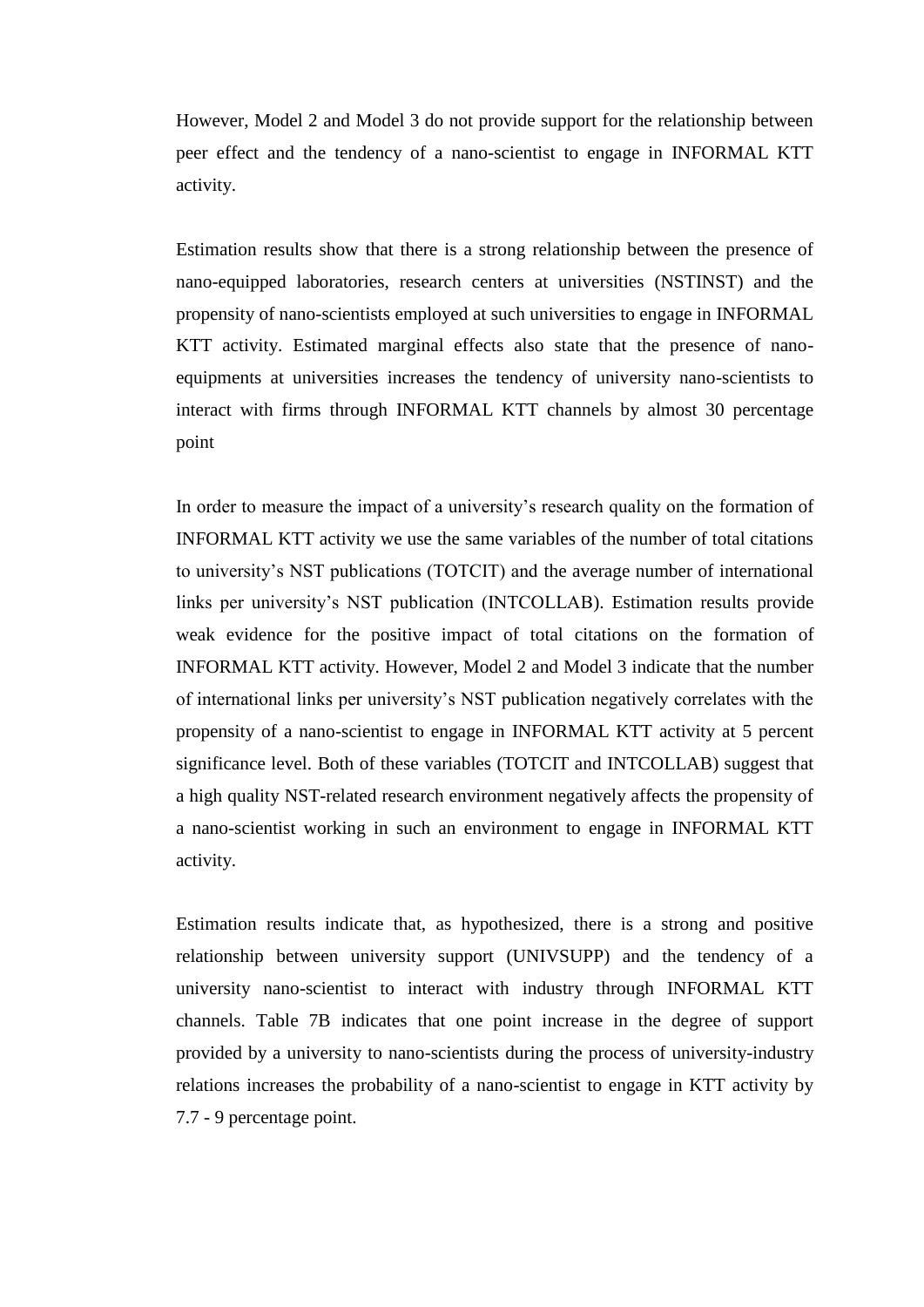Among the control variables, while the motivation of a nano-scientist to commercialize her/his research outcomes (MOTIVECOMM) has a positive and statistically significant (at 1 percent level) impact on the formation of INFORMAL KTT linkages, no significant impact of academic discipline which is measured by being affiliated to a faculty of engineering (ENGINEERING) is found.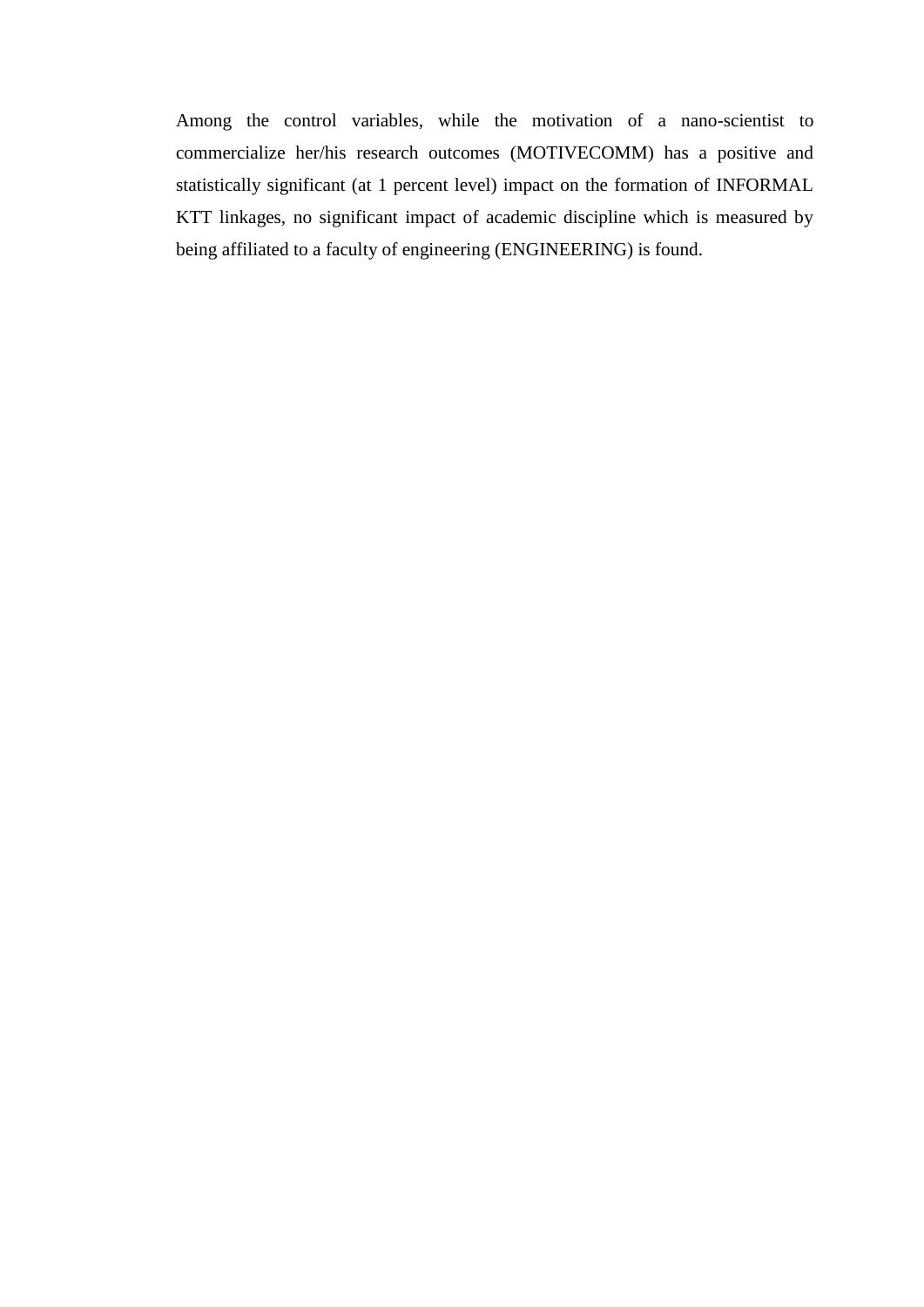|  |  | Table 7A Probit regression results: INFORMAL KTT activity |  |
|--|--|-----------------------------------------------------------|--|
|  |  |                                                           |  |

| <b>INFORMAL KTT Activity</b> | Model 1      | Model 2      | Model 3      |
|------------------------------|--------------|--------------|--------------|
| <b>EXP</b>                   | 0.005        | $-0.001$     | $-0.001$     |
| [Research experience]        | (0.35)       | (0.06)       | (0.08)       |
| <b>NSTPUB</b>                | $-0.059$     | $-0.065$     | $-0.064$     |
| [NST publications]           | $(2.38)$ **  | $(2.60)$ *** | $(2.58)$ *** |
| <b>NPATENT</b>               | 0.136        | 0.111        | 0.119        |
| [# of patents]               | $(2.46)$ **  | $(2.17)$ **  | $(2.32)$ **  |
| <b>NPUBGRANT</b>             | 0.021        |              | $-0.116$     |
| [Publicly funded projects]   | (0.09)       |              | (0.54)       |
| <b>INDFUND</b>               |              | 0.068        | 0.069        |
| [Industry funding]           |              | $(1.96)^*$   | $(1.94)$ *   |
| <b>APPL</b>                  | 0.292        | 0.231        | 0.225        |
| [Applied research]           | $(2.33)$ **  | $(1.69)*$    | $(1.65)^*$   |
| <b>NTWK</b>                  | 0.368        | 0.410        | 0.426        |
| [Social networks]            | $(2.49)$ **  | $(2.76)$ *** | $(2.88)$ *** |
| <b>PEER</b>                  | 0.270        | 0.228        | 0.230        |
| [Peer effect]                | $(2.02)$ **  | (1.59)       | (1.60)       |
| <b>TOTCIT</b>                | 0.0004       | 0.0005       | 0.0005       |
| [Total citations]            | (1.30)       | $(1.70)*$    | $(1.74)^*$   |
| <b>INTCOLLAB</b>             | $-0.886$     | $-1.217$     | $-1.192$     |
| [International links]        | (1.61)       | $(2.08)$ **  | $(2.01)$ **  |
| <b>NSTINST</b>               | 0.746        | 0.857        | 0.864        |
| [NST research inst./lab]     | $(2.62)$ *** | $(2.88)$ *** | $(2.89)$ *** |
| <b>UNIVSUPP</b>              | 0.196        | 0.224        | 0.228        |
| [University support]         | $(1.82)$ *   | $(1.92)*$    | $(1.93)*$    |
| <b>MOTIVECOMM</b>            | 0.427        | 0.559        | 0.561        |
| [Motiv. Commercialization]   | $(3.18)$ *** | $(4.13)$ *** | $(4.16)$ *** |
| <b>ENGINEERING</b>           | 0.318        | 0.257        | 0.229        |
| [Faculty of Engineering]     | (1.01)       | (0.76)       | (0.66)       |
| Constant                     | $-4.820$     | $-4.994$     | $-4.966$     |
|                              | $(5.32)$ *** | $(5.51)$ *** | $(5.52)$ *** |
| Observations                 | 135          | 131          | 131          |
| Log likelihood               | $-66.9$      | $-60.2$      | $-60.1$      |
| McFadden $R^2$ (adj.)        | 0.13         | 0.18         | 0.17         |
| Hosmer-Lemeshow $\chi^2$ (8) | 4.52         | 10.36        | 9.52         |
| (p-value)                    | (0.81)       | (0.24)       | (0.30)       |

Robust z statistics in parentheses

\* significant at 10%; \*\* significant at 5%; \*\*\* significant at 1%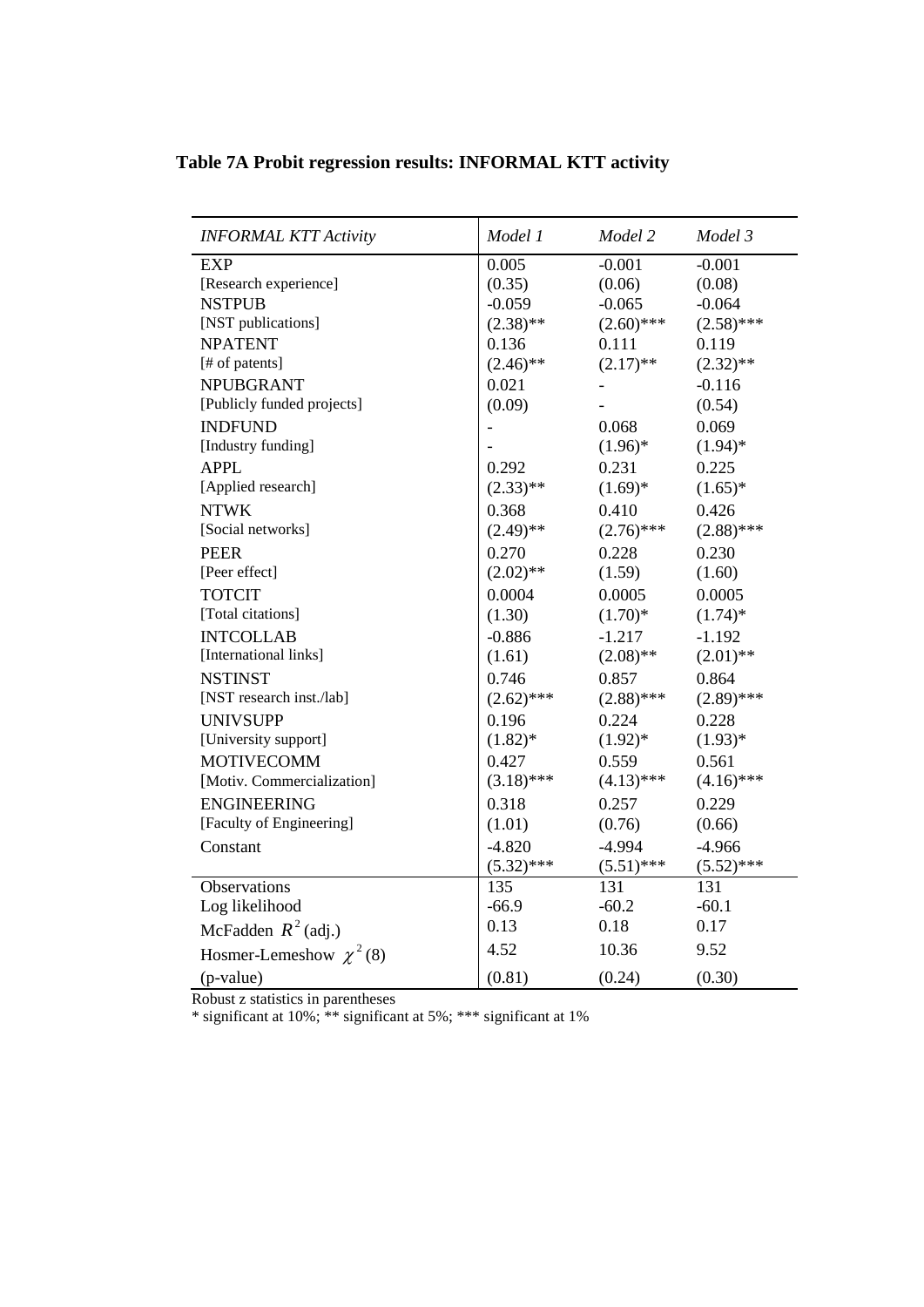| <b>INFORMAL KTT Activity</b>                   | Model 1         | Model 2         | Model 3         |
|------------------------------------------------|-----------------|-----------------|-----------------|
| Marginal effects                               |                 |                 |                 |
| <b>EXP</b>                                     | 0.002           | $-0.000$        | $-0.000$        |
| [Research experience]                          | (0.35)          | (0.06)          | (0.08)          |
| <b>NSTPUB</b><br>[NST publications]            | $-0.023$        | $-0.025$        | $-0.025$        |
|                                                | $(2.38)$ **     | $(2.60)$ ***    | $(2.58)$ ***    |
| <b>NPATENT</b>                                 | 0.053           | 0.043           | 0.047           |
| [# of patents]                                 | $(2.46)$ **     | $(2.17)$ **     | $(2.32)$ **     |
| <b>NPUBGRANT</b>                               | 0.008           |                 | $-0.046$        |
| [Publicly funded projects]                     | (0.09)          |                 | (0.54)          |
| <b>INDFUND</b>                                 |                 | 0.027           | 0.027           |
| [Industry funding]                             |                 | $(1.96)^*$      | $(1.94)$ *      |
| <b>APPL</b>                                    | 0.115           | 0.090           | 0.088           |
| [Applied research]                             | $(2.33)$ **     | $(1.69)*$       | $(1.65)^*$      |
| <b>NTWK</b>                                    | 0.145           | 0.161           | 0.167           |
| [Social networks]                              | $(2.49)$ **     | $(2.76)$ ***    | $(2.88)$ ***    |
| <b>PEER</b>                                    | 0.106           | 0.089           | 0.090           |
| [Peer effect]                                  | $(2.02)$ **     | (1.59)          | (1.60)          |
| <b>TOTCIT</b>                                  | 0.0001          | 0.0002          | 0.0002          |
| [Total citations]                              | (1.30)          | $(1.70)*$       | $(1.74)^*$      |
| <b>INTCOLLAB</b>                               | $-0.348$        | $-0.477$        | $-0.467$        |
| [International links]                          | (1.61)          | $(2.08)$ **     | $(2.01)$ **     |
| <b>NSTINST</b>                                 | 0.281           | 0.319           | 0.321           |
| [NST research inst./lab]                       | $(2.62)$ ***    | $(2.88)$ ***    | $(2.89)$ ***    |
| <b>UNIVSUPP</b>                                | 0.077           | 0.088           | 0.090           |
| [University support]                           | $(1.82)$ *      | $(1.92)^{*}$    | $(1.93)*$       |
| <b>MOTIVECOMM</b>                              | 0.168           | 0.219           | 0.220           |
| [Motiv. Commercialization]                     | $(3.18)$ ***    | $(4.13)$ ***    | $(4.16)$ ***    |
| <b>ENGINEERING</b><br>[Faculty of Engineering] | 0.126<br>(1.01) | 0.102<br>(0.76) | 0.090<br>(0.66) |

## **Table 7B Marginal effects**<sup>6</sup> **: INFORMAL KTT Activity**

Robust z statistics in parentheses

 $\overline{a}$ 

\* significant at 10%; \*\* significant at 5%; \*\*\* significant at 1%

 $6$  Marginal effects are computed at mean values of explanatory variables (see Section 6.1)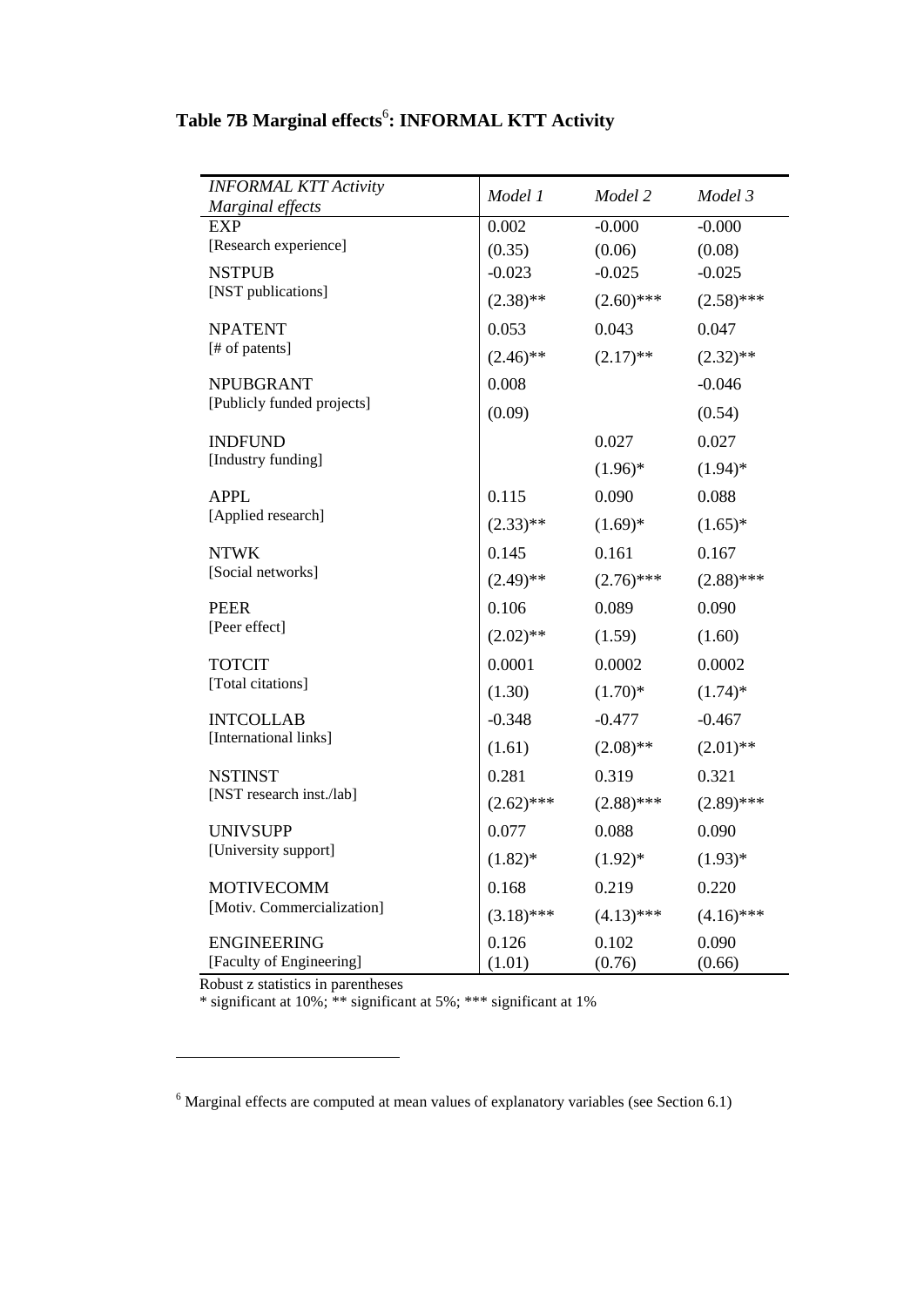## **7. Factors influencing RESEARCH-related KTT Activity**

To analyze the effects of individual and organizational resources / capabilities on the likelihood of a university nano-scientist to engage in RESEARCH-related KTT activity we use probit regression analysis. The basic statistical model to be estimated is as follows:

 $NSTINST + \beta_{12} UNIVSUPP + \beta_{13} MOTIVEFIRM + \beta_{14} ENGINEERING + e$  $\beta_6$ *APPL* +  $\beta_7$ *NTWK* +  $\beta_8$ *PEER* +  $\beta_9$ *TOTCIT* +  $\beta_{10}$ *INTCOLLAB* +  $Y_{RES} = \beta_0 + \beta_1 EXP + \beta_2 NSFPUB + \beta_3 NPATENT + \beta_4 NPUBGRANT + \beta_5 INDFUND +$ <br>  $\beta_6 APPL + \beta_7 NTWK + \beta_8 PER + \beta_9 TOTCIT + \beta_{10} INTCOLLAB +$  $\beta_6$ APPL +  $\beta_7$ NTWK +  $\beta_8$ PEER +  $\beta_9$ TOTCIT +  $\beta_{10}$ INTC<br> $\beta_{11}$ NSTINST +  $\beta_{12}$ UNIVSUPP +  $\beta_{13}$ MOTIVEFIRM +  $\beta_{14}$  $\beta_0 + \beta_1 EXP + \beta_2 NSFPUB + \beta_3 NPATENT + \beta_4 NPUBGRANT + \beta_5$  $\beta_{11}$ NSTINST +  $\beta_{12}$ UNIVSUPP +  $\beta_{13}$ MOTIVEFIRM +  $\beta$ 

where Y indicates the binary dependent variable for RESEARCH-related KTT activity. The brief definitions of explanatory variables, descriptive statistics and correlation table are provided in Appendix Table A-1 and Table A-2 and Table A-3).

#### **7.1 Results**

Estimation results for the impact of human and social capital characteristics of university nano-scientists on the formation of RESEARCH-related KTT activity exhibit some considerable differences from those calculated for general KTT activity and INFORMAL KTT activity. For example, the number of NST publications (NSTPUB) has no significant impact on the formation of RESEARCH-related KTT activity. It is expected that university nano-scientists with higher number of publications are more experienced in research activities and, therefore, interact with industry through joint research projects, contract research or test and analyses carried out for firms. However, estimation results provide no evidence for a significant association between the number of publications and the propensity of nano-scientists to engage in RESEARCH-related KTT activity.

Likewise, Table 8A indicates that the probability of a university nano-scientist's having engaged in RESEARCH-related KTT activity is not significantly affected by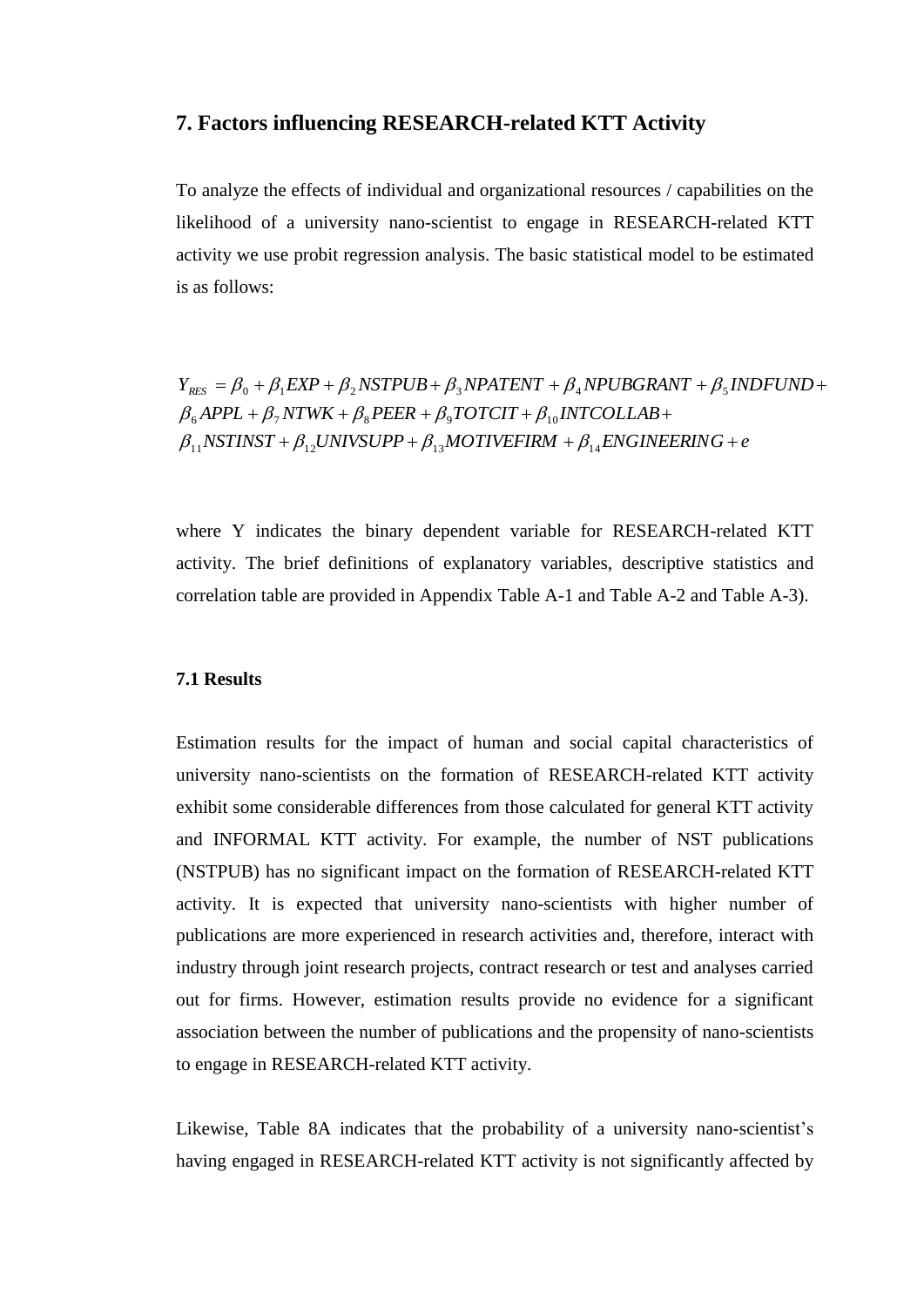the extent to which the nano-scientist"s research outcomes meet the needs of industry (APPL). This suggests that industrial applicability of research outcomes has no statistically significant influence over the tendency of a nano-scientist to interact with the industry through research related KTT channels.

On the other hand, the percentage share of industrial funds in the total research budget of a nano-scientist (INDFUND) and the intensity of relations with other nanoscientists in Turkish academia (NTWK) positively and significantly correlates with the propensity of a university nano-scientist to engage in RESEARCH-related KTT activity. Estimation results provide a strong evidence for the impact of INDFUND; marginal effects in Table 8B indicate that one percentage increase in the share of industrial funds in total research budget of a scientist increases the probability of the scientist to engage in RESEARCH-related KTT activity by 1.1 percentage point. Similarly, one point increase in the extent to which a nano-scientist personally contact with other nano-scientists in Turkish universities increases the probability of a nano-scientist to interact with industry through RESEARCH-related channels by  $3.1 - 3.8$  percentage point.

Furthermore, estimation results provide no evidence for the influence of NPUBGRANT, which indicates the extent to which a nano-scientist engage in publicly funded research projects, and research experience (EXP) on the propensity of university nano-scientists to engage in RESEARCH-related forms of KTT activity.

Estimation results demonstrate that there is a strong positive association between the presence of nano-equipped laboratories, research centers at universities (NSTINST) and the propensity of nano-scientists employed at such universities to engage in RESEARCH-related KTT activity. Estimated marginal effects also state that the presence of nano-equipments at universities increases the tendency of university nano-scientists to interact with firms through RESEARCH-related KTT activity by almost 10 percentage point.

Model 2 and Model 3 which includes INDFUND variable provide evidence for the significant impact of university research quality on a nano-scientist proclivity to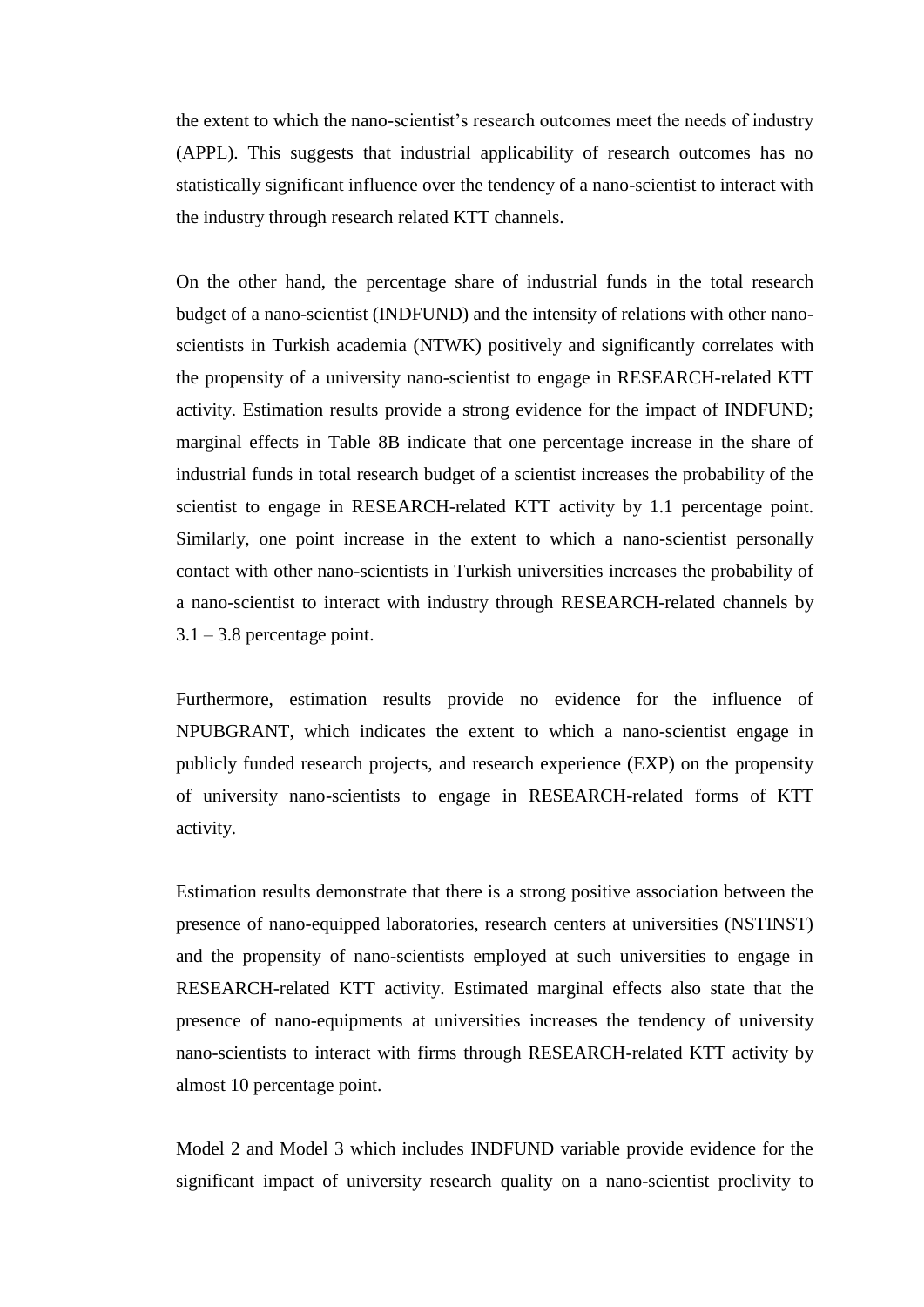engage in RESEARCH-related KTT activity. Estimation results in Table 8A provide a weak evidence for the positive impact of total citations on the formation of RESEARCH-related KTT links with industry. Marginal effects indicate that one unit increase in total citations of university"s NST-related publications increases the propensity of a nano-scientist to interact with the industry through RESEARCHrelated channels by almost zero percentage point.

Model 2 and Model 3 provide that the number of international links per university NST publication negatively correlates with the propensity of a nano-scientist to engage in RESEARCH-related KTT activity at 5 percent significance level. These results (TOTCIT and INTCOLLAB) suggest that a high quality research environment affects negatively the propensity of a nano-scientist working in such an environment to engage in RESEARCH-related KTT activity. However, estimation results indicate that there is no significant relationship between university support (UNIVSUPP) and the tendency of a nano-scientist to interact with industry through RESEARCH-related KTT channels.

Among the control variables, while the motivation of a nano-scientist to obtain firm contributions to university research (MOTIVEFIRM) has a positive and statistically significant (at 5 percent level) impact on the formation of RESEARCH-related KTT linkages, no significant impact of academic discipline which is measured by being affiliated to a faculty of engineering (ENGINEERING) is found.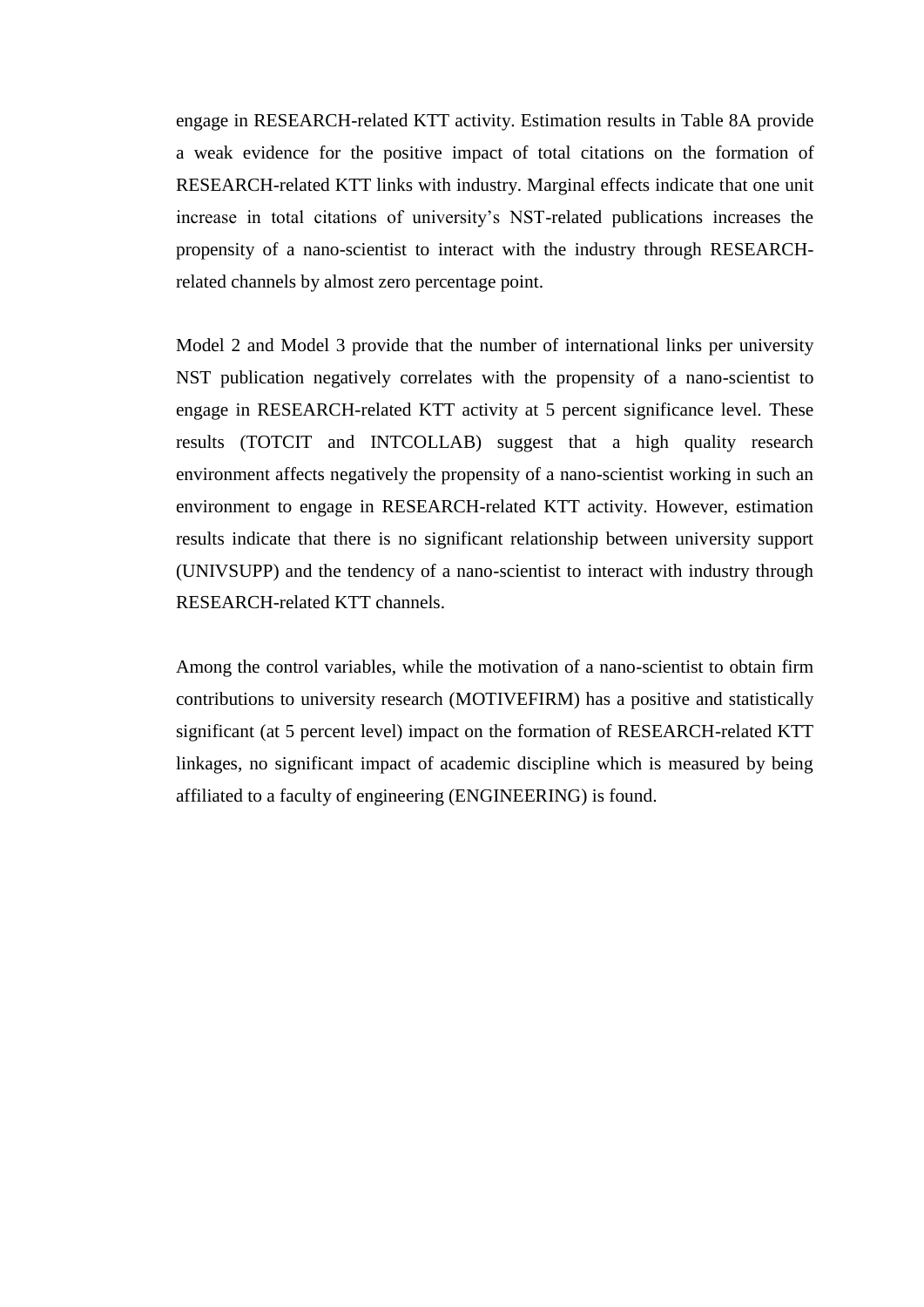| <b>RESEARCH-related KTT Activity</b> | Model 1      | Model 2      | Model 3      |
|--------------------------------------|--------------|--------------|--------------|
| <b>EXP</b>                           | 0.009        | 0.019        | 0.019        |
| [Research experience]                | (0.55)       | (0.99)       | (1.00)       |
| <b>NSTPUB</b>                        | 0.001        | $-0.012$     | $-0.012$     |
| [NST publications]                   | (0.03)       | (0.43)       | (0.45)       |
| <b>NPATENT</b>                       | 0.251        | 0.170        | 0.177        |
| [# of patents]                       | $(2.91)$ *** | $(2.10)$ **  | $(2.04)$ **  |
| <b>NPUBGRANT</b>                     | $-0.129$     |              | $-0.079$     |
| [Publicly funded projects]           | (0.37)       |              | (0.20)       |
| <b>INDFUND</b>                       |              | 0.136        | 0.136        |
| [Industry funding]                   |              | $(2.92)$ *** | $(2.92)$ *** |
| <b>APPL</b>                          | 0.200        | 0.204        | 0.191        |
| [Applied research]                   | (1.48)       | (1.19)       | (1.12)       |
| <b>NTWK</b>                          | 0.334        | 0.377        | 0.389        |
| [Social networks]                    | $(1.94)$ *   | $(1.80)*$    | $(1.96)$ *   |
| <b>PEER</b>                          | 0.166        | 0.157        | 0.156        |
| [Peer effect]                        | (1.01)       | (0.89)       | (0.88)       |
| <b>TOTCIT</b>                        | 0.0004       | 0.001        | 0.001        |
| [Total citations]                    | (1.17)       | $(1.70)*$    | $(1.70)*$    |
| <b>INTCOLLAB</b>                     | $-0.972$     | $-1.677$     | $-1.654$     |
| [International links]                | (1.55)       | $(2.29)$ **  | $(2.22)$ **  |
| <b>NSTINST</b>                       | 1.038        | 1.374        | 1.374        |
| [NST research inst./lab]             | $(2.53)$ **  | $(3.35)$ *** | $(3.33)$ *** |
| <b>UNIVSUPP</b>                      | $-0.124$     | $-0.138$     | $-0.133$     |
| [University support]                 | (0.84)       | (0.87)       | (0.83)       |
| <b>MOTIVEFIRM</b>                    | 0.440        | 0.476        | 0.474        |
| [Motiv. Firm contribution]           | $(2.14)$ **  | $(2.04)$ **  | $(2.02)$ **  |
| <b>ENGINEERING</b>                   | $-0.373$     | $-0.538$     | $-0.551$     |
| [Faculty of Engineering]             | (0.92)       | (1.29)       | (1.28)       |
| Constant                             | $-5.275$     | $-6.022$     | $-5.954$     |
|                                      | $(3.65)$ *** | $(3.64)$ *** | $(3.50)$ *** |
| Observations                         | 135          | 131          | 131          |
| Log likelihood                       | $-34.7$      | $-30.2$      | $-30.2$      |
| McFadden $R^2$ (adj.)                | 0.08         | 0.16         | 0.14         |
| Hosmer-Lemeshow $\chi^2$ (8)         | 3.27         | 4.97         | 4.15         |
| (p-value)                            | (0.92)       | (0.76)       | (0.84)       |

## **Table 8A Probit regression results: RESEARCH-related KTT activity**

Robust z statistics in parentheses

\* significant at 10%; \*\* significant at 5%; \*\*\* significant at 1%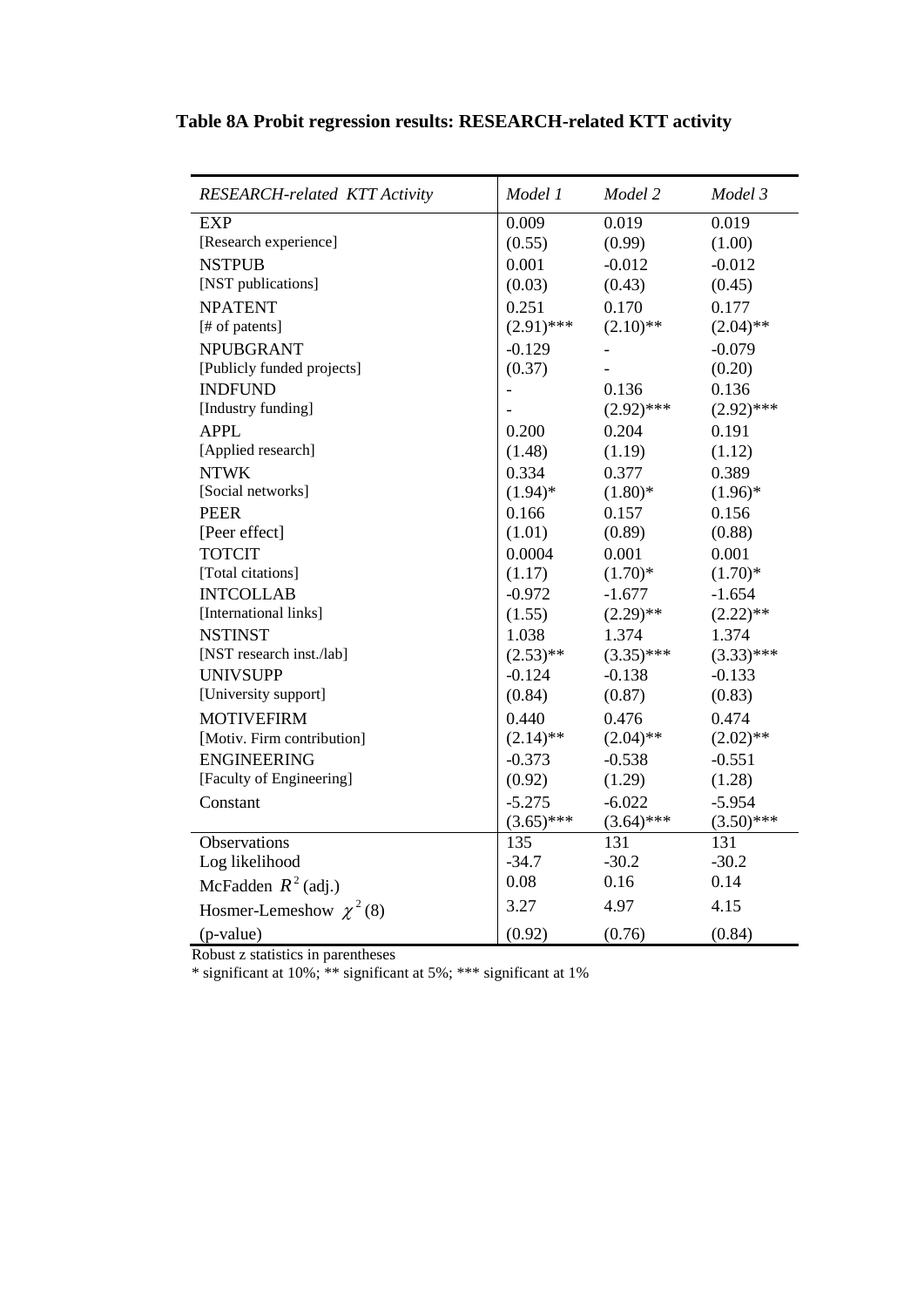| <b>RESEARCH-related KTT Activity</b><br>Marginal effects | Model 1            | Model 2            | Model 3            |
|----------------------------------------------------------|--------------------|--------------------|--------------------|
| <b>EXP</b>                                               | 0.001              | 0.002              | 0.002              |
| [Research experience]                                    | (0.55)             | (0.99)             | (1.00)             |
| <b>NSTPUB</b>                                            | 0.000              | $-0.001$           | $-0.001$           |
| [NST publications]                                       | (0.03)             | (0.43)             | (0.45)             |
| <b>NPATENT</b>                                           | 0.028              | 0.014              | 0.015              |
| [# of patents]                                           | $(2.91)$ ***       | $(2.10)$ **        | $(2.04)$ **        |
| <b>NPUBGRANT</b>                                         | $-0.015$           |                    | $-0.007$           |
| [Publicly funded projects]                               | (0.37)             |                    | (0.20)             |
| <b>INDFUND</b>                                           |                    | 0.011              | 0.011              |
| [Industry funding]                                       |                    | $(2.92)$ ***       | $(2.92)$ ***       |
| <b>APPL</b>                                              | 0.023              | 0.017              | 0.016              |
| [Applied research]                                       | (1.48)             | (1.19)             | (1.12)             |
| <b>NTWK</b>                                              | 0.038              | 0.031              | 0.032              |
| [Social networks]                                        | $(1.94)$ *         | $(1.80)$ *         | $(1.96)^*$         |
| <b>PEER</b>                                              | 0.019              | 0.013              | 0.013              |
| [Peer effect]                                            | (1.01)             | (0.89)             | (0.88)             |
| <b>TOTCIT</b>                                            | 0.00004            | 0.00005            | 0.00005            |
| [Total citations]                                        | (1.17)             | $(1.70)*$          | $(1.70)*$          |
| <b>INTCOLLAB</b>                                         | $-0.110$           | $-0.138$           | $-0.137$           |
| [International links]                                    | (1.55)             | $(2.29)$ **        | $(2.22)$ **        |
| <b>NSTINST</b>                                           | 0.103              | 0.099              | 0.100              |
| [NST research inst./lab]                                 | $(2.53)$ **        | $(3.35)$ ***       | $(3.33)$ ***       |
| <b>UNIVSUPP</b>                                          | $-0.014$           | $-0.011$           | $-0.011$           |
| [University support]                                     | (0.84)             | (0.87)             | (0.83)             |
| <b>MOTIVEFIRM</b>                                        | 0.050              | 0.039              | 0.039              |
| [Motiv. Firm contribution]                               | $(2.14)$ **        | $(2.04)$ **        | $(2.02)$ **        |
| <b>ENGINEERING</b><br>[Faculty of Engineering]           | $-0.037$<br>(0.92) | $-0.035$<br>(1.29) | $-0.036$<br>(1.28) |

## **Table 8B Marginal effects**<sup>7</sup> **: RESEARCH-related KTT Activity**

Robust z statistics in parentheses

 $\overline{a}$ 

\* significant at 10%; \*\* significant at 5%; \*\*\* significant at 1%

J.

<sup>7</sup>Marginal effects are computed at mean values of explanatory variables (see Section 6.1)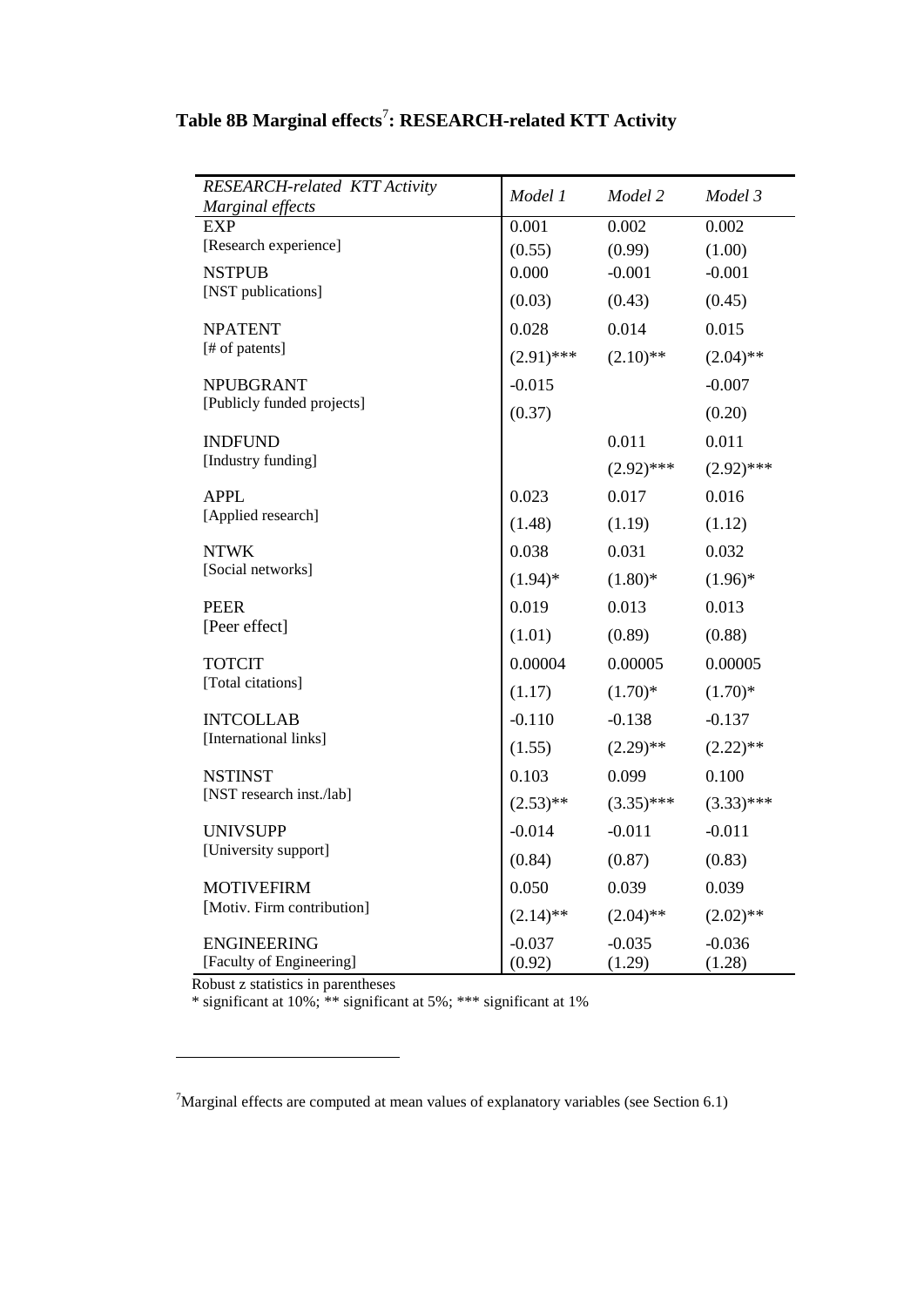## **8. Conclusion**

Quantitative investigation of nano-scientists working in Turkish universities and who engage in university-industry KTT activity produce some valuable results for understanding university-industry relations in Turkey.

First and foremost, this study points to the fact that there are various forms of KTT activity and university-scientists engage in knowledge transfer through various channels; and among those channels informal-interpersonal interactions are the most common one. The second most common form of interaction among university nano-scientists to engage in KTT activity is research-related activities. 12 percent of respondents use research-based KTT activities intensively in their relations to industry. Nearly 7 percent of nano-scientists explain that their relation with industry is based on direct commercialization of research results, i.e. joint patenting with private companies; licensing and starting up a new firm.

On the other hand, our data suggests that there are both individual- and organizational-level factors influencing the proclivity of nano-scientists inTurkish universities to interact with firms. One of the most important conclusions of this research is that not "star scientists" of nanotechnology with a higher number of scientific publications but "inventor-authors" who both publish and patent are inclined to engage in university-industry interactions. The number of NST-related scientific publications correlates negatively with the propensity of nanoscientist to interact with firms. Moreover, our data demonstrates that the extent to which a nano-scientist's research outcomes meet the needs of industry positively influence her/his proclivity to engage in KTT activity. In other words, nano-scientists producing more industrially applicable research outcomes tend more to interact with firms than the others. The nano-scientists who engage in KTT activity also have very intense informal and interpersonal connections with other nano-scientists in Turkish academia. The results also provide that while university's research quality influences negatively the decision of nano-scientists to engage in KTT activity, university administration"s support for the improvement of university-industry relations and having nano-equipped laboratories inside universities have positive and significant impact on the tendency of a nano-scientist to interact with firms.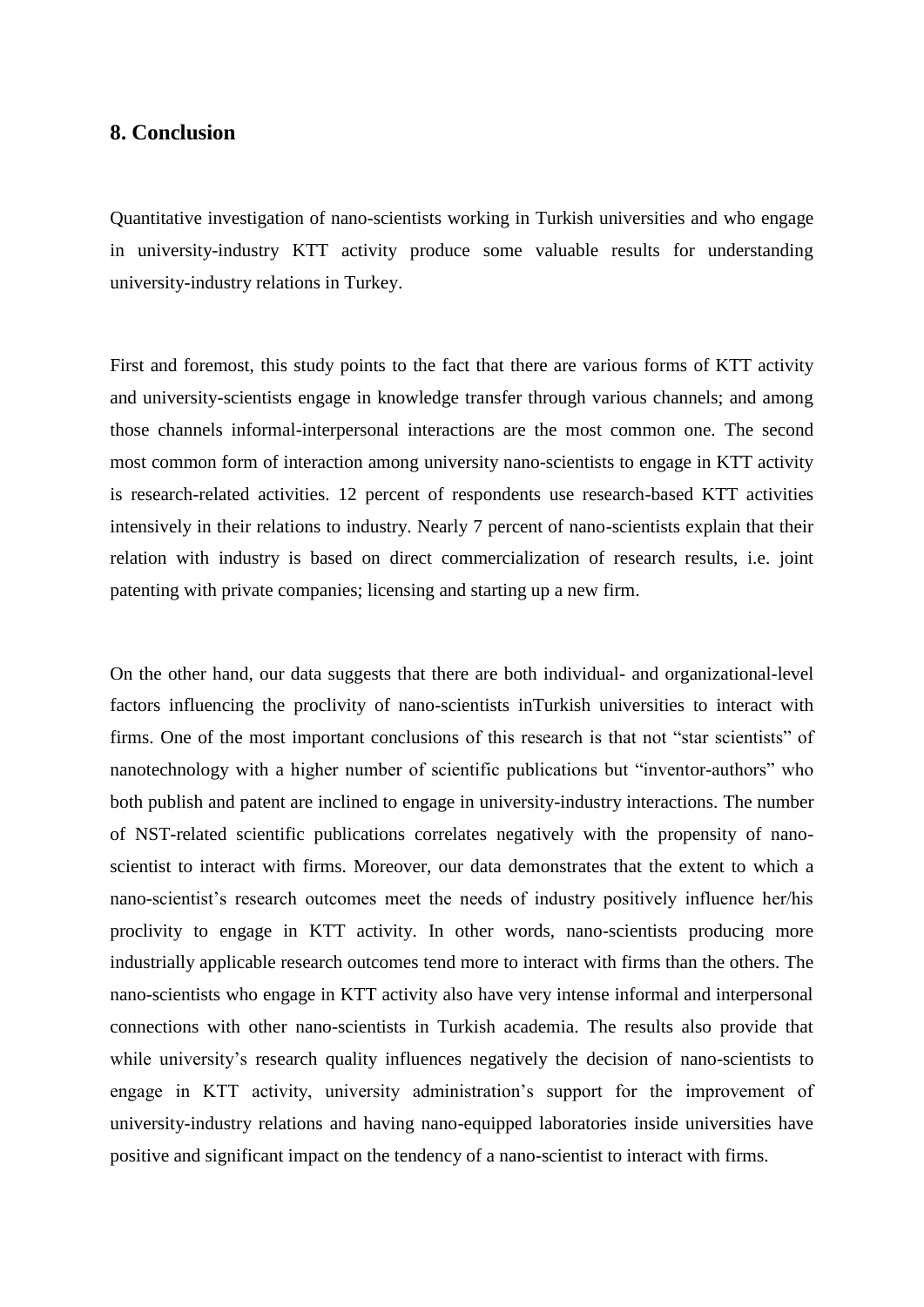#### **Acknowledgements:**

We gratefully acknowledge funding by TUBITAK (project no 110K002)

## **REFERENCES**

Adler, P.S., Kwon, SW. (2002). Social capital: prospects for a new concept. *Academy of Management Review*, *27(1),* 17-40.

Arvanitis, S., Kubli, U. and Woerter, M. (2008). University-industry knowledge and technology transfer in Switzerland: What university scientists think about co-operation with private enterprises. *Research Policy*, *37*, 1865–1883

Azagra-Caro, J.M. (2006). What type of faculty member interacts with what type of firm? Some reasons for the delocalisation of university–industry interaction. *Technovation*, *27*, 704–715.

Azoulay, P., Ding, W., Stuart, T. (2009). The impact of academic patenting on the rate, quality and direction of (public) research output. *Journal of Industrial Economics*, *57(4)*, 637- 676.

Baba, Y., Shichijo, N., Sedita, S.R. (2009). How do collaborations with universities affect firms" innovative performance? The role of "Pasteur scientists" in the advanced materials field. *Research Policy*, *38*, 756–764.

Bercovitz, J. and Feldman, M. (2003). *Technology transfer and the academic department: who participates and why?* Paper presented at the DRUID Summer Conference on "Creating, Sharing and Transferring Knowledge: The Role of Geography, Institutes and Organizations", Copenhagen, Denmark, 12-14 June.

Bercovitz, J., and Feldman, M. (2008). Academic entrepreneurs: organizational change at the individual level. *Organization Science*, *19(1)*, pp. 69–89.

Boardman, P.C. (2008). Beyond the stars: the impact of affiliation with university biotechnology centers on the industrial involvement of university scientists. *Technovation*, *28*, 291–297.

Boardman, P. C., and Ponomariov, B.L. (2009). University researchers working with private companies. *Technovation*, *29*, 142-153Bonaccorsi, A. and Thoma, G. (2007). Institutional complementarity and inventive performance in nano science and technology. *Research Policy*, *36*, 813-831.

Bozeman, B., Gaughan, M. (2007). Impacts of grants and contracts on academic researchers' interactions with industry. *Research Policy*, *36*, 694–707.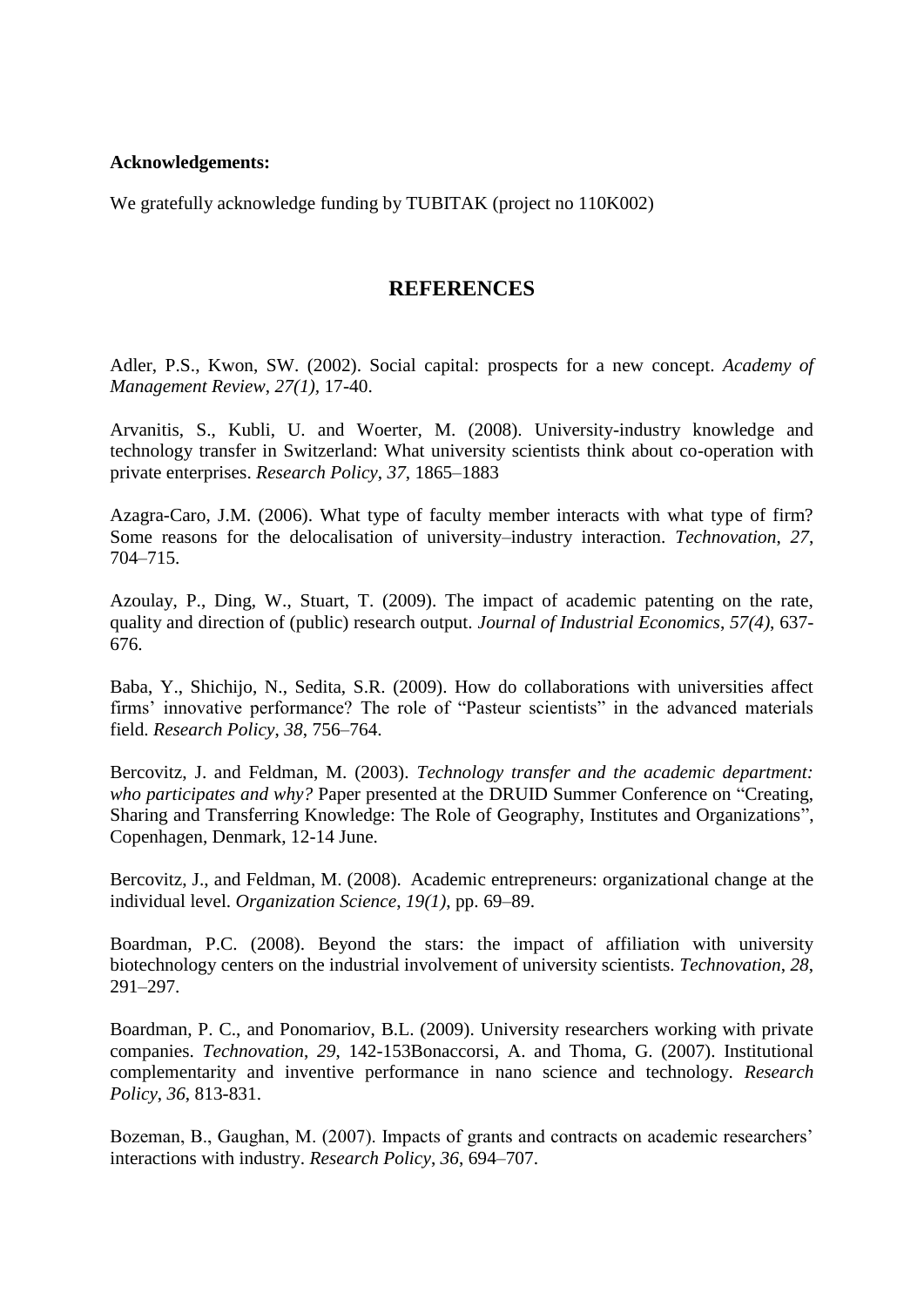Bozeman, B., Dietz, J., Gaughan, M. (2001). Scientific and technical human capital: an alternative model for research evaluation. *International Journal of Technology Management*, *22 (7)*, 636-655

Burt, R.S. (1992). *Structural Holes: The Social Structure of Competition*. Cambridge, MA: Harvard University Press.

Burt, R.S. (1997). The Contingent Value of Social Capital. *Administrative Science Quarterly*, *42 (2)*, 339-365.

Coleman, J.S. (1988). Social capital in the creation of human capital. *American Journal of Sociology*, *94* (Supplement: Organizations and Institutions), 95-120.

Darby, M. R. and Zucker, L. G. (2004). Grilichesian breakthroughs: inventions of methods of inventing and firm entry in nanotechnology (Working Paper No. 9825). Retrieved from National Bureau of Economic Research website:<http://www.nber.org/papers/w9825>

De Solla Price, D. J. (1963). *Little Science, Big Science*. New York, NY: Columbia University Press.

D"Este, P. and Patel, P. (2007). University-industry linkages in the UK: what are the factors underlying the variety of interactions with industry? *Research Policy*, *36*, 1295-1313.

Di Gregoria, D., Shane, S. (2003). Why do some universities generate more start-ups than others? *Research Policy*, *32*, 209–227.

Etzkowitz, H. and Leydesdorff, L. (Eds.), (1997). *Universities in the global economy: A Triple Helix of University–Industry– Government Relations*. London, UK: Cassell Academic.

Etzkowitz, H. and Leydesdorff, L. (2000). The dynamics of innovation: from national systems and Mode 2 to a Triple Helix of university-industry-government relations. *Research Policy*, *29*, 109-123.

Etzkowitz, H., Webster, A., Gebhardt, C., and Terra, B.R.C. (2000). The future of the university and the university of the future: evolution of ivory tower to entrepreneurial paradigm. *Research Policy*, *29*, 313-330.

Friedman, J., and Silberman, J. (2003). University technology transfer: do incentives, management, and location matter? *Journal of Technology Transfer*, *28*, 17–30.

Gibbons, M., Limoges, C., Nowotny, H., Schwartzman, S., Scott, P., and Trow, M. (1994). *The New Production of Knowledge: The Dynamics of Science and Research in Contemporary Societies*. London: Sage Publications.

Glanzel, W. (2002). Coauthorship patterns and trends in the sciences (1980-1998): a bibliometric study with implications for database indexing and search strategies. *Library Trends*, *50 (3)*, 461-473.

Guan, J. and Ma, N. (2007). China"s emerging presence in nanoscience and nanotechnology: a comparative bibliometric study of several nanoscience giants. *Research Policy*, *36*, 880-886.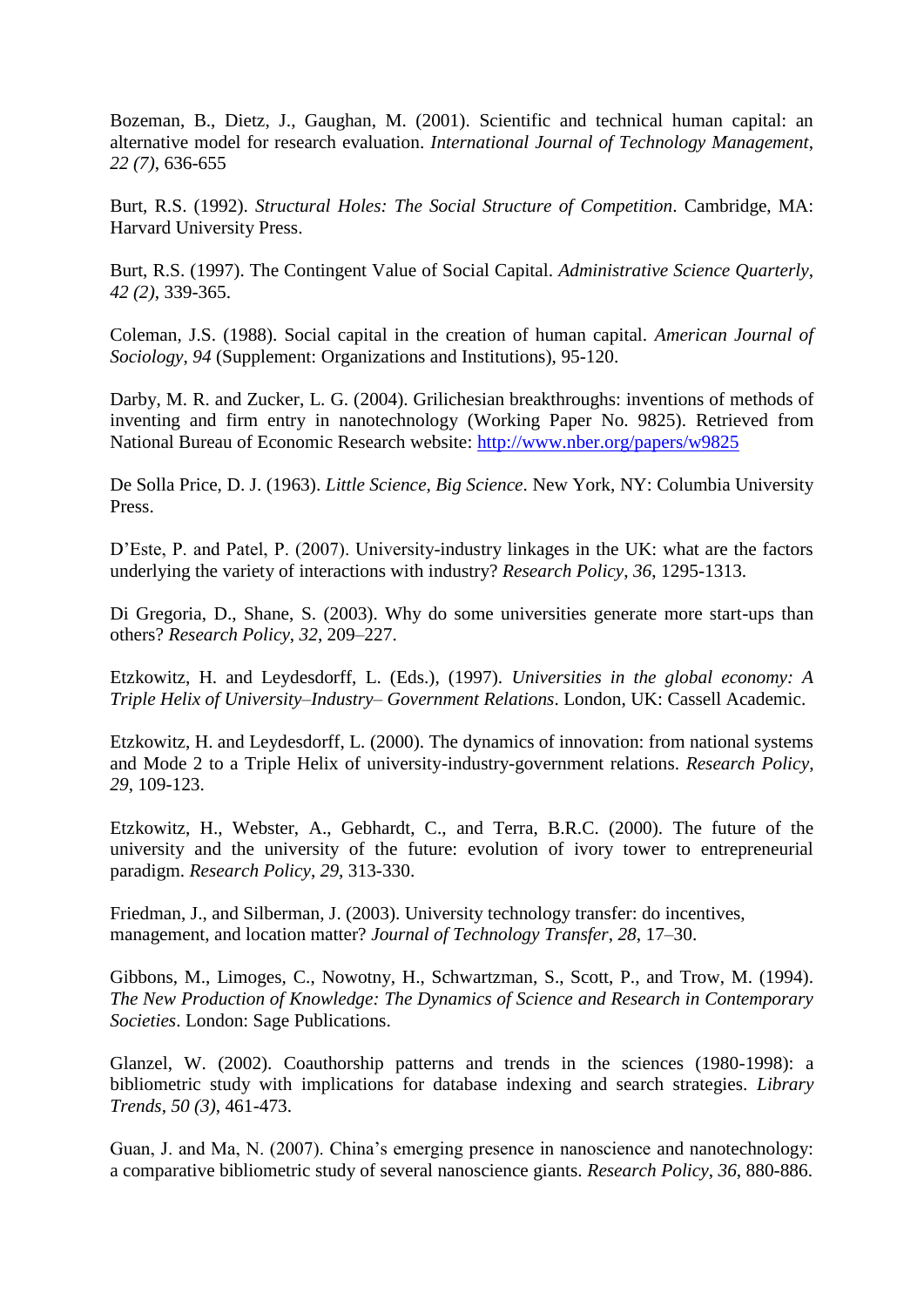Gulbrandsen, M., Smeby, JC. (2005). Industry funding and university professors' research performance. *Research Policy*, *34*, 932–950.

Haeussler, C., Colyvas, J.A. (2011). Breaking the ivory tower: academic entrepreneurship in the life sciences in UK and Germany. *Research Policy*, *40*, 41–54.

Hudson, J. (1996). Trends in multi-authored papers in economics. *The Journal of Economic Perspectives*, *10 (3)*, 153-158.

Katz, J. S., and Martin, B. R. (1997). What is research collaboration? *Research Policy*, *26*, 1- 18.

Kostoff RN, Koytcheff R, Lau CGY (2007) Structure of the global nanoscience and nanotechnology research literature. Retrieved from Defense Technical Information Center website: <http://handle.dtic.mil/100.2/ADA461930>

Landry, R., Amara, N. and Quimet, M. (2007). Determinants of knowledge transfer: evidence from Canadian university researchers in natural sciences and engineering. *Journal of Technology Transfer*, *32*, 561-592.

Leta, J., and Chaimovich, H. (2002). Recognition and international collaboration: the Brazilian case. *Scientometrics*, *53 (3)*, 325-335.

Leydesdorff, L., and Amsterdamska, O. (1990). Dimensions of citation analysis. *Science, Technology & Human Values*, *15 (3),* 305-335.

Link, A. N., Siegel, D. S. and Bozeman, B. (2007). An empirical analysis of the propensity of academics to engage in informal university technology transfer. *Industrial and Corporate Change*, *16 (4)*, 641–655.

Lockett, A., and Wright, M. (2005). Resources, capabilities, risk capital and the creation of university spin-out companies. *Research Policy*, *34*, 1043–1057.

Lohr, S. L. (1999). *Sampling: Design and Analysis*. Pacific Grove, CA: Duxbury Press.

Lowe, R.A., Gonzalez-Brambila, C. (2007). Faculty entrepreneurs and research productivity. *Journal of Technology Transfer*, *32*, 73–194.

Luukkonen, T., Persson, O., Sivertsen, G. (1992). Understanding patterns of international scientific collaboration. *Science Technology & Human Values*, *17 (1)*, 101-126.

Merz, M., and Biniok, P. (2010). How technology platforms reconfigure science-industry relations: the case of micro- and nanotechnology. *Minerva*, *48*, 105-124.

Meyer, M. (2006a). Are patenting scientists the better scholars? An explanatory comparison of inventor-authors with their non-inventing peers in nano-science and technology. *Research Policy*, *35*, 1646-1662.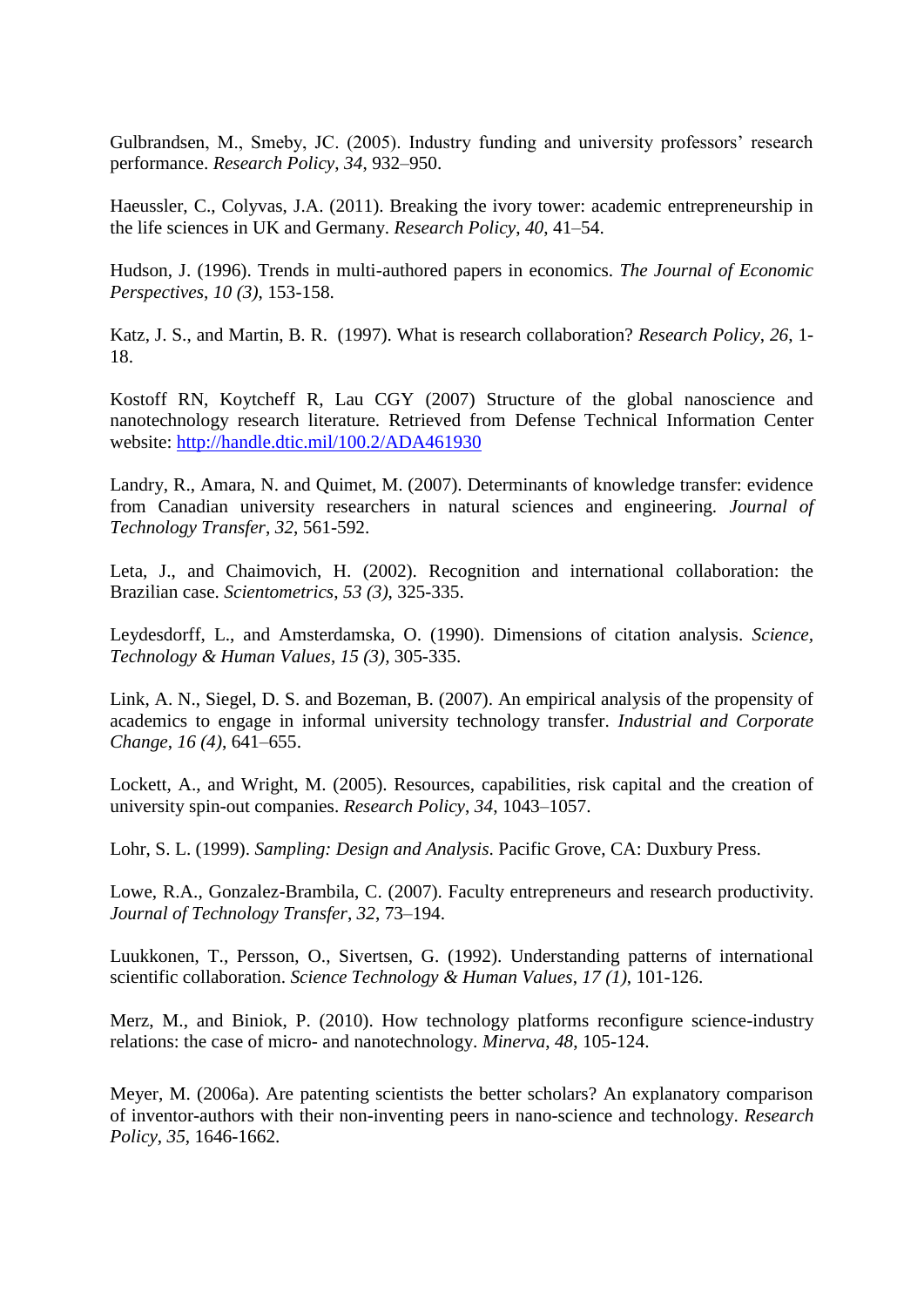Meyer, M. (2006b). Knowledge integrators or weak links? An exploratory comparison of patenting researchers with their non-inventing peers in nano-science and technology. *Scientometrics*, *68 (3)*, 545-560.

Murray, F. (2004). The role of academic inventors in entrepreneurial firms: sharing the laboratory life. *Research Policy*, *33*, 643–659.

O"Shea, R.P., Allen, T. J., Chevalier, A., and Roche, F. (2005). Entrepreneurial orientation, technology transfer and spinoff performance of US universities. *Research Policy*, *34*, 994- 1009.

Palmberg, C. (2008). The transfer and commercialisation of nanotechnology: a comparative analysis of university and company researchers. *Journal of Technology Transfer*, *33*, 631– 652.

Perkmann, M., King, Z., Pavelin, S. (2011). Engaging excellence? Effects of faculty quality on university engagement with industry. *Research Policy*, *40*, 539–552.

Ponomariov, B. (2008). Effects of university characteristics on scientists" interactions with the private sector: an exploratory assessment. *Journal of Technology Transfer*, *33*, 485–503.

Porter, A. L. (1977). Citation analysis: queries and caveats. *Social Studies of Science*, *7 (2)*, 257-26

Powers, J.B. (2003). Commercializing academic research: resource effects on performance of university technology transfer. *Journal of Higher Education*, *74 (1)*, 26-50.

Powers, J.B., and McDougall, P.P. (2005). University start-up formation and technology licensing with firms that go public: a resource-based view of academic entrepreneurship. *Journal of Business Venturing*, *20*, 291-311.

Schartinger, D., Schibany, A., and Gassler, H. (2001). Interactive relations between universities and firms: empirical evidence from Austria. *Journal of Technology Transfer*, *26*, 255-268.

Shane, S., and Stuart, T. (2002). Organizational Endowments and the Performance of University Start-ups. *Management Science*, *48 (1)*, 154-170.

Stephan, P.E., Gurmu, S., Sumell, A.J., Black, G. (2007). Who's patenting in the university? Evidence from the survey of doctorate recipients. *Economics of Innovation and New Technology*, *16 (2)*, 71-99.

Stuart, T.E., and Ding, W.W. (2006). When do scientists become entrepreneurs? The social structural antecedents of commercial activity in the academic life sciences. *American Journal of Sociology*, *112 (1)*, 97–144.

Tartari, V., Salter, A., D"Este, P., Perkmann, M. (2010). Come engage with me: the role of behavioral and attitudinal cohort effects on academics' levels of engagement with industry.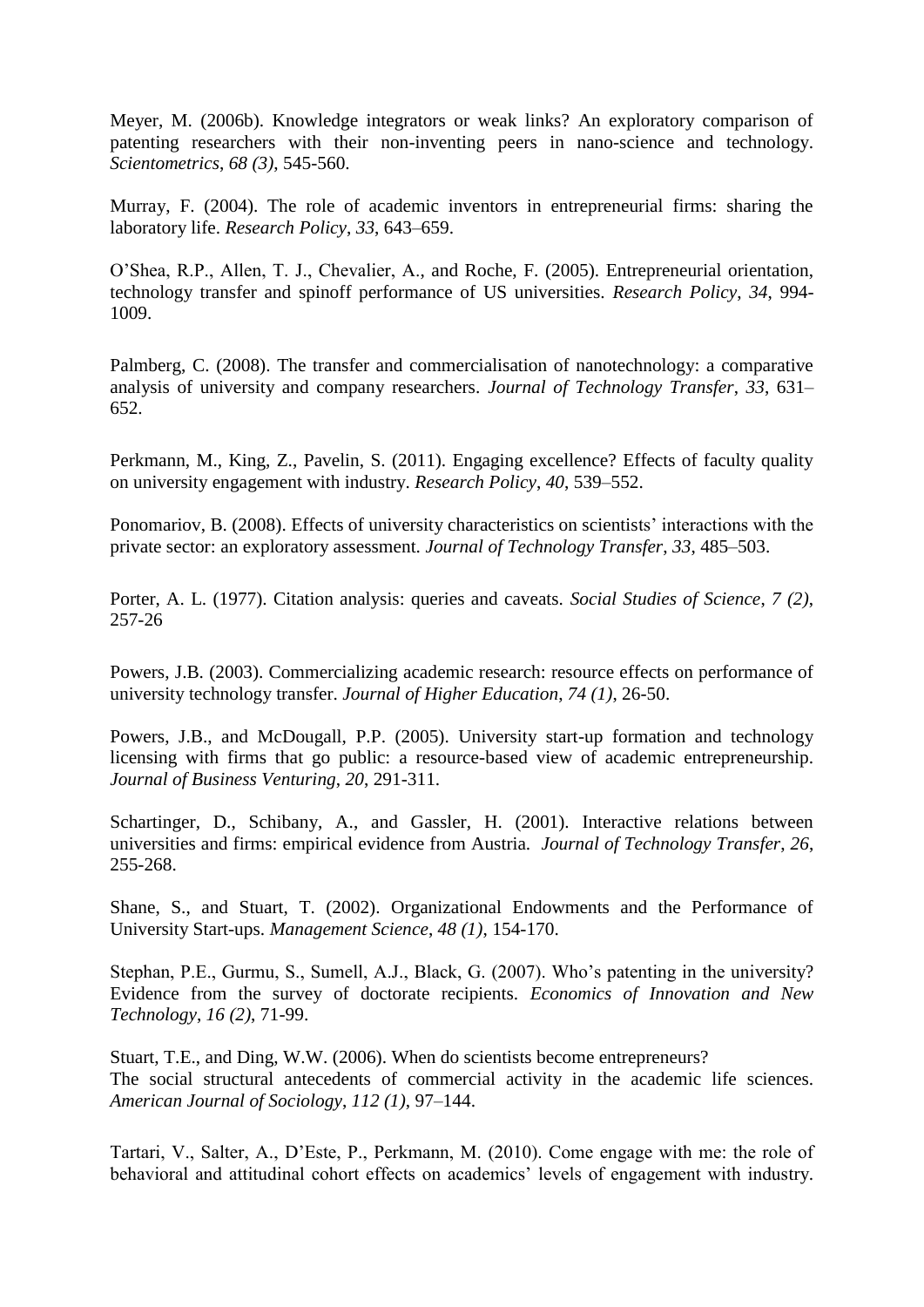Paper presented at the DRUID-DIME Academy Winter PhD Conference, Aalborg, Denmark,  $21 - 23$  January.

Thursby, J.G., and Thursby, M.C. (2002). Who is selling the ivory tower? Sources of growth in university licensing. *Management Science*, *48 (1)*, 90-104.

Van Looy, B., Ranga, M., Callaert, J., Debackere, K., Zimmermann, E. (2004). Combining entrepreneurial and scientific performance in academia: towards a compounded and reciprocal Matthew-effect? *Research Policy*, *33*, 425-441.

Wang, J., and Shapira, P. (in press). Partnering with universities: a good choice for nanotechnology start-up firms*? Small Business Economics*. doi: 10.1007/s11187-009-9248-9

Zucker, G., Darby, M. R. And Brewer, M.B. (1998). Intellectual human capital and the birth of U.S. biotechnology enterprises. *American Economic Review*, *88 (1 )*, 290-306.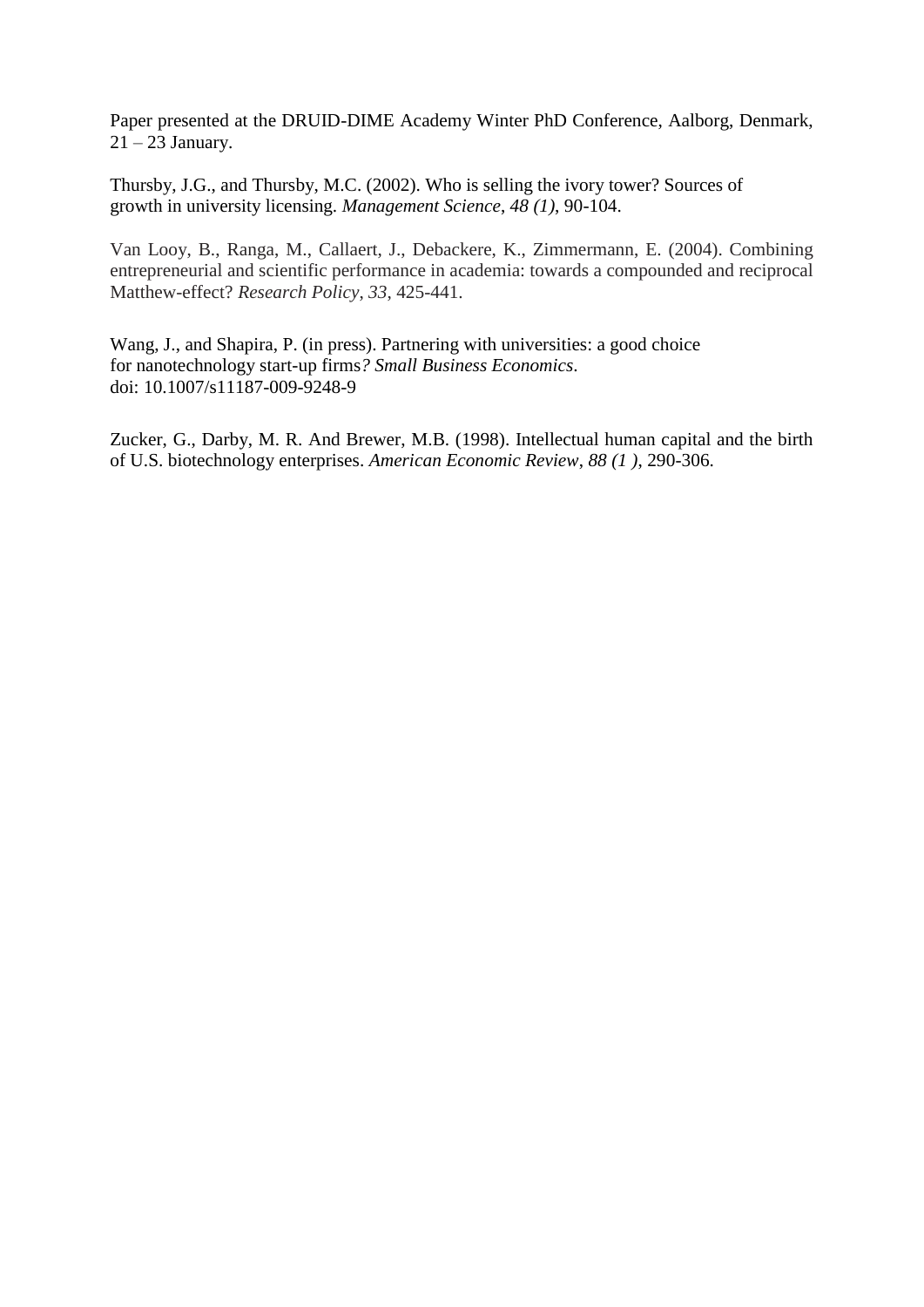## **APPENDIX**

| Variable           | Description                                                                                                                                                                                                         |
|--------------------|---------------------------------------------------------------------------------------------------------------------------------------------------------------------------------------------------------------------|
| <b>EXP</b>         | Number of years in research since PhD completion                                                                                                                                                                    |
| <b>NSTPUB</b>      | Total number of NST publications <sup>1</sup> of the respondent between 2005-<br>2009                                                                                                                               |
| <b>NPATENT</b>     | Number of NST patents (including patent applications)                                                                                                                                                               |
| <b>NPUBGRANT</b>   | It takes value 0 if the researcher has no publicy funded research<br>project; 1 if the researcher's number of publicly funded projects is<br>between 1 and 5; 2 if it is between 6-10; and 3 if it is more than 10. |
| <b>INDFUND</b>     | Percentage of industry funds in total research budget of the<br>respondent                                                                                                                                          |
| <b>APPL</b>        | The extent to which the respondent's research outcomes meet the<br>needs of industry (1: not very much; 5: very much)                                                                                               |
| <b>NTWK</b>        | The extent to which the respondent personally contacts other NST<br>academics at Turkish universities (1: never; 5: very frequently).                                                                               |
| <b>PEER</b>        | The extent to which the respondent's peers are linked to industry $(1)$ :<br>not very strong; 5: very strong)                                                                                                       |
| <b>TOTCIT</b>      | Total number of citations to the university's NST-related articles<br>published <sup>1</sup> between 2005 and 2009                                                                                                  |
| <b>INTCOLLAB</b>   | Average number of international links <sup>2</sup> per university's NST-related<br>publication <sup>1</sup> .                                                                                                       |
| <b>NSTINST</b>     | It takes the value of 1 if there is a NST research center, laboratory or<br>research group at the respondent's university, 0 otherwise.                                                                             |
| <b>UNIVSUPP</b>    | The extent to which the repondent's university supports the<br>formation and sustainability of university-industry relations (1: not<br>ver much; 5: very much)                                                     |
| <b>MOTIVECOMM</b>  | Predicted factor loadings for motivations related to<br>commercialization (Table A-3)                                                                                                                               |
| <b>MOTIVEFIRM</b>  | Predicted factor loadings for motivations related to firm contribution<br>(Table A-3)                                                                                                                               |
| <b>ENGINEERING</b> | It takes the value 1 if the respondent is employed at a faculty of<br>engineering, 0 otherwise.                                                                                                                     |

## **Table A-1 List of explanatory variables and their definitions**

<sup>1</sup> With NST publications we refer to the articles retrieved from SCI with using special keywords provided BY Kostoff et al  $(1997)$ 

² The number of international links is measured by the number of collaborated authors from different foreign institutes. Therefore for some articles the number of links takes a value larger than one if these articles are coauthored with more than one author associated with different foreign institutes.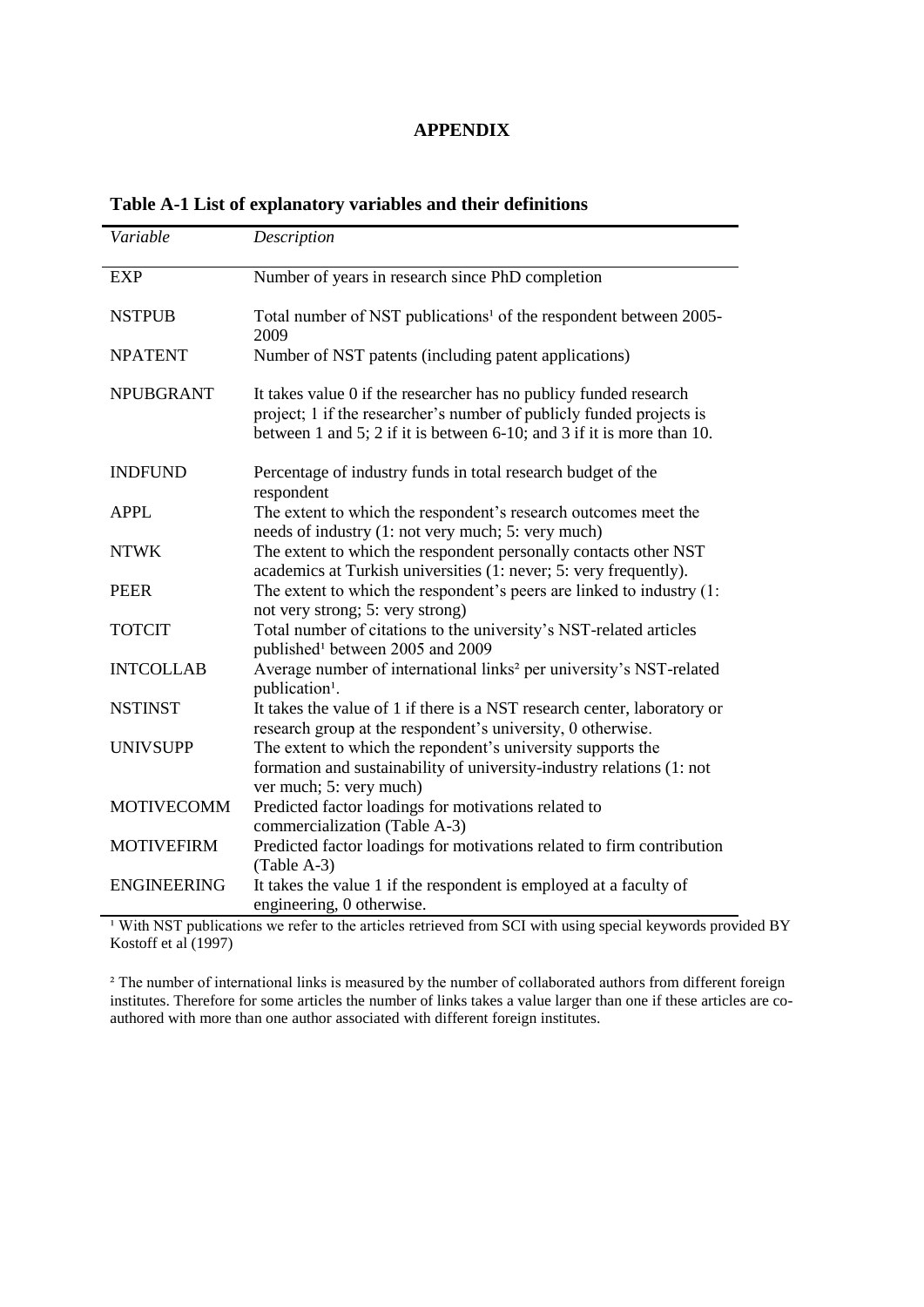| Variable           | Variable<br><b>Type</b> | Obs. | Mean   | Std. Dev. | Min.             | Max.         |
|--------------------|-------------------------|------|--------|-----------|------------------|--------------|
| EXP                | Continous               | 180  | 15.05  | 9.69      | $\mathbf{0}$     | 39           |
| <b>NSTPUB</b>      | Discrete                | 181  | 8.2    | 6.22      | 3                | 37           |
| <b>NPATENT</b>     | Discrete                | 181  | 0.51   | 2.01      | $\boldsymbol{0}$ | 20           |
| <b>NPUBGRANT</b>   | Categorical             | 181  | 0.87   | 0.6       | $\boldsymbol{0}$ | 3            |
| <b>INDFUND</b>     | Continous               | 172  | 0.01   | 0.04      | $\mathbf{0}$     | 0.3          |
| <b>APPL</b>        | Ordinal                 | 169  | 3.53   | 1.07      | $\mathbf{1}$     | 5            |
| <b>NTWK</b>        | Ordinal                 | 181  | 3.03   | 1.07      | $\mathbf{1}$     | 5            |
| <b>TOTCIT</b>      | Discrete                | 181  | 492.89 | 485.87    | $\overline{4}$   | 2260         |
| <b>INTCOLLAB</b>   | Continous               | 181  | 0.37   | 0.24      | 0.03             | 1.23         |
| <b>NSTINST</b>     | Dummy                   | 181  | 0.6    | 0.49      | $\boldsymbol{0}$ | $\mathbf{1}$ |
| <b>UNIVSUPP</b>    | Ordered                 | 159  | 2.99   | 1.22      | $\mathbf{1}$     | 5            |
| <b>MOTIVECOMM</b>  | Continous               | 173  | 2.57   | 0.96      | 0.08             | 4.42         |
| <b>MOTIVEFIRM</b>  | Continous               | 173  | 2.97   | 0.93      | $-0.72$          | 4.88         |
| <b>ENGINEERING</b> | Dummy                   | 181  | 0.25   | 0.44      | $\boldsymbol{0}$ | $\mathbf{1}$ |
| <b>PEER</b>        | Ordinal                 | 164  | 2.44   | 0.95      | $\mathbf{1}$     | 5            |

**Table A-2 Descriptive statistics for explanatory variables**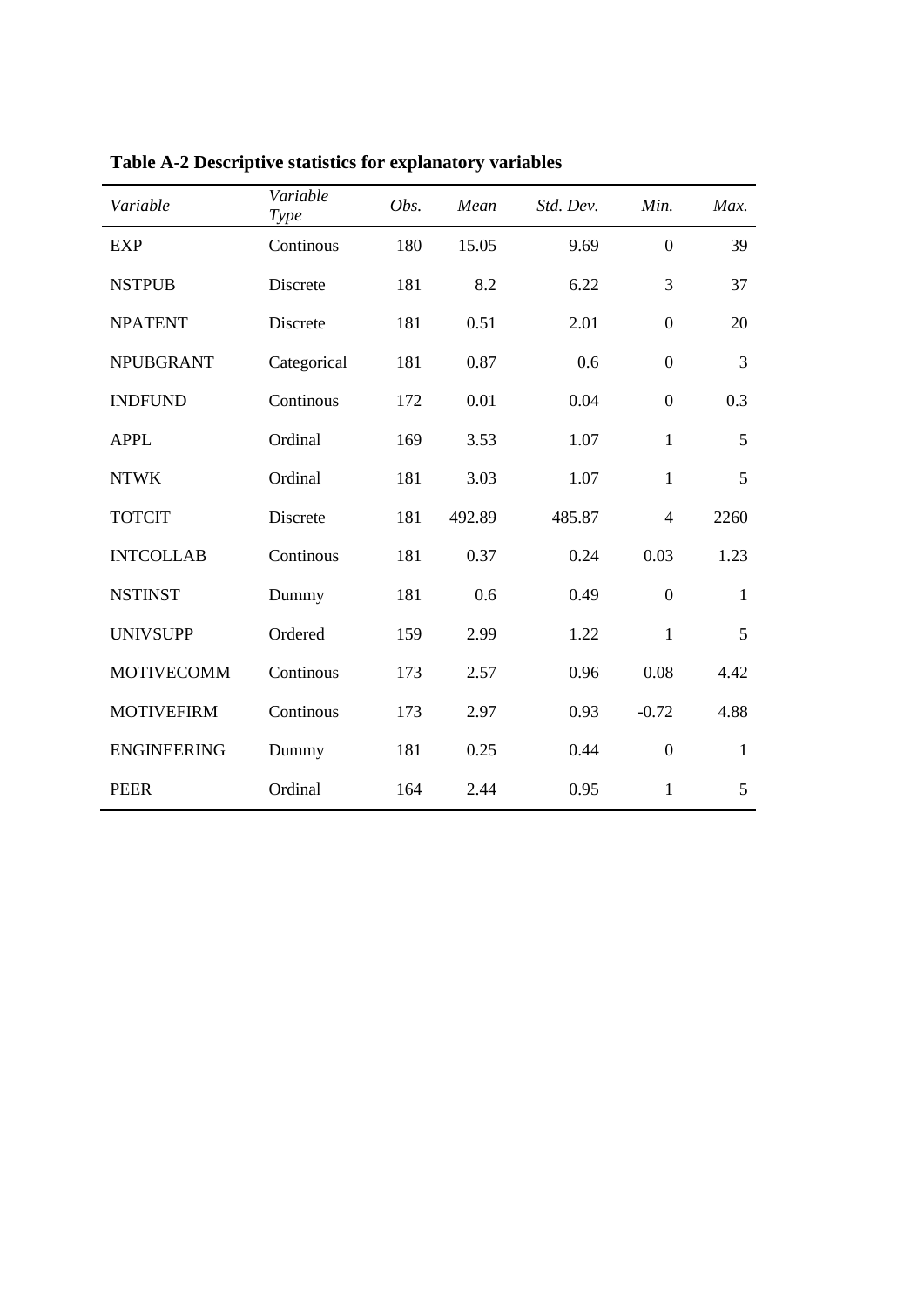| Variables        | $\left(1\right)$ | (2)     | (3)     | (4)     | (5)     | (6)     | (7)     | (8)     | (9)     | (10)    | (11) | (12)    | (13)    | (14)    | (15) |
|------------------|------------------|---------|---------|---------|---------|---------|---------|---------|---------|---------|------|---------|---------|---------|------|
| $(1)$ EXP        | 1.00             |         |         |         |         |         |         |         |         |         |      |         |         |         |      |
| $(2)$ NSTPUB     | 0.13             | 1.00    |         |         |         |         |         |         |         |         |      |         |         |         |      |
| (3) NPATENT      | 0.15             | 0.17    | 1.00    |         |         |         |         |         |         |         |      |         |         |         |      |
| (4) NPUBGRANT    | 0.08             | 0.18    | 0.26    | 1.00    |         |         |         |         |         |         |      |         |         |         |      |
| $(5)$ INDFUND    | $-0.02$          | 0.06    | 0.36    | 0.08    | 1.00    |         |         |         |         |         |      |         |         |         |      |
| $(6)$ APPL       | $-0.06$          | $-0.05$ | 0.09    | $-0.01$ | 0.08    | 1.00    |         |         |         |         |      |         |         |         |      |
| $(7)$ NTWK       | $-0.08$          | 0.10    | 0.12    | 0.19    | 0.07    | 0.28    | 1.00    |         |         |         |      |         |         |         |      |
| $(8)$ PEER       | $-0.17$          | $-0.01$ | 0.05    | 0.04    | 0.23    | 0.03    | 0.06    | 1.00    |         |         |      |         |         |         |      |
| $(9)$ TOTCIT     | 0.16             | 0.18    | 0.00    | 0.11    | $-0.06$ | 0.00    | 0.03    | $-0.16$ | 1.00    |         |      |         |         |         |      |
| (10) INTCOLLAB   | $-0.04$          | $-0.08$ | 0.05    | 0.16    | 0.11    | 0.06    | 0.07    | 0.01    | 0.20    | 1.00    |      |         |         |         |      |
| $(11)$ NSTINST   | 0.05             | 0.08    | 0.09    | 0.17    | 0.03    | $-0.03$ | 0.16    | 0.06    | 0.22    | 0.20    | 1.00 |         |         |         |      |
| (12) UNIVSUPP    | 0.20             | 0.27    | 0.10    | 0.22    | 0.03    | $-0.05$ | 0.12    | 0.01    | 0.13    | 0.27    | 0.27 | 1.00    |         |         |      |
| (13) ENGINEERING | $-0.02$          | $-0.18$ | 0.06    | $-0.13$ | 0.14    | 0.03    | 0.03    | 0.20    | $-0.02$ | 0.17    | 0.06 | 0.02    | 1.00    |         |      |
| (14) MOTIVECOMM  | 0.06             | $-0.05$ | $-0.05$ | $-0.03$ | $-0.11$ | 0.04    | $-0.17$ | 0.05    | 0.03    | $-0.15$ | 0.01 | $-0.15$ | $-0.01$ | 1.00    |      |
| (15) MOTIVEFIRM  | $-0.06$          | $-0.08$ | 0.03    | 0.06    | 0.10    | 0.20    | 0.10    | $-0.03$ | $-0.02$ | 0.15    | 0.06 | 0.05    | 0.06    | $-0.09$ | 1.00 |